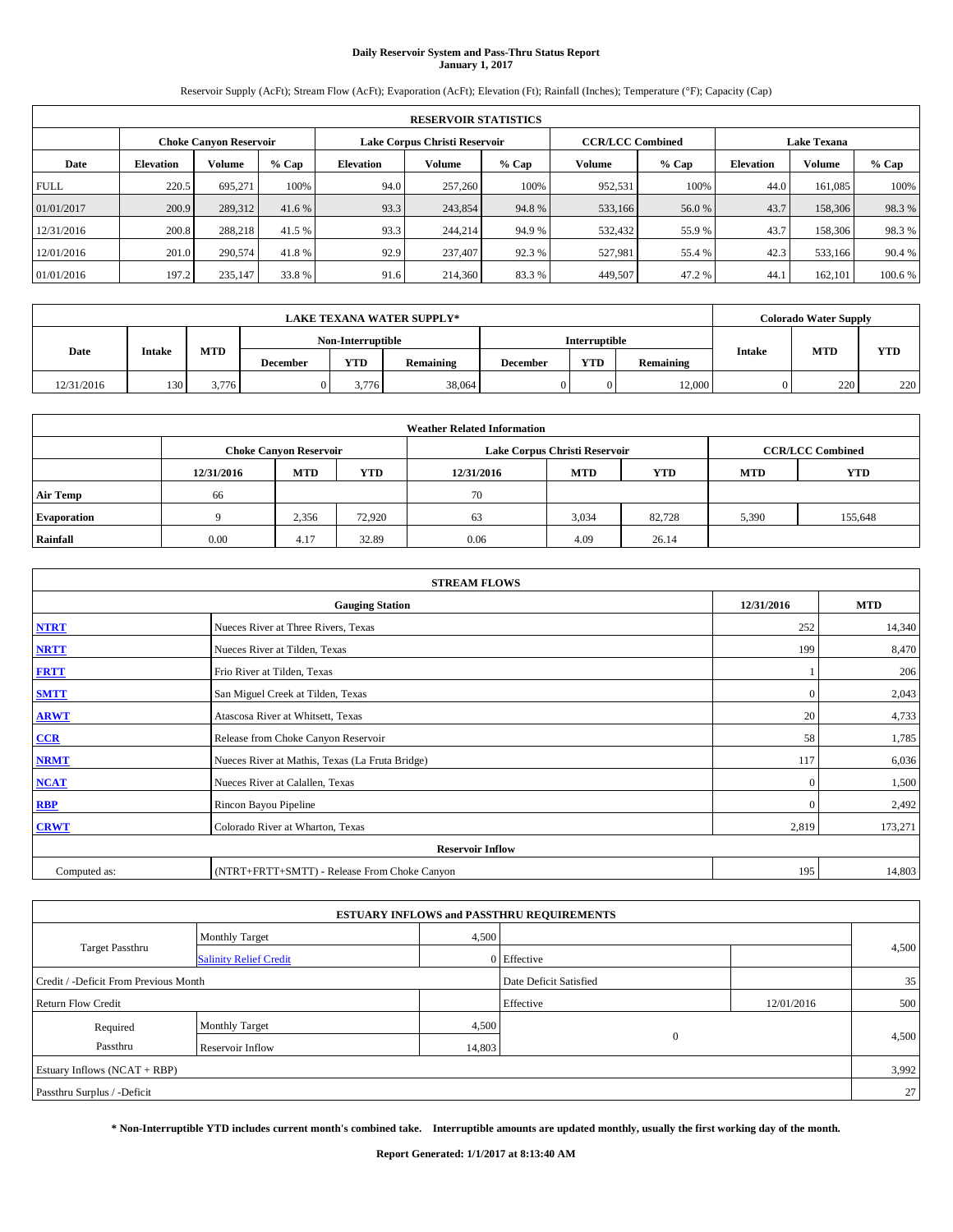# **Daily Reservoir System and Pass-Thru Status Report January 2, 2017**

Reservoir Supply (AcFt); Stream Flow (AcFt); Evaporation (AcFt); Elevation (Ft); Rainfall (Inches); Temperature (°F); Capacity (Cap)

| <b>RESERVOIR STATISTICS</b> |                  |                               |         |           |                               |         |                         |         |                    |               |         |
|-----------------------------|------------------|-------------------------------|---------|-----------|-------------------------------|---------|-------------------------|---------|--------------------|---------------|---------|
|                             |                  | <b>Choke Canyon Reservoir</b> |         |           | Lake Corpus Christi Reservoir |         | <b>CCR/LCC Combined</b> |         | <b>Lake Texana</b> |               |         |
| Date                        | <b>Elevation</b> | Volume                        | $%$ Cap | Elevation | Volume                        | $%$ Cap | Volume                  | $%$ Cap | <b>Elevation</b>   | <b>Volume</b> | % Cap   |
| <b>FULL</b>                 | 220.5            | 695.271                       | 100%    | 94.0      | 257,260                       | 100%    | 952,531                 | 100%    | 44.0               | 161.085       | 100%    |
| 01/02/2017                  | 200.8            | 288,062                       | 41.4 %  | 93.3      | 244,574                       | 95.1 %  | 532,636                 | 55.9%   | 43.7               | 158,306       | 98.3%   |
| 01/01/2017                  | 200.9            | 289,312                       | 41.6 %  | 93.3      | 243,854                       | 94.8%   | 533,166                 | 56.0%   | 43.7               | 158,306       | 98.3%   |
| 12/02/2016                  | 200.8            | 287,428                       | 41.3 %  | 92.9      | 237,050                       | 92.1 %  | 524,478                 | 55.1 %  | 42.2               | 532,636       | 89.9%   |
| 01/02/2016                  | 197.3            | 236,386                       | 34.0 %  | 91.6      | 215,054                       | 83.6%   | 451,440                 | 47.4 %  | 44.                | 162,101       | 100.6 % |

|            | <b>LAKE TEXANA WATER SUPPLY*</b> |            |          |                   |                  |                 |                      |           |               | <b>Colorado Water Supply</b> |            |  |
|------------|----------------------------------|------------|----------|-------------------|------------------|-----------------|----------------------|-----------|---------------|------------------------------|------------|--|
|            |                                  |            |          | Non-Interruptible |                  |                 | <b>Interruptible</b> |           |               |                              |            |  |
| Date       | <b>Intake</b>                    | <b>MTD</b> | December | <b>YTD</b>        | <b>Remaining</b> | <b>December</b> | <b>YTD</b>           | Remaining | <b>Intake</b> | <b>MTD</b>                   | <b>YTD</b> |  |
| 01/01/2017 | 130                              | 130        |          | 38,232            | 3,608            |                 |                      | 12,000    |               |                              | 0          |  |

| <b>Weather Related Information</b> |                                                                                         |                               |      |      |                               |                         |     |            |  |  |
|------------------------------------|-----------------------------------------------------------------------------------------|-------------------------------|------|------|-------------------------------|-------------------------|-----|------------|--|--|
|                                    |                                                                                         | <b>Choke Canyon Reservoir</b> |      |      | Lake Corpus Christi Reservoir | <b>CCR/LCC Combined</b> |     |            |  |  |
|                                    | <b>MTD</b><br><b>MTD</b><br>YTD<br><b>YTD</b><br><b>MTD</b><br>01/01/2017<br>01/01/2017 |                               |      |      |                               |                         |     | <b>YTD</b> |  |  |
| <b>Air Temp</b>                    | 80                                                                                      |                               |      | 79   |                               |                         |     |            |  |  |
| <b>Evaporation</b>                 | 73.                                                                                     | 73                            | 73   | 94   | 94                            | 94                      | 167 | 167        |  |  |
| Rainfall                           | 0.00                                                                                    | 0.00                          | 0.00 | 0.00 | 0.00                          | 0.00                    |     |            |  |  |

| <b>STREAM FLOWS</b> |                                                 |            |                |  |  |  |  |  |  |
|---------------------|-------------------------------------------------|------------|----------------|--|--|--|--|--|--|
|                     | <b>Gauging Station</b>                          | 01/01/2017 | <b>MTD</b>     |  |  |  |  |  |  |
| <b>NTRT</b>         | Nueces River at Three Rivers, Texas             | 250        | 250            |  |  |  |  |  |  |
| <b>NRTT</b>         | Nueces River at Tilden, Texas                   | 199        | 199            |  |  |  |  |  |  |
| <b>FRTT</b>         | Frio River at Tilden, Texas                     |            |                |  |  |  |  |  |  |
| <b>SMTT</b>         | San Miguel Creek at Tilden, Texas               | $\Omega$   | $\overline{0}$ |  |  |  |  |  |  |
| <b>ARWT</b>         | Atascosa River at Whitsett, Texas               | 20         | 20             |  |  |  |  |  |  |
| CCR                 | Release from Choke Canyon Reservoir             | 58         | 58             |  |  |  |  |  |  |
| <b>NRMT</b>         | Nueces River at Mathis, Texas (La Fruta Bridge) | 131        | 131            |  |  |  |  |  |  |
| NCAT                | Nueces River at Calallen, Texas                 | $\Omega$   | $\overline{0}$ |  |  |  |  |  |  |
| <b>RBP</b>          | Rincon Bayou Pipeline                           | $\Omega$   | $\overline{0}$ |  |  |  |  |  |  |
| <b>CRWT</b>         | Colorado River at Wharton, Texas                | 2,739      | 2,739          |  |  |  |  |  |  |
|                     | <b>Reservoir Inflow</b>                         |            |                |  |  |  |  |  |  |
| Computed as:        | (NTRT+FRTT+SMTT) - Release From Choke Canyon    | 193        | 193            |  |  |  |  |  |  |

| <b>ESTUARY INFLOWS and PASSTHRU REQUIREMENTS</b> |                               |       |                        |            |       |  |  |  |  |  |
|--------------------------------------------------|-------------------------------|-------|------------------------|------------|-------|--|--|--|--|--|
|                                                  | Monthly Target                | 2,500 |                        |            |       |  |  |  |  |  |
| <b>Target Passthru</b>                           | <b>Salinity Relief Credit</b> |       | 0 Effective            |            | 2,500 |  |  |  |  |  |
| Credit / -Deficit From Previous Month            |                               |       | Date Deficit Satisfied |            | 27    |  |  |  |  |  |
| <b>Return Flow Credit</b>                        |                               |       | Effective              | 01/01/2017 | 500   |  |  |  |  |  |
| Required                                         | Monthly Target                | 2,500 |                        |            |       |  |  |  |  |  |
| Passthru                                         | Reservoir Inflow              | 193   | $\mathbf{0}$           |            | 193   |  |  |  |  |  |
| Estuary Inflows (NCAT + RBP)                     |                               |       |                        |            |       |  |  |  |  |  |
| Passthru Surplus / -Deficit                      |                               |       |                        |            |       |  |  |  |  |  |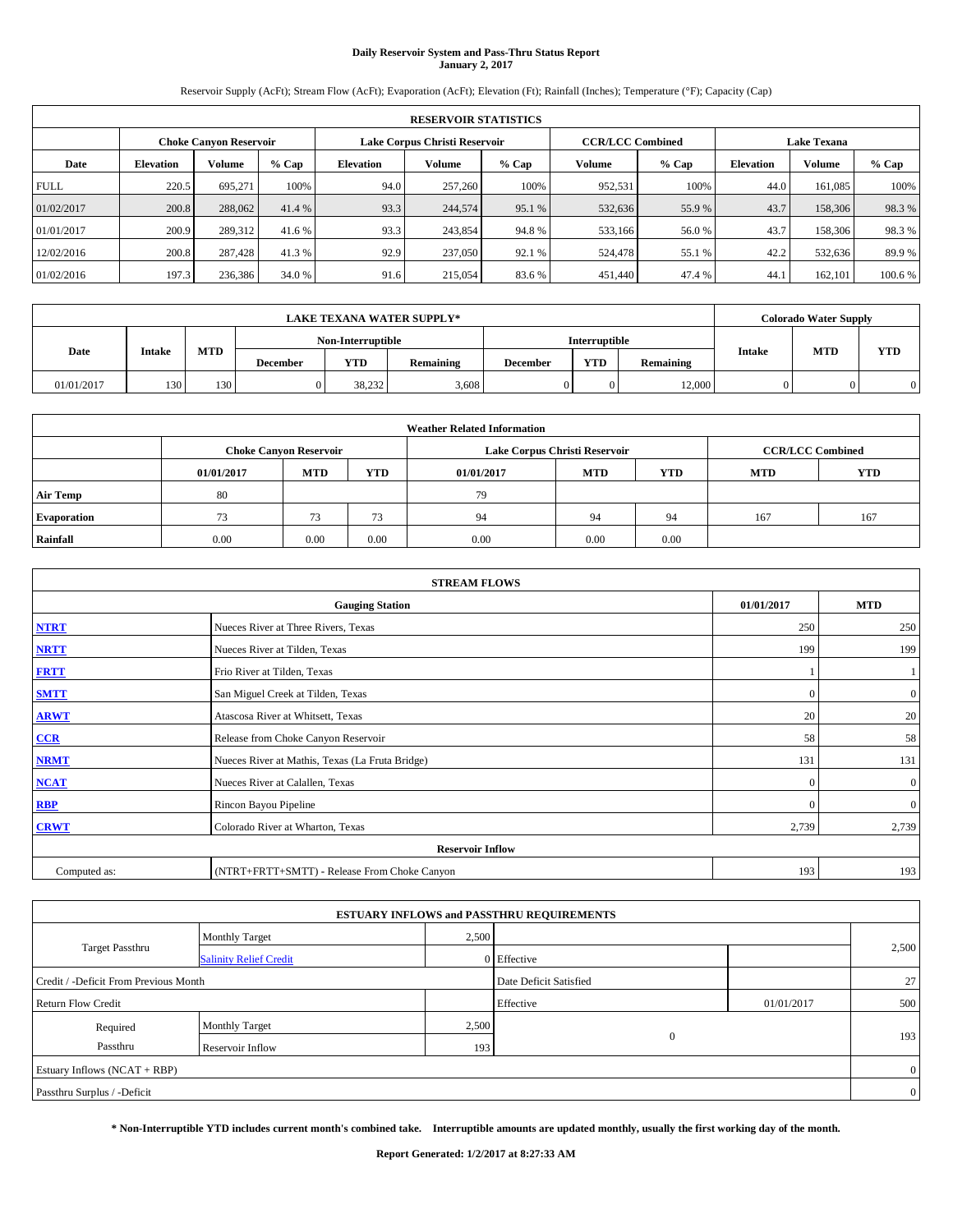# **Daily Reservoir System and Pass-Thru Status Report January 3, 2017**

Reservoir Supply (AcFt); Stream Flow (AcFt); Evaporation (AcFt); Elevation (Ft); Rainfall (Inches); Temperature (°F); Capacity (Cap)

| <b>RESERVOIR STATISTICS</b> |                  |                               |         |           |                               |         |                         |         |                  |                    |         |  |
|-----------------------------|------------------|-------------------------------|---------|-----------|-------------------------------|---------|-------------------------|---------|------------------|--------------------|---------|--|
|                             |                  | <b>Choke Canyon Reservoir</b> |         |           | Lake Corpus Christi Reservoir |         | <b>CCR/LCC Combined</b> |         |                  | <b>Lake Texana</b> |         |  |
| Date                        | <b>Elevation</b> | Volume                        | $%$ Cap | Elevation | Volume                        | $%$ Cap | Volume                  | $%$ Cap | <b>Elevation</b> | <b>Volume</b>      | % Cap   |  |
| <b>FULL</b>                 | 220.5            | 695.271                       | 100%    | 94.0      | 257,260                       | 100%    | 952,531                 | 100%    | 44.0             | 161.085            | 100%    |  |
| 01/03/2017                  | 200.6            | 288,374                       | 41.5 %  | 93.3      | 244,394                       | 95.0 %  | 532,768                 | 55.9%   | 43.7             | 158,306            | 98.3%   |  |
| 01/02/2017                  | 200.8            | 288,062                       | 41.4 %  | 93.3      | 244,574                       | 95.1 %  | 532,636                 | 55.9%   | 43.7             | 158,306            | 98.3%   |  |
| 12/03/2016                  | 200.8            | 287,270                       | 41.3 %  | 92.9      | 237,407                       | 92.3 %  | 524,677                 | 55.1 %  | 42.2             | 532,768            | 89.9%   |  |
| 01/03/2016                  | 197.4            | 237,337                       | 34.1 %  | 91.7      | 216,270                       | 84.1 %  | 453,607                 | 47.6 %  | 44.              | 162,101            | 100.6 % |  |

|            | LAKE TEXANA WATER SUPPLY* |            |                 |                   |                  |          |               |           |               | <b>Colorado Water Supply</b> |            |  |
|------------|---------------------------|------------|-----------------|-------------------|------------------|----------|---------------|-----------|---------------|------------------------------|------------|--|
|            |                           |            |                 | Non-Interruptible |                  |          | Interruptible |           |               |                              |            |  |
| Date       | <b>Intake</b>             | <b>MTD</b> | <b>December</b> | <b>YTD</b>        | <b>Remaining</b> | December | <b>YTD</b>    | Remaining | <b>Intake</b> | <b>MTD</b>                   | <b>YTD</b> |  |
| 01/02/2017 | 130                       | 259        |                 | 38,361            | 3,479            |          |               | 12,000    |               |                              |            |  |

| <b>Weather Related Information</b> |            |                               |      |            |                               |                         |            |            |  |  |
|------------------------------------|------------|-------------------------------|------|------------|-------------------------------|-------------------------|------------|------------|--|--|
|                                    |            | <b>Choke Canyon Reservoir</b> |      |            | Lake Corpus Christi Reservoir | <b>CCR/LCC Combined</b> |            |            |  |  |
|                                    | 01/02/2017 | <b>MTD</b>                    | YTD  | 01/02/2017 | <b>MTD</b>                    | <b>YTD</b>              | <b>MTD</b> | <b>YTD</b> |  |  |
| Air Temp                           | 79         |                               |      | 80         |                               |                         |            |            |  |  |
| <b>Evaporation</b>                 | 184        | 257                           | 257  | 241        | 335                           | 335                     | 592        | 592        |  |  |
| Rainfall                           | 0.00       | 0.00                          | 0.00 | 0.00       | 0.00                          | 0.00                    |            |            |  |  |

| <b>STREAM FLOWS</b> |                                                 |            |                |  |  |  |  |  |
|---------------------|-------------------------------------------------|------------|----------------|--|--|--|--|--|
|                     | 01/02/2017                                      | <b>MTD</b> |                |  |  |  |  |  |
| <b>NTRT</b>         | Nueces River at Three Rivers, Texas             | 250        | 500            |  |  |  |  |  |
| <b>NRTT</b>         | Nueces River at Tilden, Texas                   | 199        | 397            |  |  |  |  |  |
| <b>FRTT</b>         | Frio River at Tilden, Texas                     | $\theta$   |                |  |  |  |  |  |
| <b>SMTT</b>         | San Miguel Creek at Tilden, Texas               | $\bf{0}$   | $\overline{0}$ |  |  |  |  |  |
| <b>ARWT</b>         | Atascosa River at Whitsett, Texas               | 22         | 42             |  |  |  |  |  |
| CCR                 | Release from Choke Canyon Reservoir             | 58         | 115            |  |  |  |  |  |
| <b>NRMT</b>         | Nueces River at Mathis, Texas (La Fruta Bridge) | 121        | 252            |  |  |  |  |  |
| NCAT                | Nueces River at Calallen, Texas                 | $\Omega$   | $\overline{0}$ |  |  |  |  |  |
| <b>RBP</b>          | Rincon Bayou Pipeline                           | £          | $\overline{0}$ |  |  |  |  |  |
| <b>CRWT</b>         | Colorado River at Wharton, Texas                | 2,759      | 5,498          |  |  |  |  |  |
|                     |                                                 |            |                |  |  |  |  |  |
| Computed as:        | (NTRT+FRTT+SMTT) - Release From Choke Canyon    | 193        | 386            |  |  |  |  |  |

|                                       |                               |       | <b>ESTUARY INFLOWS and PASSTHRU REQUIREMENTS</b> |            |                |
|---------------------------------------|-------------------------------|-------|--------------------------------------------------|------------|----------------|
|                                       | <b>Monthly Target</b>         | 2,500 |                                                  |            |                |
| <b>Target Passthru</b>                | <b>Salinity Relief Credit</b> |       | 0 Effective                                      |            | 2,500          |
| Credit / -Deficit From Previous Month |                               |       | Date Deficit Satisfied                           |            | 27             |
| <b>Return Flow Credit</b>             |                               |       | Effective                                        | 01/01/2017 | 500            |
| Required                              | <b>Monthly Target</b>         | 2,500 |                                                  |            |                |
| Passthru                              | Reservoir Inflow              | 386   | $\mathbf{0}$                                     |            | 386            |
| Estuary Inflows (NCAT + RBP)          |                               |       |                                                  |            | $\mathbf{0}$   |
| Passthru Surplus / -Deficit           |                               |       |                                                  |            | $\overline{0}$ |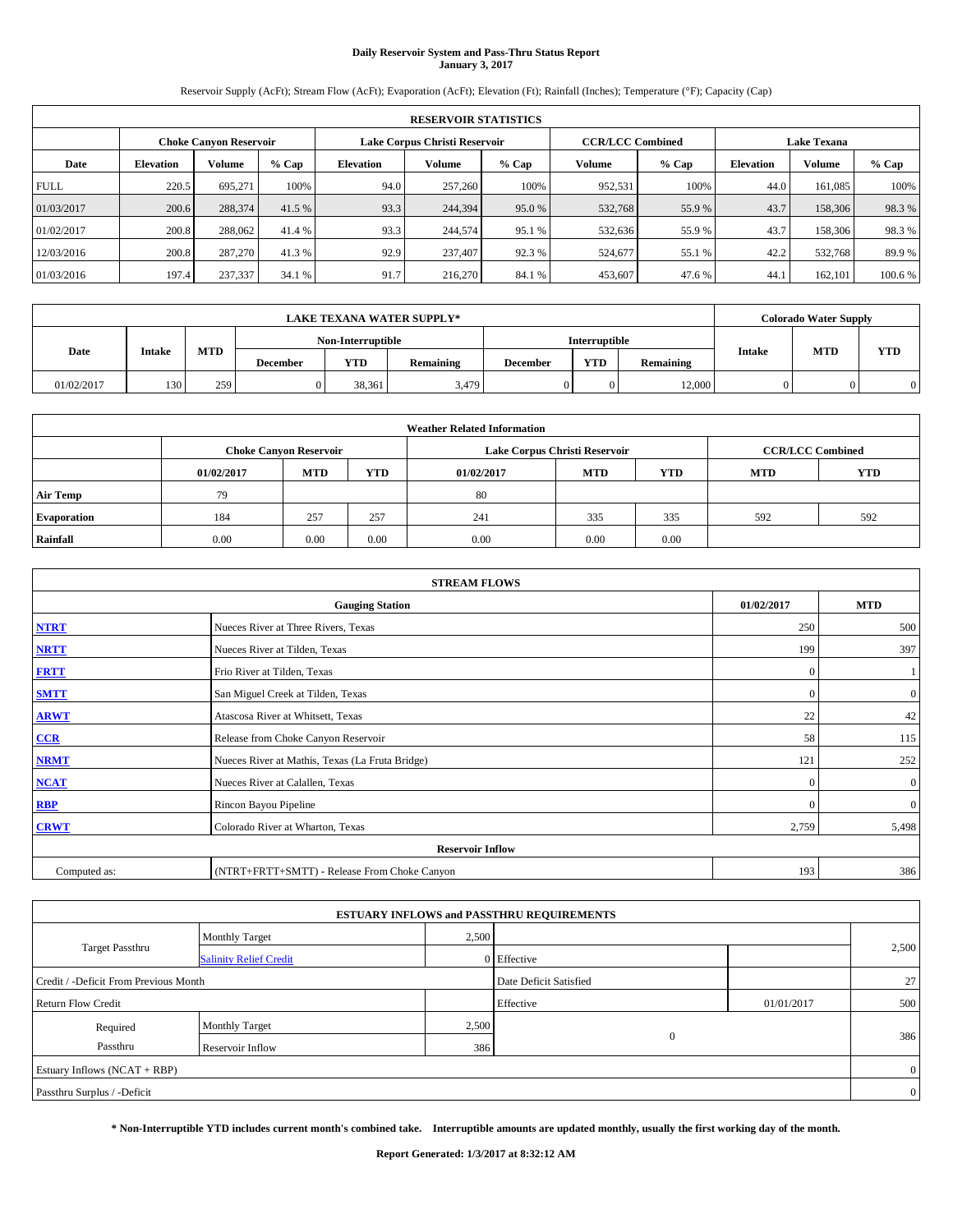# **Daily Reservoir System and Pass-Thru Status Report January 4, 2017**

Reservoir Supply (AcFt); Stream Flow (AcFt); Evaporation (AcFt); Elevation (Ft); Rainfall (Inches); Temperature (°F); Capacity (Cap)

|             | <b>RESERVOIR STATISTICS</b> |                               |         |           |                               |         |                         |         |                  |                    |         |
|-------------|-----------------------------|-------------------------------|---------|-----------|-------------------------------|---------|-------------------------|---------|------------------|--------------------|---------|
|             |                             | <b>Choke Canyon Reservoir</b> |         |           | Lake Corpus Christi Reservoir |         | <b>CCR/LCC Combined</b> |         |                  | <b>Lake Texana</b> |         |
| Date        | <b>Elevation</b>            | Volume                        | $%$ Cap | Elevation | Volume                        | $%$ Cap | Volume                  | $%$ Cap | <b>Elevation</b> | <b>Volume</b>      | % Cap   |
| <b>FULL</b> | 220.5                       | 695.271                       | 100%    | 94.0      | 257,260                       | 100%    | 952,531                 | 100%    | 44.0             | 161.085            | 100%    |
| 01/04/2017  | 200.8                       | 288,062                       | 41.4 %  | 93.3      | 244,754                       | 95.1 %  | 532,816                 | 55.9%   | 43.6             | 156,467            | 97.1 %  |
| 01/03/2017  | 200.8                       | 288,374                       | 41.5 %  | 93.3      | 244,394                       | 95.0 %  | 532,768                 | 55.9%   | 43.7             | 158,306            | 98.3%   |
| 12/04/2016  | 200.8                       | 287,270                       | 41.3 %  | 93.0      | 239,193                       | 93.0 %  | 526,463                 | 55.3 %  | 42.2             | 532,816            | 89.9%   |
| 01/04/2016  | 197.4                       | 237,202                       | 34.1 %  | 91.7      | 216,097                       | 84.0%   | 453,299                 | 47.6 %  | 44.              | 162,101            | 100.6 % |

| <b>LAKE TEXANA WATER SUPPLY*</b> |                   |            |          |            |                  |                 |                      |           |               | <b>Colorado Water Supply</b> |            |
|----------------------------------|-------------------|------------|----------|------------|------------------|-----------------|----------------------|-----------|---------------|------------------------------|------------|
|                                  | Non-Interruptible |            |          |            |                  |                 | <b>Interruptible</b> |           |               |                              |            |
| Date                             | <b>Intake</b>     | <b>MTD</b> | December | <b>YTD</b> | <b>Remaining</b> | <b>December</b> | <b>YTD</b>           | Remaining | <b>Intake</b> | <b>MTD</b>                   | <b>YTD</b> |
| 01/03/2017                       | 130               | 389        |          | 38,491     | 3,349            |                 |                      | 12.000    |               |                              | 0          |

| <b>Weather Related Information</b> |            |                               |      |            |                                        |                         |     |     |  |  |  |
|------------------------------------|------------|-------------------------------|------|------------|----------------------------------------|-------------------------|-----|-----|--|--|--|
|                                    |            | <b>Choke Canyon Reservoir</b> |      |            | Lake Corpus Christi Reservoir          | <b>CCR/LCC Combined</b> |     |     |  |  |  |
|                                    | 01/03/2017 | <b>MTD</b>                    | YTD  | 01/03/2017 | <b>MTD</b><br><b>YTD</b><br><b>MTD</b> |                         |     |     |  |  |  |
| <b>Air Temp</b>                    | 79         |                               |      | 80         |                                        |                         |     |     |  |  |  |
| <b>Evaporation</b>                 | 156        | 413                           | 413  | 210        | 545                                    | 545                     | 958 | 958 |  |  |  |
| Rainfall                           | 0.00       | 0.00                          | 0.00 | 0.00       | 0.00                                   | 0.00                    |     |     |  |  |  |

| <b>STREAM FLOWS</b> |                                                 |            |                |  |  |  |  |  |
|---------------------|-------------------------------------------------|------------|----------------|--|--|--|--|--|
|                     | 01/03/2017                                      | <b>MTD</b> |                |  |  |  |  |  |
| <b>NTRT</b>         | Nueces River at Three Rivers, Texas             | 248        | 748            |  |  |  |  |  |
| <b>NRTT</b>         | Nueces River at Tilden, Texas                   | 195        | 592            |  |  |  |  |  |
| <b>FRTT</b>         | Frio River at Tilden, Texas                     | $\theta$   | $\overline{2}$ |  |  |  |  |  |
| <b>SMTT</b>         | San Miguel Creek at Tilden, Texas               | $\bf{0}$   | $\overline{0}$ |  |  |  |  |  |
| <b>ARWT</b>         | Atascosa River at Whitsett, Texas               | 22         | 64             |  |  |  |  |  |
| CCR                 | Release from Choke Canyon Reservoir             | 58         | 173            |  |  |  |  |  |
| <b>NRMT</b>         | Nueces River at Mathis, Texas (La Fruta Bridge) | 119        | 371            |  |  |  |  |  |
| NCAT                | Nueces River at Calallen, Texas                 | $\Omega$   | $\overline{0}$ |  |  |  |  |  |
| <b>RBP</b>          | Rincon Bayou Pipeline                           | $\Omega$   | $\overline{0}$ |  |  |  |  |  |
| <b>CRWT</b>         | Colorado River at Wharton, Texas                | 2,700      | 8,198          |  |  |  |  |  |
|                     |                                                 |            |                |  |  |  |  |  |
| Computed as:        | (NTRT+FRTT+SMTT) - Release From Choke Canyon    | 191        | 577            |  |  |  |  |  |

|                                       |                               |       | <b>ESTUARY INFLOWS and PASSTHRU REQUIREMENTS</b> |            |              |
|---------------------------------------|-------------------------------|-------|--------------------------------------------------|------------|--------------|
|                                       | Monthly Target                | 2,500 |                                                  |            |              |
| <b>Target Passthru</b>                | <b>Salinity Relief Credit</b> |       | 0 Effective                                      |            | 2,500        |
| Credit / -Deficit From Previous Month |                               |       | Date Deficit Satisfied                           |            | 27           |
| <b>Return Flow Credit</b>             |                               |       | Effective                                        | 01/01/2017 | 500          |
| Required                              | Monthly Target                | 2,500 |                                                  |            |              |
| Passthru                              | Reservoir Inflow              | 577   | $\mathbf{0}$                                     |            | 577          |
| Estuary Inflows (NCAT + RBP)          |                               |       |                                                  |            | $\mathbf{0}$ |
| Passthru Surplus / -Deficit           |                               |       |                                                  |            | $-50$        |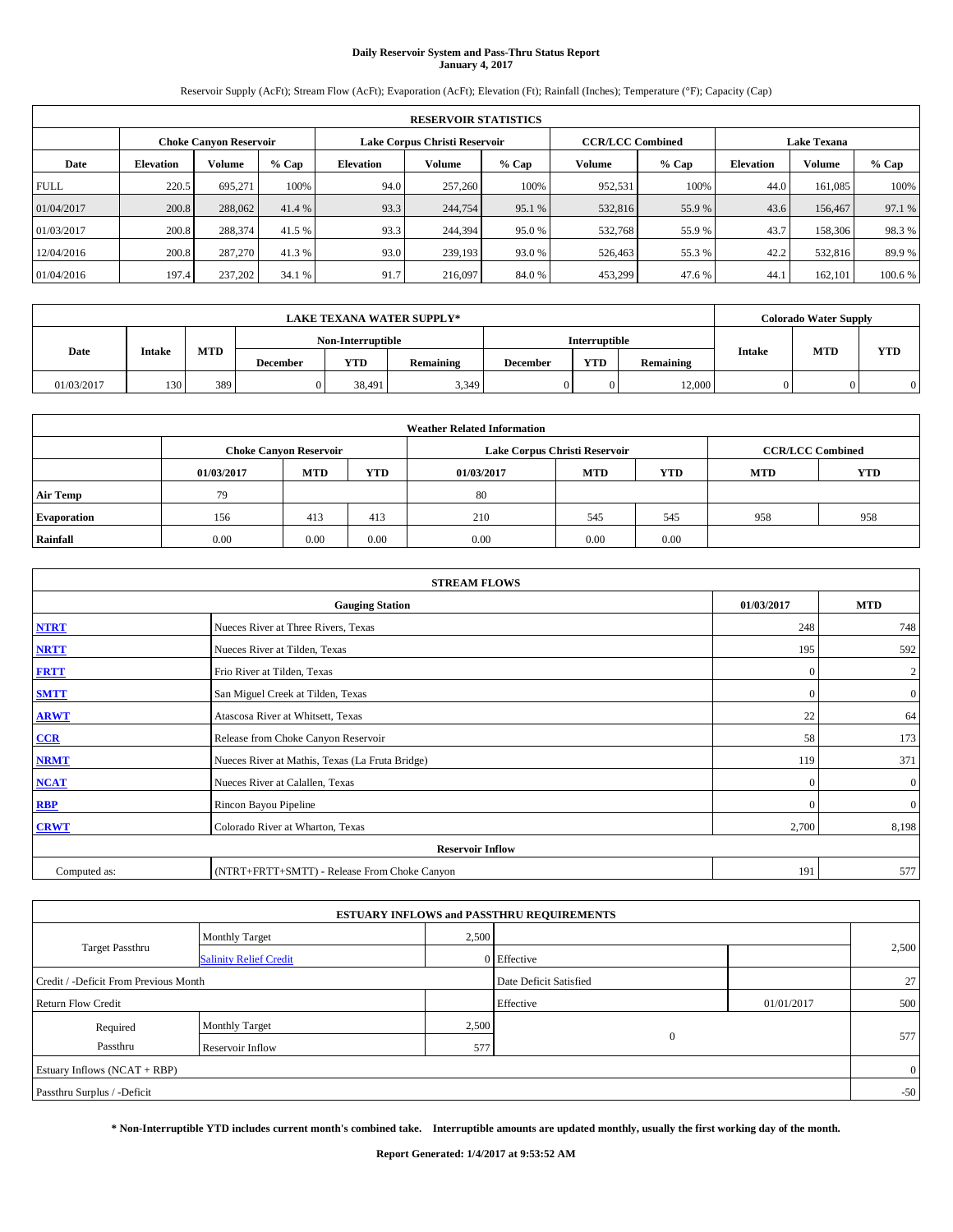# **Daily Reservoir System and Pass-Thru Status Report January 5, 2017**

Reservoir Supply (AcFt); Stream Flow (AcFt); Evaporation (AcFt); Elevation (Ft); Rainfall (Inches); Temperature (°F); Capacity (Cap)

|             | <b>RESERVOIR STATISTICS</b> |                               |         |           |                               |         |                         |         |                  |                    |         |
|-------------|-----------------------------|-------------------------------|---------|-----------|-------------------------------|---------|-------------------------|---------|------------------|--------------------|---------|
|             |                             | <b>Choke Canyon Reservoir</b> |         |           | Lake Corpus Christi Reservoir |         | <b>CCR/LCC Combined</b> |         |                  | <b>Lake Texana</b> |         |
| Date        | <b>Elevation</b>            | Volume                        | $%$ Cap | Elevation | Volume                        | $%$ Cap | Volume                  | $%$ Cap | <b>Elevation</b> | <b>Volume</b>      | % Cap   |
| <b>FULL</b> | 220.5                       | 695.271                       | 100%    | 94.0      | 257,260                       | 100%    | 952,531                 | 100%    | 44.0             | 161.085            | 100%    |
| 01/05/2017  | 200.8                       | 287,745                       | 41.4 %  | 93.3      | 244,034                       | 94.9 %  | 531,779                 | 55.8%   | 43.6             | 156,385            | 97.1 %  |
| 01/04/2017  | 200.8                       | 288,062                       | 41.4 %  | 93.3      | 244,754                       | 95.1 %  | 532,816                 | 55.9%   | 43.6             | 156,467            | 97.1 %  |
| 12/05/2016  | 201.0                       | 291,683                       | 42.0 %  | 93.1      | 241.341                       | 93.8%   | 533,024                 | 56.0%   | 42.2             | 531,779            | 89.9%   |
| 01/05/2016  | 197.4                       | 238,017                       | 34.2 %  | 91.7      | 215,749                       | 83.9%   | 453,766                 | 47.6 %  | 44.2             | 163,121            | 101.3 % |

| <b>LAKE TEXANA WATER SUPPLY*</b> |               |            |                 |                   |                  |                 |                      |           |               | <b>Colorado Water Supply</b> |            |
|----------------------------------|---------------|------------|-----------------|-------------------|------------------|-----------------|----------------------|-----------|---------------|------------------------------|------------|
|                                  |               |            |                 | Non-Interruptible |                  |                 | <b>Interruptible</b> |           |               |                              |            |
| Date                             | <b>Intake</b> | <b>MTD</b> | <b>December</b> | <b>YTD</b>        | <b>Remaining</b> | <b>December</b> | <b>YTD</b>           | Remaining | <b>Intake</b> | <b>MTD</b>                   | <b>YTD</b> |
| 01/04/2017                       | 121           | 520        | 3,776           | 42.398            | $-.558$          |                 |                      | 12,000    |               |                              |            |

| <b>Weather Related Information</b> |            |                               |      |            |                                        |                         |       |       |  |  |  |
|------------------------------------|------------|-------------------------------|------|------------|----------------------------------------|-------------------------|-------|-------|--|--|--|
|                                    |            | <b>Choke Canyon Reservoir</b> |      |            | Lake Corpus Christi Reservoir          | <b>CCR/LCC Combined</b> |       |       |  |  |  |
|                                    | 01/04/2017 | <b>MTD</b>                    | YTD  | 01/04/2017 | <b>MTD</b><br><b>YTD</b><br><b>MTD</b> |                         |       |       |  |  |  |
| <b>Air Temp</b>                    | 55         |                               |      | 57         |                                        |                         |       |       |  |  |  |
| <b>Evaporation</b>                 | 82         | 495                           | 495  | 105        | 650                                    | 650                     | 1.145 | 1,145 |  |  |  |
| Rainfall                           | 0.00       | 0.00                          | 0.00 | 0.00       | 0.00                                   | 0.00                    |       |       |  |  |  |

| <b>STREAM FLOWS</b> |                                                 |              |                  |  |  |  |  |  |
|---------------------|-------------------------------------------------|--------------|------------------|--|--|--|--|--|
|                     | 01/04/2017                                      | <b>MTD</b>   |                  |  |  |  |  |  |
| <b>NTRT</b>         | Nueces River at Three Rivers, Texas             | 246          | 994              |  |  |  |  |  |
| <b>NRTT</b>         | Nueces River at Tilden, Texas                   | 191          | 782              |  |  |  |  |  |
| <b>FRTT</b>         | Frio River at Tilden, Texas                     | $\mathbf{0}$ | $\boldsymbol{2}$ |  |  |  |  |  |
| <b>SMTT</b>         | San Miguel Creek at Tilden, Texas               | $\mathbf{0}$ | $\overline{0}$   |  |  |  |  |  |
| <b>ARWT</b>         | Atascosa River at Whitsett, Texas               | 20           | 83               |  |  |  |  |  |
| CCR                 | Release from Choke Canyon Reservoir             | 58           | 230              |  |  |  |  |  |
| <b>NRMT</b>         | Nueces River at Mathis, Texas (La Fruta Bridge) | 113          | 484              |  |  |  |  |  |
| <b>NCAT</b>         | Nueces River at Calallen, Texas                 | $\Omega$     | $\mathbf{0}$     |  |  |  |  |  |
| <b>RBP</b>          | Rincon Bayou Pipeline                           | $\Omega$     | $\mathbf{0}$     |  |  |  |  |  |
| <b>CRWT</b>         | Colorado River at Wharton, Texas                | 2,858        | 11,056           |  |  |  |  |  |
|                     |                                                 |              |                  |  |  |  |  |  |
| Computed as:        | (NTRT+FRTT+SMTT) - Release From Choke Canyon    |              |                  |  |  |  |  |  |

| <b>ESTUARY INFLOWS and PASSTHRU REQUIREMENTS</b> |                               |       |                        |            |       |  |  |  |  |  |
|--------------------------------------------------|-------------------------------|-------|------------------------|------------|-------|--|--|--|--|--|
|                                                  | Monthly Target                | 2,500 |                        |            |       |  |  |  |  |  |
| <b>Target Passthru</b>                           | <b>Salinity Relief Credit</b> |       | 0 Effective            |            | 2,500 |  |  |  |  |  |
| Credit / -Deficit From Previous Month            |                               |       | Date Deficit Satisfied |            | 27    |  |  |  |  |  |
| <b>Return Flow Credit</b>                        |                               |       | Effective              | 01/01/2017 | 500   |  |  |  |  |  |
| Required                                         | <b>Monthly Target</b>         | 2,500 |                        |            |       |  |  |  |  |  |
| Passthru                                         | Reservoir Inflow              | 766   | $\theta$               |            | 766   |  |  |  |  |  |
| Estuary Inflows (NCAT + RBP)                     |                               |       |                        |            |       |  |  |  |  |  |
| Passthru Surplus / -Deficit                      |                               |       |                        |            |       |  |  |  |  |  |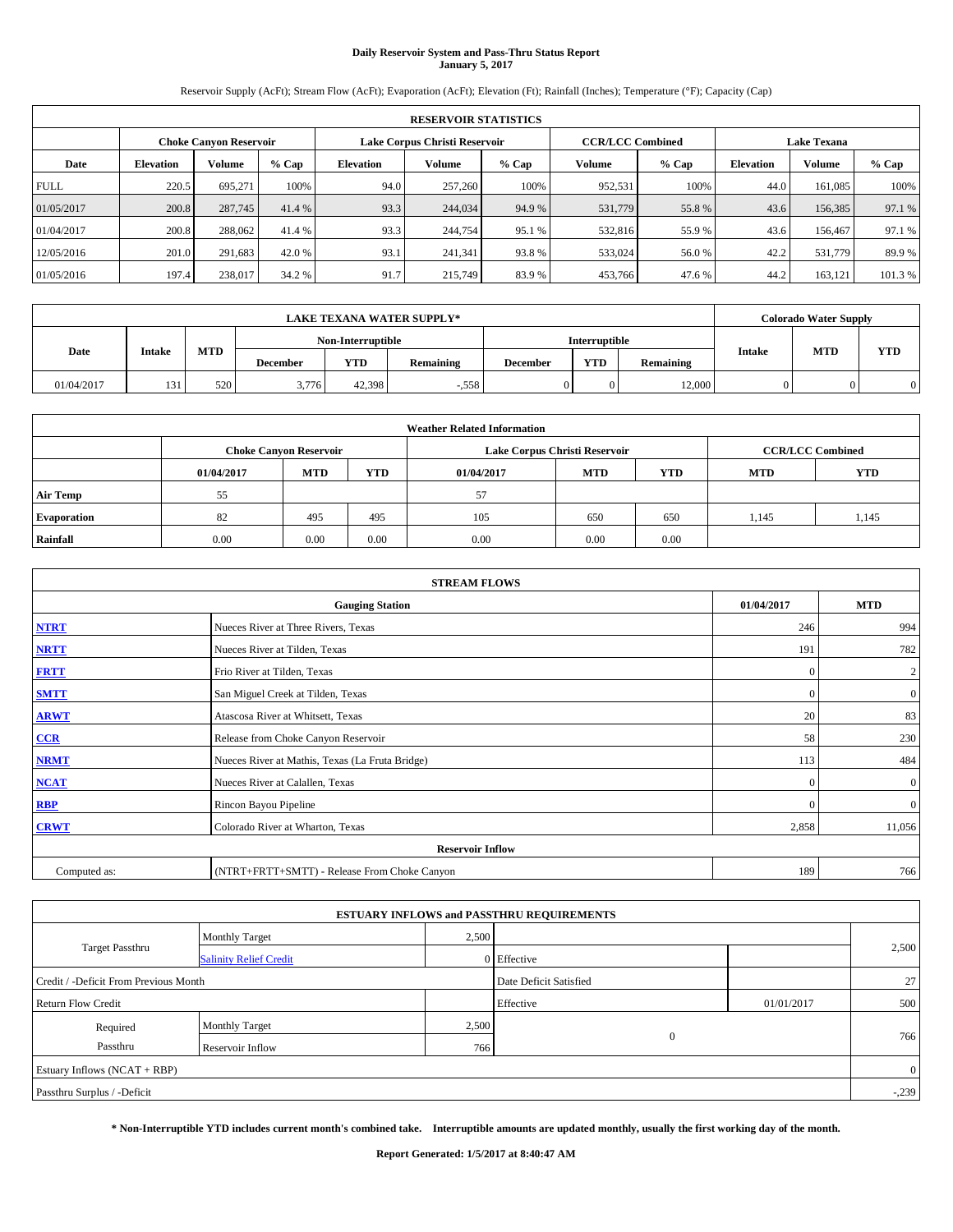# **Daily Reservoir System and Pass-Thru Status Report January 6, 2017**

Reservoir Supply (AcFt); Stream Flow (AcFt); Evaporation (AcFt); Elevation (Ft); Rainfall (Inches); Temperature (°F); Capacity (Cap)

|                               | <b>RESERVOIR STATISTICS</b> |         |         |                  |                               |         |                         |         |                  |                    |         |  |
|-------------------------------|-----------------------------|---------|---------|------------------|-------------------------------|---------|-------------------------|---------|------------------|--------------------|---------|--|
| <b>Choke Canyon Reservoir</b> |                             |         |         |                  | Lake Corpus Christi Reservoir |         | <b>CCR/LCC Combined</b> |         |                  | <b>Lake Texana</b> |         |  |
| Date                          | <b>Elevation</b>            | Volume  | $%$ Cap | <b>Elevation</b> | Volume                        | $%$ Cap | Volume                  | $%$ Cap | <b>Elevation</b> | <b>Volume</b>      | $%$ Cap |  |
| <b>FULL</b>                   | 220.5                       | 695.271 | 100%    | 94.0             | 257,260                       | 100%    | 952,531                 | 100%    | 44.0             | 161.085            | 100%    |  |
| 01/06/2017                    | 200.7                       | 287,112 | 41.3 %  | 93.5             | 247,818                       | 96.3%   | 534,930                 | 56.2 %  | 43.5             | 156,467            | 97.1 %  |  |
| 01/05/2017                    | 200.8                       | 287,745 | 41.4 %  | 93.3             | 244,034                       | 94.9 %  | 531,779                 | 55.8%   | 43.6             | 156,385            | 97.1 %  |  |
| 12/06/2016                    | 201.0                       | 291,050 | 41.9 %  | 93.1             | 240,804                       | 93.6 %  | 531,854                 | 55.8%   | 42.5             | 534,930            | 91.5 %  |  |
| 01/06/2016                    | 197.4                       | 237,879 | 34.2 %  | 91.6             | 214,360                       | 83.3%   | 452,239                 | 47.5 %  | 44.2             | 163.121            | 101.3 % |  |

|            |               |            |                 |            | <b>LAKE TEXANA WATER SUPPLY*</b> |                 |            |           |               | <b>Colorado Water Supply</b> |            |  |                      |  |  |  |  |
|------------|---------------|------------|-----------------|------------|----------------------------------|-----------------|------------|-----------|---------------|------------------------------|------------|--|----------------------|--|--|--|--|
|            |               |            |                 |            |                                  |                 |            |           |               | Non-Interruptible            |            |  | <b>Interruptible</b> |  |  |  |  |
| Date       | <b>Intake</b> | <b>MTD</b> | <b>December</b> | <b>YTD</b> | <b>Remaining</b>                 | <b>December</b> | <b>YTD</b> | Remaining | <b>Intake</b> | <b>MTD</b>                   | <b>YTD</b> |  |                      |  |  |  |  |
| 01/05/2017 | 121<br>191    | 650        | 3,776           | 42.528     | $-0.688$                         |                 |            | 12,000    |               |                              |            |  |                      |  |  |  |  |

| <b>Weather Related Information</b> |            |                                                                           |      |      |                               |      |                         |       |  |  |
|------------------------------------|------------|---------------------------------------------------------------------------|------|------|-------------------------------|------|-------------------------|-------|--|--|
|                                    |            | <b>Choke Canyon Reservoir</b>                                             |      |      | Lake Corpus Christi Reservoir |      | <b>CCR/LCC Combined</b> |       |  |  |
|                                    | 01/05/2017 | <b>MTD</b><br><b>MTD</b><br>YTD<br><b>YTD</b><br><b>MTD</b><br>01/05/2017 |      |      |                               |      |                         |       |  |  |
| <b>Air Temp</b>                    | 68         |                                                                           |      | 68   |                               |      |                         |       |  |  |
| <b>Evaporation</b>                 | 137        | 632                                                                       | 632  | 158  | 808                           | 808  | 1.440                   | 1,440 |  |  |
| Rainfall                           | 0.00       | 0.00                                                                      | 0.00 | 0.00 | 0.00                          | 0.00 |                         |       |  |  |

|              | <b>STREAM FLOWS</b>                             |              |                  |
|--------------|-------------------------------------------------|--------------|------------------|
|              | <b>Gauging Station</b>                          | 01/05/2017   | <b>MTD</b>       |
| <b>NTRT</b>  | Nueces River at Three Rivers, Texas             | 244          | 1,239            |
| <b>NRTT</b>  | Nueces River at Tilden, Texas                   | 185          | 967              |
| <b>FRTT</b>  | Frio River at Tilden, Texas                     | $\mathbf{0}$ | $\boldsymbol{2}$ |
| <b>SMTT</b>  | San Miguel Creek at Tilden, Texas               | $\mathbf{0}$ | $\overline{0}$   |
| <b>ARWT</b>  | Atascosa River at Whitsett, Texas               | 20           | 103              |
| CCR          | Release from Choke Canyon Reservoir             | 58           | 288              |
| <b>NRMT</b>  | Nueces River at Mathis, Texas (La Fruta Bridge) | 91           | 576              |
| <b>NCAT</b>  | Nueces River at Calallen, Texas                 | $\Omega$     | $\boldsymbol{0}$ |
| <b>RBP</b>   | Rincon Bayou Pipeline                           | $\Omega$     | $\mathbf{0}$     |
| <b>CRWT</b>  | Colorado River at Wharton, Texas                | 2,858        | 13,915           |
|              | <b>Reservoir Inflow</b>                         |              |                  |
| Computed as: | (NTRT+FRTT+SMTT) - Release From Choke Canyon    | 187          | 953              |

| <b>ESTUARY INFLOWS and PASSTHRU REQUIREMENTS</b> |                               |       |                        |            |          |  |  |  |  |  |
|--------------------------------------------------|-------------------------------|-------|------------------------|------------|----------|--|--|--|--|--|
|                                                  | Monthly Target                | 2,500 |                        |            |          |  |  |  |  |  |
| <b>Target Passthru</b>                           | <b>Salinity Relief Credit</b> |       | 0 Effective            |            | 2,500    |  |  |  |  |  |
| Credit / -Deficit From Previous Month            |                               |       | Date Deficit Satisfied |            | 27       |  |  |  |  |  |
| <b>Return Flow Credit</b>                        |                               |       | Effective              | 01/01/2017 | 500      |  |  |  |  |  |
| Required                                         | Monthly Target                | 2,500 |                        |            |          |  |  |  |  |  |
| Passthru                                         | <b>Reservoir Inflow</b>       | 953   | $\mathbf{0}$           |            | 953      |  |  |  |  |  |
| Estuary Inflows $(NCAT + RBP)$                   |                               |       |                        |            |          |  |  |  |  |  |
| Passthru Surplus / -Deficit                      |                               |       |                        |            | $-0.426$ |  |  |  |  |  |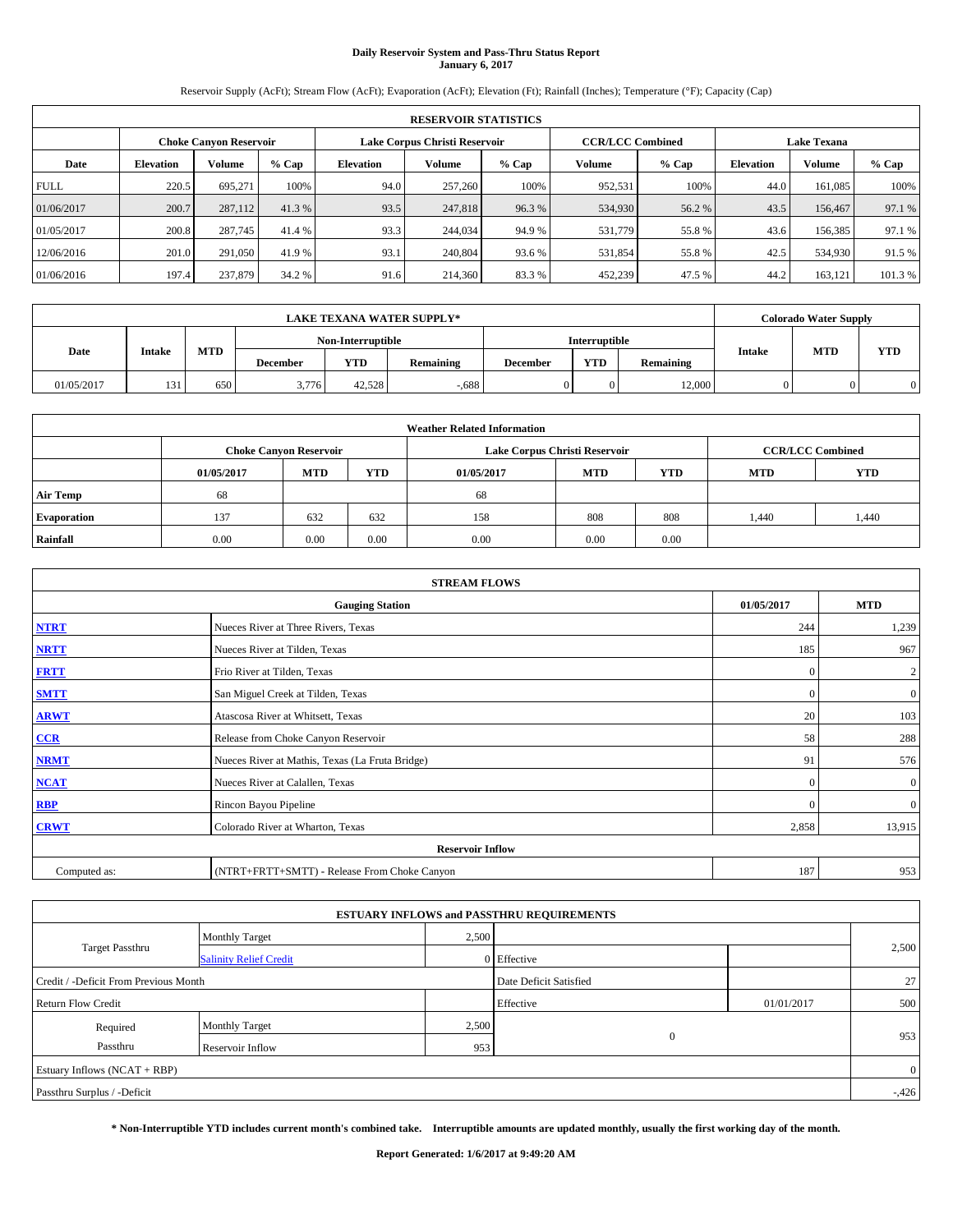# **Daily Reservoir System and Pass-Thru Status Report January 7, 2017**

Reservoir Supply (AcFt); Stream Flow (AcFt); Evaporation (AcFt); Elevation (Ft); Rainfall (Inches); Temperature (°F); Capacity (Cap)

|             | <b>RESERVOIR STATISTICS</b> |                               |         |                  |                               |         |                                               |         |                  |               |         |
|-------------|-----------------------------|-------------------------------|---------|------------------|-------------------------------|---------|-----------------------------------------------|---------|------------------|---------------|---------|
|             |                             | <b>Choke Canyon Reservoir</b> |         |                  | Lake Corpus Christi Reservoir |         | <b>CCR/LCC Combined</b><br><b>Lake Texana</b> |         |                  |               |         |
| Date        | <b>Elevation</b>            | Volume                        | $%$ Cap | <b>Elevation</b> | Volume                        | $%$ Cap | Volume                                        | $%$ Cap | <b>Elevation</b> | <b>Volume</b> | % Cap   |
| <b>FULL</b> | 220.5                       | 695.271                       | 100%    | 94.0             | 257,260                       | 100%    | 952,531                                       | 100%    | 44.0             | 161.085       | 100%    |
| 01/07/2017  | 200.8                       | 287,270                       | 41.3 %  | 93.3             | 245,114                       | 95.3 %  | 532,384                                       | 55.9%   | 43.5             | 156,467       | 97.1 %  |
| 01/06/2017  | 200.7                       | 287,112                       | 41.3 %  | 93.5             | 247,818                       | 96.3%   | 534,930                                       | 56.2 %  | 43.5             | 156,467       | 97.1 %  |
| 12/07/2016  | 201.0                       | 291,525                       | 41.9 %  | 93.2             | 242,059                       | 94.1 %  | 533,584                                       | 56.0%   | 43.1             | 532.384       | 94.9%   |
| 01/07/2016  | 197.3                       | 236,931                       | 34.1 %  | 91.6             | 214,534                       | 83.4 %  | 451,465                                       | 47.4 %  | 44.2             | 163,121       | 101.3 % |

|            |               |            |                 |            | <b>LAKE TEXANA WATER SUPPLY*</b> |                 |            |                   |               | <b>Colorado Water Supply</b> |                      |  |  |  |  |
|------------|---------------|------------|-----------------|------------|----------------------------------|-----------------|------------|-------------------|---------------|------------------------------|----------------------|--|--|--|--|
|            |               |            |                 |            |                                  |                 |            | Non-Interruptible |               |                              | <b>Interruptible</b> |  |  |  |  |
| Date       | <b>Intake</b> | <b>MTD</b> | <b>December</b> | <b>YTD</b> | <b>Remaining</b>                 | <b>December</b> | <b>YTD</b> | Remaining         | <b>Intake</b> | <b>MTD</b>                   | <b>YTD</b>           |  |  |  |  |
| 01/06/2017 | 131           | 781        | 3,776           | 42.659     | $-0.819$                         |                 |            | 12.000            |               |                              |                      |  |  |  |  |

| <b>Weather Related Information</b> |            |                                                                                                            |      |      |      |      |                         |            |  |  |
|------------------------------------|------------|------------------------------------------------------------------------------------------------------------|------|------|------|------|-------------------------|------------|--|--|
|                                    |            | <b>Choke Canyon Reservoir</b>                                                                              |      |      |      |      | <b>CCR/LCC Combined</b> |            |  |  |
|                                    | 01/06/2017 | Lake Corpus Christi Reservoir<br><b>MTD</b><br>YTD<br><b>MTD</b><br><b>YTD</b><br><b>MTD</b><br>01/06/2017 |      |      |      |      |                         | <b>YTD</b> |  |  |
| <b>Air Temp</b>                    | 37         |                                                                                                            |      | 38   |      |      |                         |            |  |  |
| <b>Evaporation</b>                 |            | 632                                                                                                        | 632  | 52   | 860  | 860  | 1,492                   | 1,492      |  |  |
| Rainfall                           | 0.00       | 0.00                                                                                                       | 0.00 | 0.00 | 0.00 | 0.00 |                         |            |  |  |

|              | <b>STREAM FLOWS</b>                             |              |                  |
|--------------|-------------------------------------------------|--------------|------------------|
|              | <b>Gauging Station</b>                          | 01/06/2017   | <b>MTD</b>       |
| <b>NTRT</b>  | Nueces River at Three Rivers, Texas             | 236          | 1,475            |
| <b>NRTT</b>  | Nueces River at Tilden, Texas                   | 173          | 1,139            |
| <b>FRTT</b>  | Frio River at Tilden, Texas                     | $\mathbf{0}$ | $\overline{c}$   |
| <b>SMTT</b>  | San Miguel Creek at Tilden, Texas               | $\mathbf{0}$ | $\overline{0}$   |
| <b>ARWT</b>  | Atascosa River at Whitsett, Texas               | 20           | 123              |
| CCR          | Release from Choke Canyon Reservoir             | 58           | 345              |
| <b>NRMT</b>  | Nueces River at Mathis, Texas (La Fruta Bridge) | 187          | 762              |
| <b>NCAT</b>  | Nueces River at Calallen, Texas                 | $\Omega$     | $\boldsymbol{0}$ |
| <b>RBP</b>   | Rincon Bayou Pipeline                           | $\Omega$     | $\overline{0}$   |
| <b>CRWT</b>  | Colorado River at Wharton, Texas                | 3,097        | 17,011           |
|              | <b>Reservoir Inflow</b>                         |              |                  |
| Computed as: | (NTRT+FRTT+SMTT) - Release From Choke Canyon    | 179          | 1,132            |

| <b>ESTUARY INFLOWS and PASSTHRU REQUIREMENTS</b> |                               |       |                        |            |          |  |  |  |  |  |
|--------------------------------------------------|-------------------------------|-------|------------------------|------------|----------|--|--|--|--|--|
|                                                  | Monthly Target                | 2,500 |                        |            |          |  |  |  |  |  |
| <b>Target Passthru</b>                           | <b>Salinity Relief Credit</b> |       | 0 Effective            |            | 2,500    |  |  |  |  |  |
| Credit / -Deficit From Previous Month            |                               |       | Date Deficit Satisfied |            | 27       |  |  |  |  |  |
| <b>Return Flow Credit</b>                        |                               |       | Effective              | 01/01/2017 | 500      |  |  |  |  |  |
| Required                                         | Monthly Target                | 2,500 |                        |            |          |  |  |  |  |  |
| Passthru                                         | <b>Reservoir Inflow</b>       | 1,132 | $\mathbf{0}$           |            | 1,132    |  |  |  |  |  |
| Estuary Inflows $(NCAT + RBP)$                   |                               |       |                        |            |          |  |  |  |  |  |
| Passthru Surplus / -Deficit                      |                               |       |                        |            | $-0.605$ |  |  |  |  |  |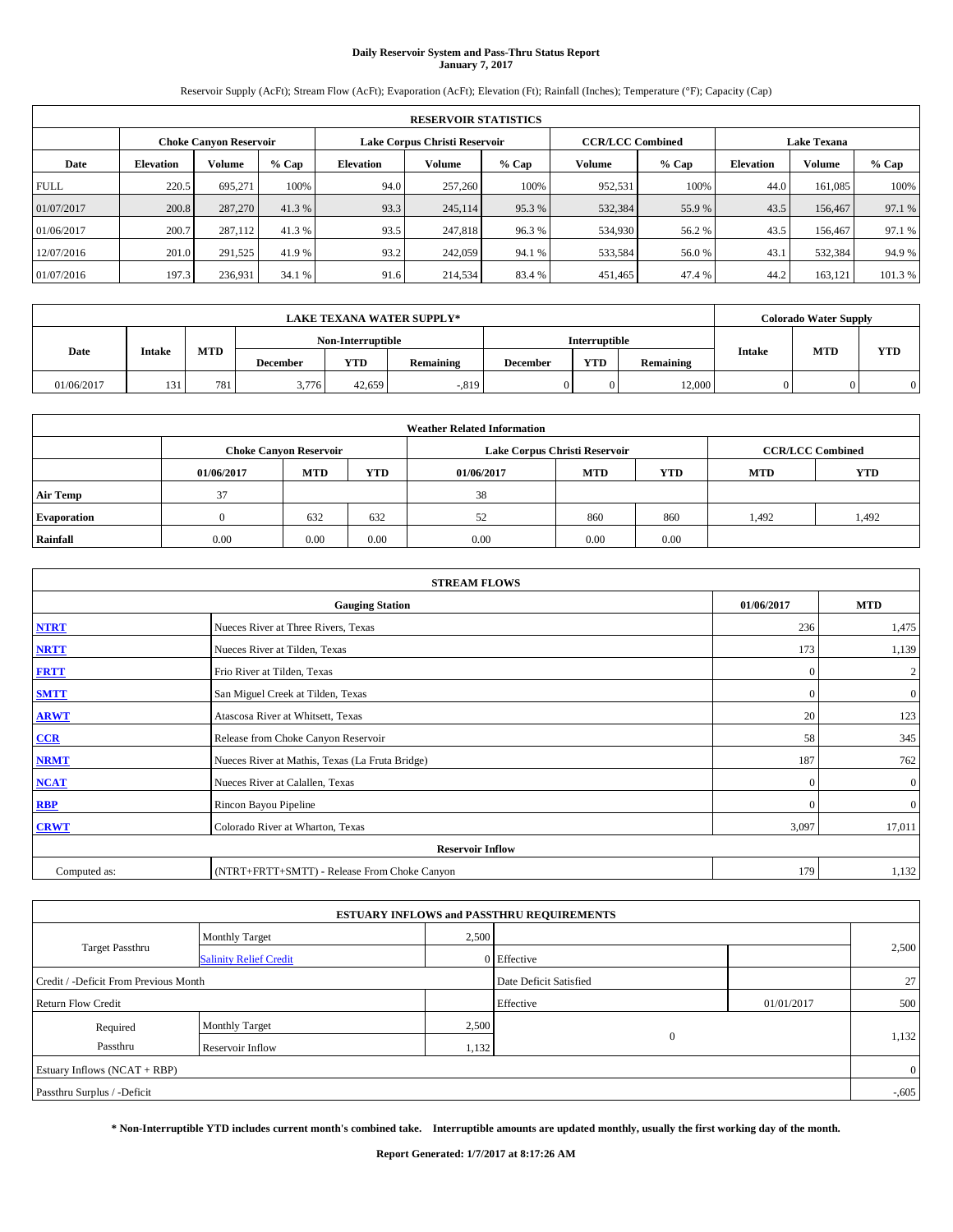# **Daily Reservoir System and Pass-Thru Status Report January 8, 2017**

Reservoir Supply (AcFt); Stream Flow (AcFt); Evaporation (AcFt); Elevation (Ft); Rainfall (Inches); Temperature (°F); Capacity (Cap)

|             | <b>RESERVOIR STATISTICS</b> |                               |         |           |                               |         |                                               |         |                  |               |         |
|-------------|-----------------------------|-------------------------------|---------|-----------|-------------------------------|---------|-----------------------------------------------|---------|------------------|---------------|---------|
|             |                             | <b>Choke Canyon Reservoir</b> |         |           | Lake Corpus Christi Reservoir |         | <b>CCR/LCC Combined</b><br><b>Lake Texana</b> |         |                  |               |         |
| Date        | <b>Elevation</b>            | Volume                        | $%$ Cap | Elevation | Volume                        | $%$ Cap | Volume                                        | $%$ Cap | <b>Elevation</b> | <b>Volume</b> | % Cap   |
| <b>FULL</b> | 220.5                       | 695.271                       | 100%    | 94.0      | 257,260                       | 100%    | 952,531                                       | 100%    | 44.0             | 161.085       | 100%    |
| 01/08/2017  | 200.8                       | 288,062                       | 41.4 %  | 93.2      | 242,776                       | 94.4 %  | 530,838                                       | 55.7 %  | 43.5             | 156,467       | 97.1 %  |
| 01/07/2017  | 200.8                       | 287,270                       | 41.3 %  | 93.3      | 245,114                       | 95.3 %  | 532,384                                       | 55.9%   | 43.5             | 156,467       | 97.1 %  |
| 12/08/2016  | 201.0                       | 290,574                       | 41.8%   | 93.3      | 245.294                       | 95.3%   | 535,868                                       | 56.3%   | 43.8             | 530,838       | 98.8%   |
| 01/08/2016  | 197.4                       | 238,017                       | 34.2 %  | 91.6      | 214,187                       | 83.3%   | 452,204                                       | 47.5 %  | 44.2             | 163,121       | 101.3 % |

|            | <b>LAKE TEXANA WATER SUPPLY*</b> |            |                   |            |                  |                 |                      |           |                             | <b>Colorado Water Supply</b> |   |  |
|------------|----------------------------------|------------|-------------------|------------|------------------|-----------------|----------------------|-----------|-----------------------------|------------------------------|---|--|
|            |                                  |            | Non-Interruptible |            |                  |                 | <b>Interruptible</b> |           |                             |                              |   |  |
| Date       | <b>Intake</b>                    | <b>MTD</b> | December          | <b>YTD</b> | <b>Remaining</b> | <b>December</b> | <b>YTD</b>           | Remaining | <b>MTD</b><br><b>Intake</b> | <b>YTD</b>                   |   |  |
| 01/07/2017 | 130                              | 911        | 3,776             | 42,789     | $-0.949$         |                 |                      | 12.000    |                             |                              | 0 |  |

| <b>Weather Related Information</b>                                                      |      |                               |      |      |                               |                         |       |            |  |  |  |
|-----------------------------------------------------------------------------------------|------|-------------------------------|------|------|-------------------------------|-------------------------|-------|------------|--|--|--|
|                                                                                         |      | <b>Choke Canyon Reservoir</b> |      |      | Lake Corpus Christi Reservoir | <b>CCR/LCC Combined</b> |       |            |  |  |  |
| <b>MTD</b><br><b>MTD</b><br>YTD<br><b>YTD</b><br><b>MTD</b><br>01/07/2017<br>01/07/2017 |      |                               |      |      |                               |                         |       | <b>YTD</b> |  |  |  |
| <b>Air Temp</b>                                                                         | 44   |                               |      | 43   |                               |                         |       |            |  |  |  |
| <b>Evaporation</b>                                                                      |      | 632                           | 632  | 126  | 986                           | 986                     | 1,618 | 1,618      |  |  |  |
| Rainfall                                                                                | 0.00 | 0.00                          | 0.00 | 0.00 | 0.00                          | 0.00                    |       |            |  |  |  |

| <b>STREAM FLOWS</b> |                                                 |              |                  |  |  |  |  |  |  |
|---------------------|-------------------------------------------------|--------------|------------------|--|--|--|--|--|--|
|                     | <b>Gauging Station</b>                          | 01/07/2017   | <b>MTD</b>       |  |  |  |  |  |  |
| <b>NTRT</b>         | Nueces River at Three Rivers, Texas             | 232          | 1,707            |  |  |  |  |  |  |
| <b>NRTT</b>         | Nueces River at Tilden, Texas                   | 157          | 1,296            |  |  |  |  |  |  |
| <b>FRTT</b>         | Frio River at Tilden, Texas                     | $\mathbf{0}$ | 3                |  |  |  |  |  |  |
| <b>SMTT</b>         | San Miguel Creek at Tilden, Texas               | $\mathbf{0}$ | $\overline{0}$   |  |  |  |  |  |  |
| <b>ARWT</b>         | Atascosa River at Whitsett, Texas               | 19           | 142              |  |  |  |  |  |  |
| CCR                 | Release from Choke Canyon Reservoir             | 58           | 403              |  |  |  |  |  |  |
| <b>NRMT</b>         | Nueces River at Mathis, Texas (La Fruta Bridge) | 218          | 981              |  |  |  |  |  |  |
| <b>NCAT</b>         | Nueces River at Calallen, Texas                 | $\Omega$     | $\boldsymbol{0}$ |  |  |  |  |  |  |
| <b>RBP</b>          | Rincon Bayou Pipeline                           | $\Omega$     | $\mathbf{0}$     |  |  |  |  |  |  |
| <b>CRWT</b>         | Colorado River at Wharton, Texas                | 3,414        | 20,426           |  |  |  |  |  |  |
|                     | <b>Reservoir Inflow</b>                         |              |                  |  |  |  |  |  |  |
| Computed as:        | (NTRT+FRTT+SMTT) - Release From Choke Canyon    |              |                  |  |  |  |  |  |  |

|                                       |                               |       | <b>ESTUARY INFLOWS and PASSTHRU REQUIREMENTS</b> |            |                |
|---------------------------------------|-------------------------------|-------|--------------------------------------------------|------------|----------------|
|                                       | <b>Monthly Target</b>         | 2,500 |                                                  |            |                |
| <b>Target Passthru</b>                | <b>Salinity Relief Credit</b> |       | 0 Effective                                      |            | 2,500          |
| Credit / -Deficit From Previous Month |                               |       | Date Deficit Satisfied                           |            | 27             |
| <b>Return Flow Credit</b>             |                               |       | Effective                                        | 01/01/2017 | 500            |
| Required                              | <b>Monthly Target</b>         | 2,500 |                                                  |            |                |
| Passthru                              | <b>Reservoir Inflow</b>       | 1,307 | $\mathbf{0}$                                     |            | 1,307          |
| Estuary Inflows $(NCAT + RBP)$        |                               |       |                                                  |            | $\overline{0}$ |
| Passthru Surplus / -Deficit           |                               |       |                                                  |            | $-0.780$       |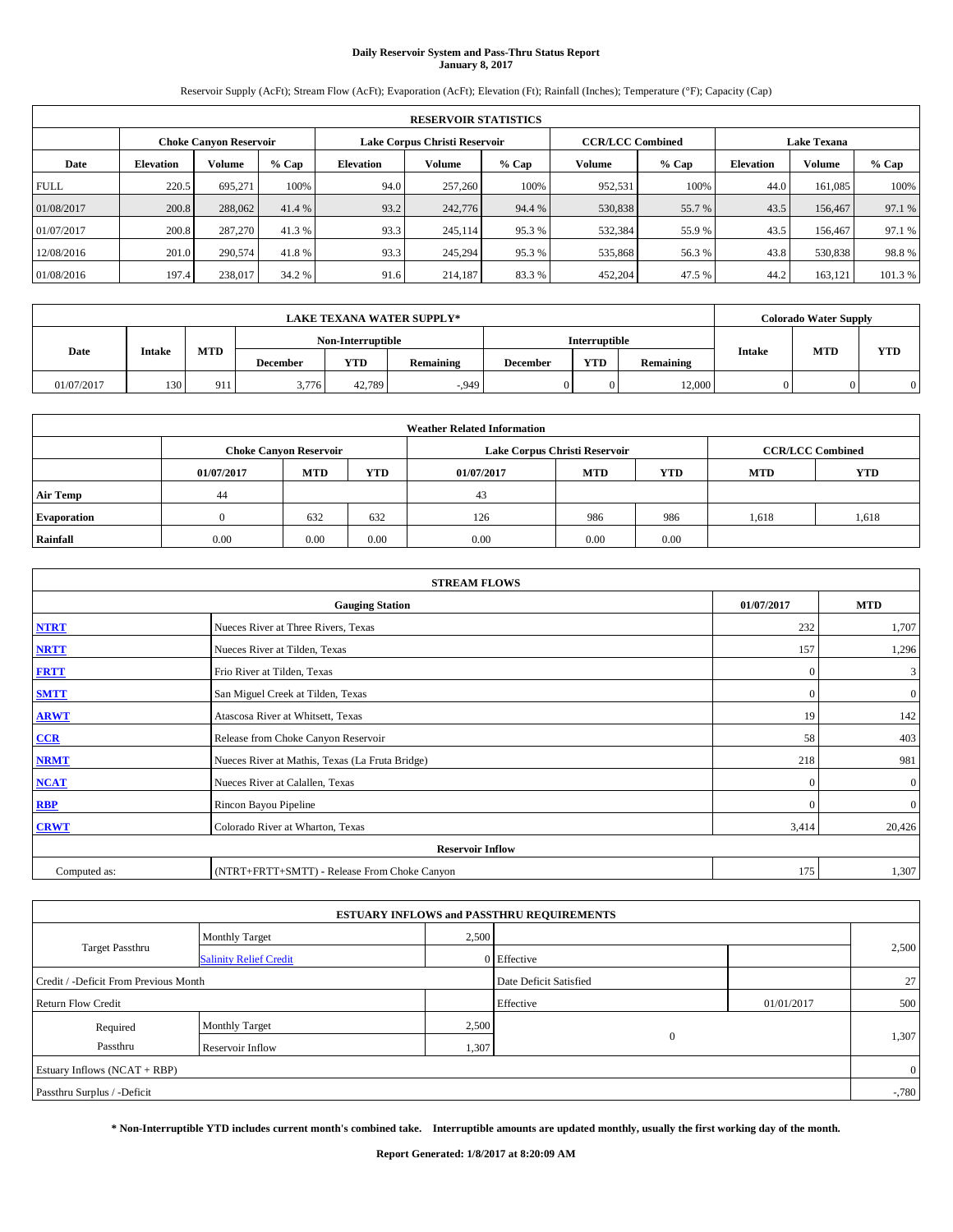# **Daily Reservoir System and Pass-Thru Status Report January 9, 2017**

Reservoir Supply (AcFt); Stream Flow (AcFt); Evaporation (AcFt); Elevation (Ft); Rainfall (Inches); Temperature (°F); Capacity (Cap)

|             | <b>RESERVOIR STATISTICS</b> |                               |         |                               |         |         |                         |         |                    |               |         |  |  |
|-------------|-----------------------------|-------------------------------|---------|-------------------------------|---------|---------|-------------------------|---------|--------------------|---------------|---------|--|--|
|             |                             | <b>Choke Canyon Reservoir</b> |         | Lake Corpus Christi Reservoir |         |         | <b>CCR/LCC Combined</b> |         | <b>Lake Texana</b> |               |         |  |  |
| Date        | <b>Elevation</b>            | Volume                        | $%$ Cap | <b>Elevation</b>              | Volume  | $%$ Cap | Volume                  | $%$ Cap | <b>Elevation</b>   | <b>Volume</b> | $%$ Cap |  |  |
| <b>FULL</b> | 220.5                       | 695.271                       | 100%    | 94.0                          | 257,260 | 100%    | 952,531                 | 100%    | 44.0               | 161.085       | 100%    |  |  |
| 01/09/2017  | 200.8                       | 287,428                       | 41.3 %  | 93.2                          | 242,417 | 94.2 %  | 529,845                 | 55.6 %  | 43.5               | 156,467       | 97.1 %  |  |  |
| 01/08/2017  | 200.8                       | 288,062                       | 41.4 %  | 93.2                          | 242,776 | 94.4 %  | 530,838                 | 55.7 %  | 43.5               | 156,467       | 97.1 %  |  |  |
| 12/09/2016  | 201.0                       | 291,525                       | 41.9 %  | 93.3                          | 244,934 | 95.2 %  | 536,459                 | 56.3 %  | 44.2               | 163.121       | 101.3 % |  |  |
| 01/09/2016  | 197.3                       | 236,795                       | 34.1 %  | 91.6                          | 214,881 | 83.5 %  | 451,676                 | 47.4 %  | 44.                | 162.101       | 100.6 % |  |  |

|            | <b>LAKE TEXANA WATER SUPPLY*</b> |            |                   |            |           |          |                      |           |               | <b>Colorado Water Supply</b> |            |  |
|------------|----------------------------------|------------|-------------------|------------|-----------|----------|----------------------|-----------|---------------|------------------------------|------------|--|
|            |                                  |            | Non-Interruptible |            |           |          | <b>Interruptible</b> |           |               |                              |            |  |
| Date       | <b>Intake</b>                    | <b>MTD</b> | <b>December</b>   | <b>YTD</b> | Remaining | November | <b>YTD</b>           | Remaining | <b>Intake</b> | <b>MTD</b>                   | <b>YTD</b> |  |
| 01/08/2017 | 130                              | 1.041      | 3,776             | 42.919     | $-1,079$  |          |                      | 12,000    |               |                              |            |  |

| <b>Weather Related Information</b> |                                                                                         |                               |      |      |                               |                         |       |            |  |  |  |
|------------------------------------|-----------------------------------------------------------------------------------------|-------------------------------|------|------|-------------------------------|-------------------------|-------|------------|--|--|--|
|                                    |                                                                                         | <b>Choke Canyon Reservoir</b> |      |      | Lake Corpus Christi Reservoir | <b>CCR/LCC Combined</b> |       |            |  |  |  |
|                                    | <b>YTD</b><br><b>MTD</b><br>YTD<br><b>MTD</b><br><b>MTD</b><br>01/08/2017<br>01/08/2016 |                               |      |      |                               |                         |       | <b>YTD</b> |  |  |  |
| <b>Air Temp</b>                    | 57                                                                                      |                               |      | 56   |                               |                         |       |            |  |  |  |
| <b>Evaporation</b>                 | 220                                                                                     | 852                           | 852  | 63   | 1,049                         | 1,049                   | 1.901 | 1,901      |  |  |  |
| Rainfall                           | 0.00                                                                                    | 0.00                          | 0.00 | 0.00 | 0.00                          | 0.00                    |       |            |  |  |  |

| <b>STREAM FLOWS</b> |                                                 |              |                |  |  |  |  |  |  |
|---------------------|-------------------------------------------------|--------------|----------------|--|--|--|--|--|--|
|                     | <b>Gauging Station</b>                          | 12/01/2016   | <b>MTD</b>     |  |  |  |  |  |  |
| <b>NTRT</b>         | Nueces River at Three Rivers, Texas             | 224          | 1,931          |  |  |  |  |  |  |
| <b>NRTT</b>         | Nueces River at Tilden, Texas                   | 141          | 1,437          |  |  |  |  |  |  |
| <b>FRTT</b>         | Frio River at Tilden, Texas                     | $\mathbf{0}$ | 3              |  |  |  |  |  |  |
| <b>SMTT</b>         | San Miguel Creek at Tilden, Texas               | $\mathbf{0}$ | $\overline{0}$ |  |  |  |  |  |  |
| <b>ARWT</b>         | Atascosa River at Whitsett, Texas               | 18           | 160            |  |  |  |  |  |  |
| CCR                 | Release from Choke Canyon Reservoir             | 58           | 461            |  |  |  |  |  |  |
| <b>NRMT</b>         | Nueces River at Mathis, Texas (La Fruta Bridge) | 135          | 1,116          |  |  |  |  |  |  |
| <b>NCAT</b>         | Nueces River at Calallen, Texas                 | $\Omega$     | $\mathbf{0}$   |  |  |  |  |  |  |
| <b>RBP</b>          | Rincon Bayou Pipeline                           | $\Omega$     | $\overline{0}$ |  |  |  |  |  |  |
| <b>CRWT</b>         | Colorado River at Wharton, Texas                | 3,216        | 23,641         |  |  |  |  |  |  |
|                     | <b>Reservoir Inflow</b>                         |              |                |  |  |  |  |  |  |
| Computed as:        | (NTRT+FRTT+SMTT) - Release From Choke Canyon    |              |                |  |  |  |  |  |  |

|                                       |                               |       | <b>ESTUARY INFLOWS and PASSTHRU REQUIREMENTS</b> |            |                |  |
|---------------------------------------|-------------------------------|-------|--------------------------------------------------|------------|----------------|--|
|                                       | <b>Monthly Target</b>         | 2,500 |                                                  |            |                |  |
| <b>Target Passthru</b>                | <b>Salinity Relief Credit</b> |       | 0 Effective                                      |            | 2,500          |  |
| Credit / -Deficit From Previous Month |                               |       | Date Deficit Satisfied                           |            | 27             |  |
| <b>Return Flow Credit</b>             |                               |       | Effective                                        | 01/01/2017 | 500            |  |
| Required                              | <b>Monthly Target</b>         | 2,500 |                                                  |            |                |  |
| Passthru                              | Reservoir Inflow              | 1,474 | $\overline{0}$                                   |            | 1,474          |  |
| Estuary Inflows (NCAT + RBP)          |                               |       |                                                  |            | $\overline{0}$ |  |
| Passthru Surplus / -Deficit           |                               |       |                                                  |            | $-947$         |  |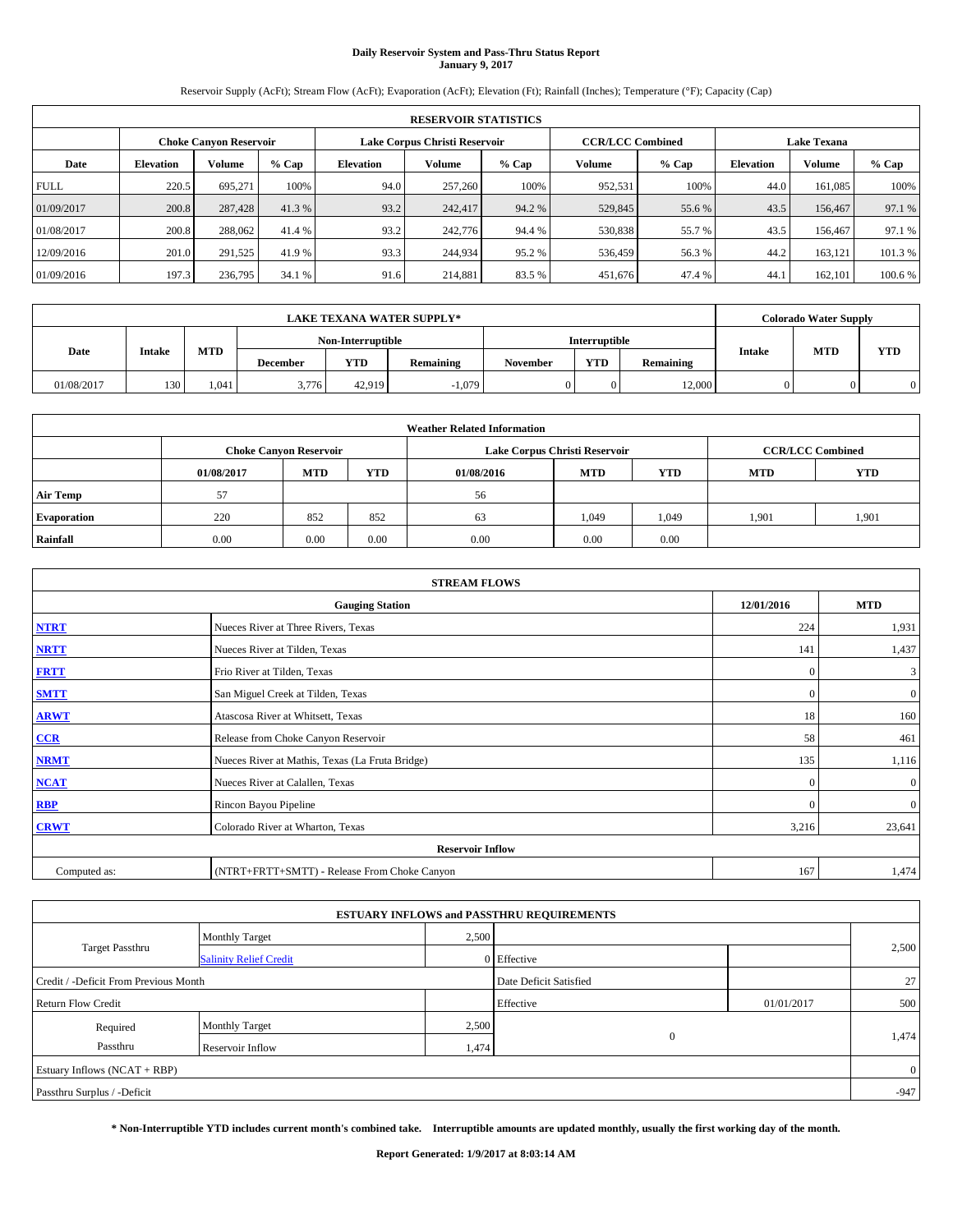# **Daily Reservoir System and Pass-Thru Status Report January 10, 2017**

Reservoir Supply (AcFt); Stream Flow (AcFt); Evaporation (AcFt); Elevation (Ft); Rainfall (Inches); Temperature (°F); Capacity (Cap)

|             | <b>RESERVOIR STATISTICS</b> |                               |         |                               |         |         |                         |         |                    |               |         |  |  |
|-------------|-----------------------------|-------------------------------|---------|-------------------------------|---------|---------|-------------------------|---------|--------------------|---------------|---------|--|--|
|             |                             | <b>Choke Canyon Reservoir</b> |         | Lake Corpus Christi Reservoir |         |         | <b>CCR/LCC Combined</b> |         | <b>Lake Texana</b> |               |         |  |  |
| Date        | <b>Elevation</b>            | Volume                        | $%$ Cap | <b>Elevation</b>              | Volume  | $%$ Cap | Volume                  | $%$ Cap | <b>Elevation</b>   | <b>Volume</b> | $%$ Cap |  |  |
| <b>FULL</b> | 220.5                       | 695.271                       | 100%    | 94.0                          | 257,260 | 100%    | 952,531                 | 100%    | 44.0               | 161.085       | 100%    |  |  |
| 01/10/2017  | 200.7                       | 286,010                       | 41.1 %  | 93.1                          | 241,162 | 93.7 %  | 527,172                 | 55.3 %  | 43.4               | 155,551       | 96.6%   |  |  |
| 01/09/2017  | 200.8                       | 287,428                       | 41.3 %  | 93.2                          | 242,417 | 94.2%   | 529,845                 | 55.6 %  | 43.5               | 156,467       | 97.1 %  |  |  |
| 12/10/2016  | 201.0                       | 291,525                       | 41.9 %  | 93.3                          | 244,214 | 94.9 %  | 535,739                 | 56.2%   | 44.1               | 527,172       | 100.6 % |  |  |
| 01/10/2016  | 197.3                       | 237,066                       | 34.1 %  | 91.6                          | 213.667 | 83.1 %  | 450,733                 | 47.3%   | 44.                | 162.101       | 100.6 % |  |  |

|            | <b>LAKE TEXANA WATER SUPPLY*</b> |            |                   |        |           |          |               |           |               | <b>Colorado Water Supply</b> |            |
|------------|----------------------------------|------------|-------------------|--------|-----------|----------|---------------|-----------|---------------|------------------------------|------------|
|            |                                  |            | Non-Interruptible |        |           |          | Interruptible |           |               |                              |            |
| Date       | <b>Intake</b>                    | <b>MTD</b> | <b>December</b>   | YTD    | Remaining | December | <b>YTD</b>    | Remaining | <b>Intake</b> | <b>MTD</b>                   | <b>YTD</b> |
| 01/09/2017 | 130                              | 1.171      | 3,776             | 43,049 | $-1,209$  |          |               | 12,000    |               |                              |            |

| <b>Weather Related Information</b> |                                                                                         |                               |      |      |                               |                         |       |            |  |  |  |
|------------------------------------|-----------------------------------------------------------------------------------------|-------------------------------|------|------|-------------------------------|-------------------------|-------|------------|--|--|--|
|                                    |                                                                                         | <b>Choke Canyon Reservoir</b> |      |      | Lake Corpus Christi Reservoir | <b>CCR/LCC Combined</b> |       |            |  |  |  |
|                                    | <b>MTD</b><br><b>YTD</b><br>YTD<br><b>MTD</b><br><b>MTD</b><br>01/09/2017<br>01/09/2017 |                               |      |      |                               |                         |       | <b>YTD</b> |  |  |  |
| <b>Air Temp</b>                    | 75                                                                                      |                               |      | 76   |                               |                         |       |            |  |  |  |
| <b>Evaporation</b>                 | 100                                                                                     | 952                           | 952  | 167  | 1,216                         | 1,216                   | 2,168 | 2,168      |  |  |  |
| Rainfall                           | 0.00                                                                                    | 0.00                          | 0.00 | 0.00 | 0.00                          | 0.00                    |       |            |  |  |  |

| <b>STREAM FLOWS</b> |                                                 |              |                |  |  |  |  |  |  |
|---------------------|-------------------------------------------------|--------------|----------------|--|--|--|--|--|--|
|                     | <b>Gauging Station</b>                          |              |                |  |  |  |  |  |  |
| <b>NTRT</b>         | Nueces River at Three Rivers, Texas             | 218          | 2,150          |  |  |  |  |  |  |
| <b>NRTT</b>         | Nueces River at Tilden, Texas                   | 135          | 1,572          |  |  |  |  |  |  |
| <b>FRTT</b>         | Frio River at Tilden, Texas                     | $\mathbf{0}$ | 3              |  |  |  |  |  |  |
| <b>SMTT</b>         | San Miguel Creek at Tilden, Texas               | $\mathbf{0}$ | $\overline{0}$ |  |  |  |  |  |  |
| <b>ARWT</b>         | Atascosa River at Whitsett, Texas               | 18           | 178            |  |  |  |  |  |  |
| CCR                 | Release from Choke Canyon Reservoir             | 58           | 518            |  |  |  |  |  |  |
| <b>NRMT</b>         | Nueces River at Mathis, Texas (La Fruta Bridge) | 216          | 1,332          |  |  |  |  |  |  |
| <b>NCAT</b>         | Nueces River at Calallen, Texas                 | $\Omega$     | $\mathbf{0}$   |  |  |  |  |  |  |
| <b>RBP</b>          | Rincon Bayou Pipeline                           | $\Omega$     | $\mathbf{0}$   |  |  |  |  |  |  |
| <b>CRWT</b>         | Colorado River at Wharton, Texas                | 3,613        | 27,254         |  |  |  |  |  |  |
|                     | <b>Reservoir Inflow</b>                         |              |                |  |  |  |  |  |  |
| Computed as:        | (NTRT+FRTT+SMTT) - Release From Choke Canyon    | 161          | 1,635          |  |  |  |  |  |  |

|                                       |                               |                        | <b>ESTUARY INFLOWS and PASSTHRU REQUIREMENTS</b> |            |                |  |
|---------------------------------------|-------------------------------|------------------------|--------------------------------------------------|------------|----------------|--|
|                                       | <b>Monthly Target</b>         | 2,500                  |                                                  |            |                |  |
| <b>Target Passthru</b>                | <b>Salinity Relief Credit</b> |                        | 0 Effective                                      |            | 2,500          |  |
| Credit / -Deficit From Previous Month |                               | Date Deficit Satisfied |                                                  | $27 \,$    |                |  |
| <b>Return Flow Credit</b>             |                               |                        | Effective                                        | 01/01/2017 | 500            |  |
| Required                              | <b>Monthly Target</b>         | 2,500                  |                                                  |            |                |  |
| Passthru<br>Reservoir Inflow          |                               | 1,635                  | $\Omega$                                         |            | 1,635          |  |
| Estuary Inflows $(NCAT + RBP)$        |                               |                        |                                                  |            | $\overline{0}$ |  |
| Passthru Surplus / -Deficit           |                               |                        |                                                  |            | $-1,108$       |  |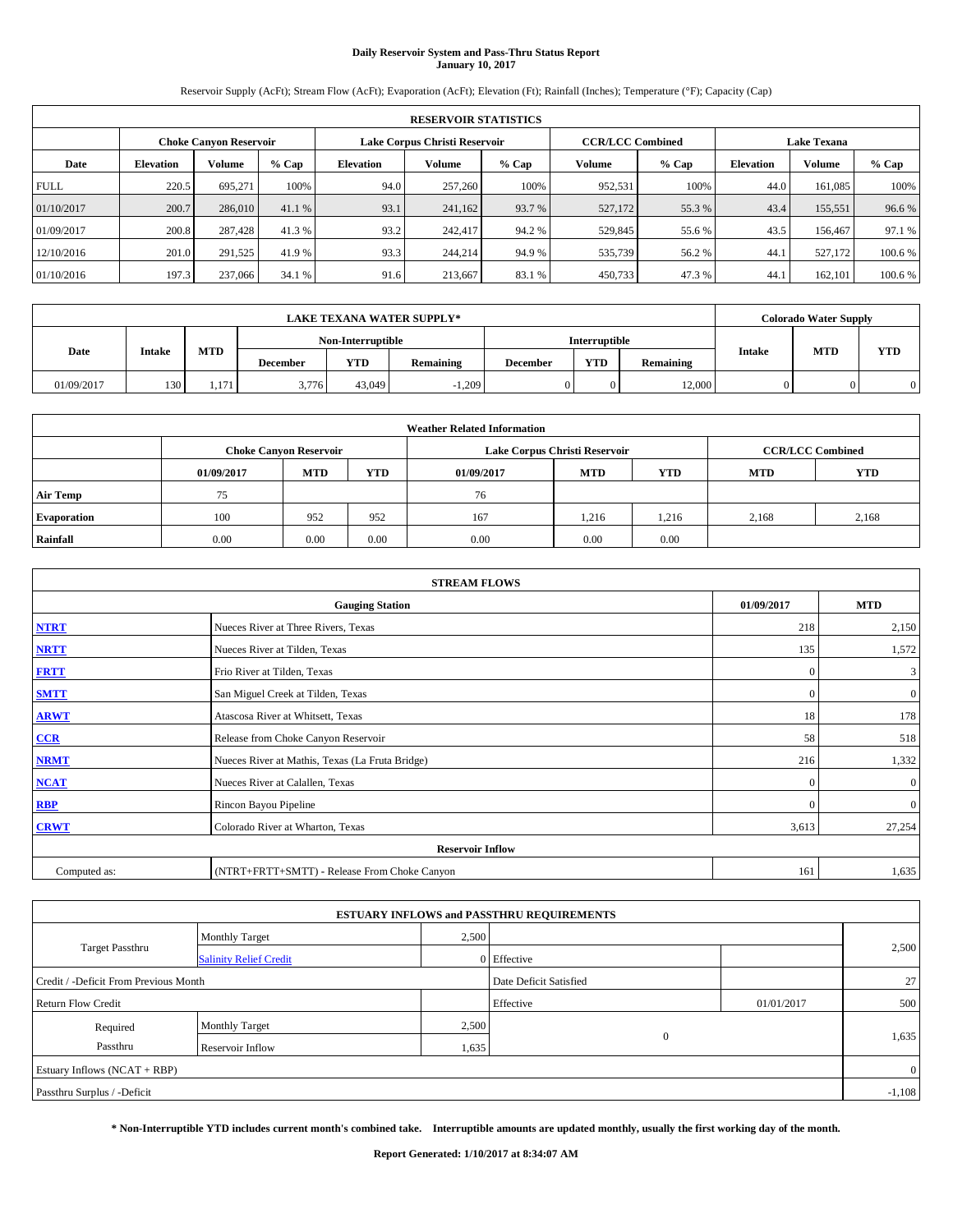# **Daily Reservoir System and Pass-Thru Status Report January 11, 2017**

Reservoir Supply (AcFt); Stream Flow (AcFt); Evaporation (AcFt); Elevation (Ft); Rainfall (Inches); Temperature (°F); Capacity (Cap)

|             | <b>RESERVOIR STATISTICS</b>   |         |         |           |                               |         |                         |         |                  |                    |         |  |
|-------------|-------------------------------|---------|---------|-----------|-------------------------------|---------|-------------------------|---------|------------------|--------------------|---------|--|
|             | <b>Choke Canyon Reservoir</b> |         |         |           | Lake Corpus Christi Reservoir |         | <b>CCR/LCC Combined</b> |         |                  | <b>Lake Texana</b> |         |  |
| Date        | <b>Elevation</b>              | Volume  | $%$ Cap | Elevation | Volume                        | $%$ Cap | Volume                  | $%$ Cap | <b>Elevation</b> | <b>Volume</b>      | % Cap   |  |
| <b>FULL</b> | 220.5                         | 695.271 | 100%    | 94.0      | 257,260                       | 100%    | 952,531                 | 100%    | 44.0             | 161.085            | 100%    |  |
| 01/11/2017  | 200.7                         | 286,166 | 41.2 %  | 93.2      | 242,059                       | 94.1 %  | 528,225                 | 55.5 %  | 43.3             | 154,639            | 96.0%   |  |
| 01/10/2017  | 200.7                         | 286,010 | 41.1 %  | 93.1      | 241,162                       | 93.7 %  | 527,172                 | 55.3 %  | 43.4             | 155,551            | 96.6%   |  |
| 12/11/2016  | 201.0                         | 291,366 | 41.9 %  | 93.3      | 244,394                       | 95.0%   | 535,760                 | 56.2 %  | 44.1             | 528,225            | 100.6 % |  |
| 01/11/2016  | 197.3                         | 236,386 | 34.0 %  | 91.5      | 213,494                       | 83.0%   | 449,880                 | 47.2 %  | 44.              | 162,101            | 100.6 % |  |

| <b>LAKE TEXANA WATER SUPPLY*</b> |               |            |                   |        |           |          | <b>Colorado Water Supply</b> |           |               |            |            |
|----------------------------------|---------------|------------|-------------------|--------|-----------|----------|------------------------------|-----------|---------------|------------|------------|
|                                  |               |            | Non-Interruptible |        |           |          | <b>Interruptible</b>         |           |               |            |            |
| Date                             | <b>Intake</b> | <b>MTD</b> | <b>December</b>   | YTD    | Remaining | December | <b>YTD</b>                   | Remaining | <b>Intake</b> | <b>MTD</b> | <b>YTD</b> |
| 01/10/2017                       | 124           | 1.295      | 3,776             | 43.173 | $-1,333$  |          |                              | 12,000    |               |            |            |

| <b>Weather Related Information</b> |            |                               |            |            |                               |                         |            |            |  |  |  |
|------------------------------------|------------|-------------------------------|------------|------------|-------------------------------|-------------------------|------------|------------|--|--|--|
|                                    |            | <b>Choke Canyon Reservoir</b> |            |            | Lake Corpus Christi Reservoir | <b>CCR/LCC Combined</b> |            |            |  |  |  |
|                                    | 01/10/2017 | <b>MTD</b>                    | <b>YTD</b> | 01/10/2017 | <b>MTD</b>                    | <b>YTD</b>              | <b>MTD</b> | <b>YTD</b> |  |  |  |
| <b>Air Temp</b>                    | 84         |                               |            | 84         |                               |                         |            |            |  |  |  |
| <b>Evaporation</b>                 | 146        | 1,098                         | 1,098      | 251        | 1,467                         | 1,467                   | 2,565      | 2,565      |  |  |  |
| Rainfall                           | 0.00       | 0.00                          | 0.00       | 0.00       | 0.00                          | 0.00                    |            |            |  |  |  |

| <b>STREAM FLOWS</b> |                                                 |              |                  |  |  |  |  |  |  |
|---------------------|-------------------------------------------------|--------------|------------------|--|--|--|--|--|--|
|                     | <b>Gauging Station</b>                          | 01/10/2017   | <b>MTD</b>       |  |  |  |  |  |  |
| <b>NTRT</b>         | Nueces River at Three Rivers, Texas             | 214          | 2,364            |  |  |  |  |  |  |
| <b>NRTT</b>         | Nueces River at Tilden, Texas                   | 133          | 1,705            |  |  |  |  |  |  |
| <b>FRTT</b>         | Frio River at Tilden, Texas                     | $\mathbf{0}$ | 3                |  |  |  |  |  |  |
| <b>SMTT</b>         | San Miguel Creek at Tilden, Texas               | $\mathbf{0}$ | $\boldsymbol{0}$ |  |  |  |  |  |  |
| <b>ARWT</b>         | Atascosa River at Whitsett, Texas               | 18           | 197              |  |  |  |  |  |  |
| CCR                 | Release from Choke Canyon Reservoir             | 58           | 576              |  |  |  |  |  |  |
| <b>NRMT</b>         | Nueces River at Mathis, Texas (La Fruta Bridge) | 270          | 1,602            |  |  |  |  |  |  |
| <b>NCAT</b>         | Nueces River at Calallen, Texas                 | $\Omega$     | $\boldsymbol{0}$ |  |  |  |  |  |  |
| <b>RBP</b>          | Rincon Bayou Pipeline                           | 67           | 67               |  |  |  |  |  |  |
| <b>CRWT</b>         | Colorado River at Wharton, Texas                | 4,069        | 31,323           |  |  |  |  |  |  |
|                     | <b>Reservoir Inflow</b>                         |              |                  |  |  |  |  |  |  |
| Computed as:        | (NTRT+FRTT+SMTT) - Release From Choke Canyon    | 157          | 1,792            |  |  |  |  |  |  |

|                                       |                               |       | <b>ESTUARY INFLOWS and PASSTHRU REQUIREMENTS</b> |            |          |  |
|---------------------------------------|-------------------------------|-------|--------------------------------------------------|------------|----------|--|
|                                       | <b>Monthly Target</b>         | 2,500 |                                                  |            |          |  |
| <b>Target Passthru</b>                | <b>Salinity Relief Credit</b> |       | 0 Effective                                      |            | 2,500    |  |
| Credit / -Deficit From Previous Month |                               |       | Date Deficit Satisfied                           |            | $27 \,$  |  |
| <b>Return Flow Credit</b>             |                               |       | Effective                                        | 01/01/2017 | 500      |  |
| Required                              | <b>Monthly Target</b>         | 2,500 |                                                  |            |          |  |
| Passthru                              | Reservoir Inflow              | 1,792 | $\Omega$                                         |            | 1,792    |  |
| Estuary Inflows $(NCAT + RBP)$        |                               |       |                                                  |            | 67       |  |
| Passthru Surplus / -Deficit           |                               |       |                                                  |            | $-1,198$ |  |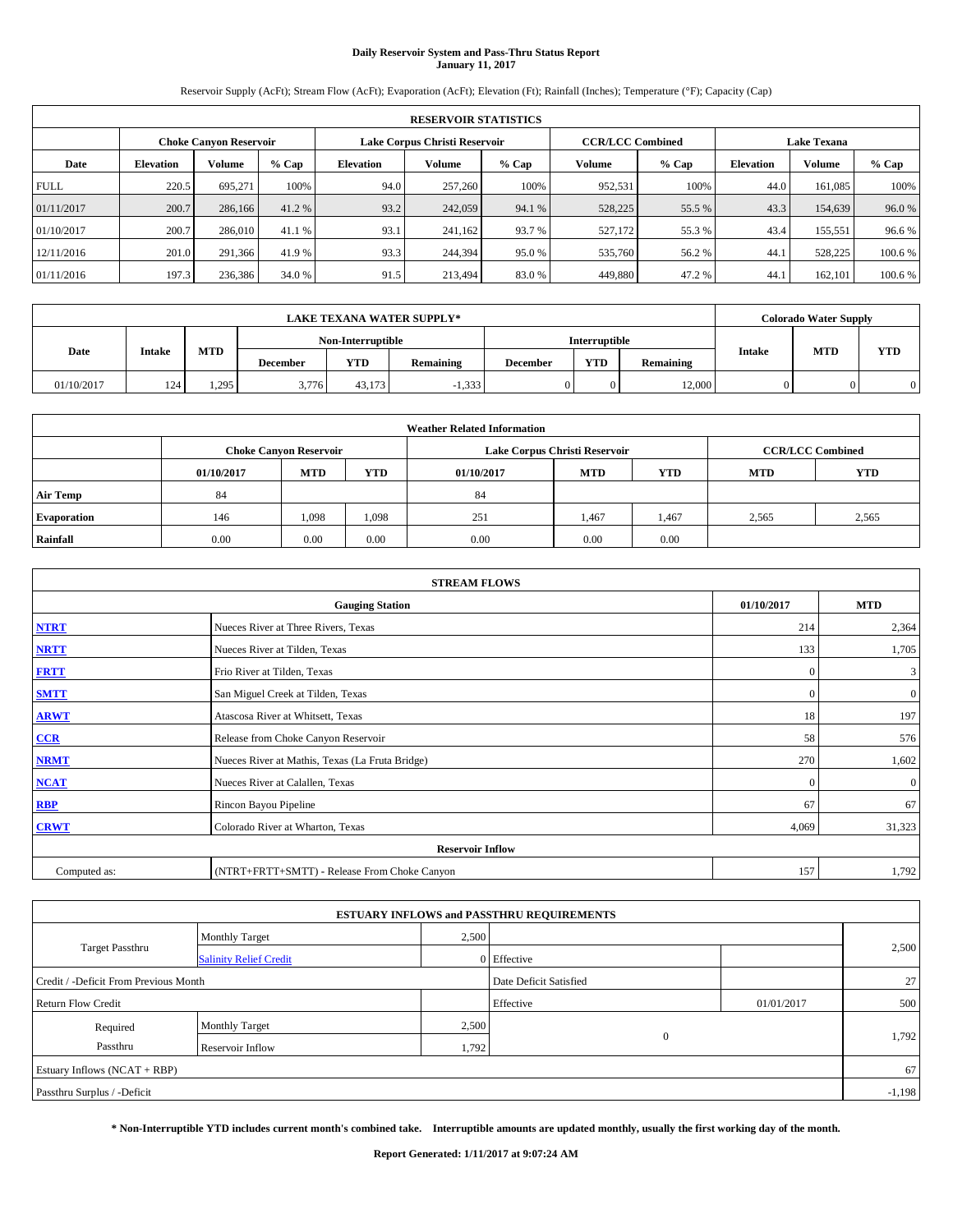# **Daily Reservoir System and Pass-Thru Status Report January 12, 2017**

Reservoir Supply (AcFt); Stream Flow (AcFt); Evaporation (AcFt); Elevation (Ft); Rainfall (Inches); Temperature (°F); Capacity (Cap)

|             | <b>RESERVOIR STATISTICS</b> |                               |         |                  |                               |         |                         |         |                  |                    |         |  |
|-------------|-----------------------------|-------------------------------|---------|------------------|-------------------------------|---------|-------------------------|---------|------------------|--------------------|---------|--|
|             |                             | <b>Choke Canyon Reservoir</b> |         |                  | Lake Corpus Christi Reservoir |         | <b>CCR/LCC Combined</b> |         |                  | <b>Lake Texana</b> |         |  |
| Date        | <b>Elevation</b>            | Volume                        | $%$ Cap | <b>Elevation</b> | Volume                        | $%$ Cap | Volume                  | $%$ Cap | <b>Elevation</b> | <b>Volume</b>      | % Cap   |  |
| <b>FULL</b> | 220.5                       | 695.271                       | 100%    | 94.0             | 257,260                       | 100%    | 952,531                 | 100%    | 44.0             | 161.085            | 100%    |  |
| 01/12/2017  | 200.7                       | 286,010                       | 41.1 %  | 93.2             | 242,059                       | 94.1 %  | 528,069                 | 55.4 %  | 43.3             | 154,639            | 96.0%   |  |
| 01/11/2017  | 200.7                       | 286,166                       | 41.2 %  | 93.2             | 242,059                       | 94.1 %  | 528,225                 | 55.5 %  | 43.3             | 154,639            | 96.0%   |  |
| 12/12/2016  | 201.1                       | 292,000                       | 42.0 %  | 93.3             | 244,214                       | 94.9 %  | 536,214                 | 56.3 %  | 44.1             | 528,069            | 100.6%  |  |
| 01/12/2016  | 197.3                       | 235,836                       | 33.9 %  | 91.5             | 213,320                       | 82.9%   | 449,156                 | 47.2%   | 44.2             | 163.121            | 101.3 % |  |

| LAKE TEXANA WATER SUPPLY* |               |            |                   |        |           |                 |                      | <b>Colorado Water Supply</b> |               |            |            |
|---------------------------|---------------|------------|-------------------|--------|-----------|-----------------|----------------------|------------------------------|---------------|------------|------------|
|                           |               |            | Non-Interruptible |        |           |                 | <b>Interruptible</b> |                              |               |            |            |
| Date                      | <b>Intake</b> | <b>MTD</b> | <b>December</b>   | YTD    | Remaining | <b>December</b> | <b>YTD</b>           | Remaining                    | <b>Intake</b> | <b>MTD</b> | <b>YTD</b> |
| 01/11/2017                | $-91$         | .386       | 3,776             | 43.264 | $-1.424$  |                 | 0                    | 12.000                       |               |            | $\Omega$   |

| <b>Weather Related Information</b> |            |                               |            |            |                               |                         |            |            |  |  |
|------------------------------------|------------|-------------------------------|------------|------------|-------------------------------|-------------------------|------------|------------|--|--|
|                                    |            | <b>Choke Canvon Reservoir</b> |            |            | Lake Corpus Christi Reservoir | <b>CCR/LCC Combined</b> |            |            |  |  |
|                                    | 01/11/2017 | <b>MTD</b>                    | <b>YTD</b> | 01/11/2017 | <b>MTD</b>                    | <b>YTD</b>              | <b>MTD</b> | <b>YTD</b> |  |  |
| <b>Air Temp</b>                    | 83         |                               |            | 83         |                               |                         |            |            |  |  |
| <b>Evaporation</b>                 | 137        | 1,235                         | 1,235      | 261        | 1,728                         | 1,728                   | 2,963      | 2,963      |  |  |
| Rainfall                           | 0.00       | 0.00                          | 0.00       | 0.00       | 0.00                          | 0.00                    |            |            |  |  |

| <b>STREAM FLOWS</b> |                                                 |              |                |  |  |  |  |  |  |
|---------------------|-------------------------------------------------|--------------|----------------|--|--|--|--|--|--|
|                     | <b>Gauging Station</b>                          |              |                |  |  |  |  |  |  |
| <b>NTRT</b>         | Nueces River at Three Rivers, Texas             | 210          | 2,575          |  |  |  |  |  |  |
| <b>NRTT</b>         | Nueces River at Tilden, Texas                   | 133          | 1,838          |  |  |  |  |  |  |
| <b>FRTT</b>         | Frio River at Tilden, Texas                     | $\mathbf{0}$ | 4              |  |  |  |  |  |  |
| <b>SMTT</b>         | San Miguel Creek at Tilden, Texas               | $\mathbf{0}$ | $\overline{0}$ |  |  |  |  |  |  |
| <b>ARWT</b>         | Atascosa River at Whitsett, Texas               | 18           | 215            |  |  |  |  |  |  |
| CCR                 | Release from Choke Canyon Reservoir             | 58           | 633            |  |  |  |  |  |  |
| <b>NRMT</b>         | Nueces River at Mathis, Texas (La Fruta Bridge) | 278          | 1,880          |  |  |  |  |  |  |
| <b>NCAT</b>         | Nueces River at Calallen, Texas                 | $\Omega$     | $\mathbf{0}$   |  |  |  |  |  |  |
| <b>RBP</b>          | Rincon Bayou Pipeline                           | 103          | 170            |  |  |  |  |  |  |
| <b>CRWT</b>         | Colorado River at Wharton, Texas                | 4,228        | 35,551         |  |  |  |  |  |  |
|                     | <b>Reservoir Inflow</b>                         |              |                |  |  |  |  |  |  |
| Computed as:        | (NTRT+FRTT+SMTT) - Release From Choke Canyon    | 153          | 1,945          |  |  |  |  |  |  |

|                                       |                               |                        | <b>ESTUARY INFLOWS and PASSTHRU REQUIREMENTS</b> |              |          |  |
|---------------------------------------|-------------------------------|------------------------|--------------------------------------------------|--------------|----------|--|
|                                       | <b>Monthly Target</b>         | 2,500                  |                                                  |              |          |  |
| <b>Target Passthru</b>                | <b>Salinity Relief Credit</b> |                        | 0 Effective                                      |              | 2,500    |  |
| Credit / -Deficit From Previous Month |                               | Date Deficit Satisfied |                                                  | $27 \square$ |          |  |
| <b>Return Flow Credit</b>             |                               |                        | Effective                                        | 01/01/2017   | 500      |  |
| Required                              | <b>Monthly Target</b>         | 2,500                  |                                                  |              |          |  |
| Passthru<br>Reservoir Inflow          |                               | 1,945                  | $\Omega$                                         |              | 1,945    |  |
| Estuary Inflows $(NCAT + RBP)$        |                               |                        |                                                  |              | 170      |  |
| Passthru Surplus / -Deficit           |                               |                        |                                                  |              | $-1,248$ |  |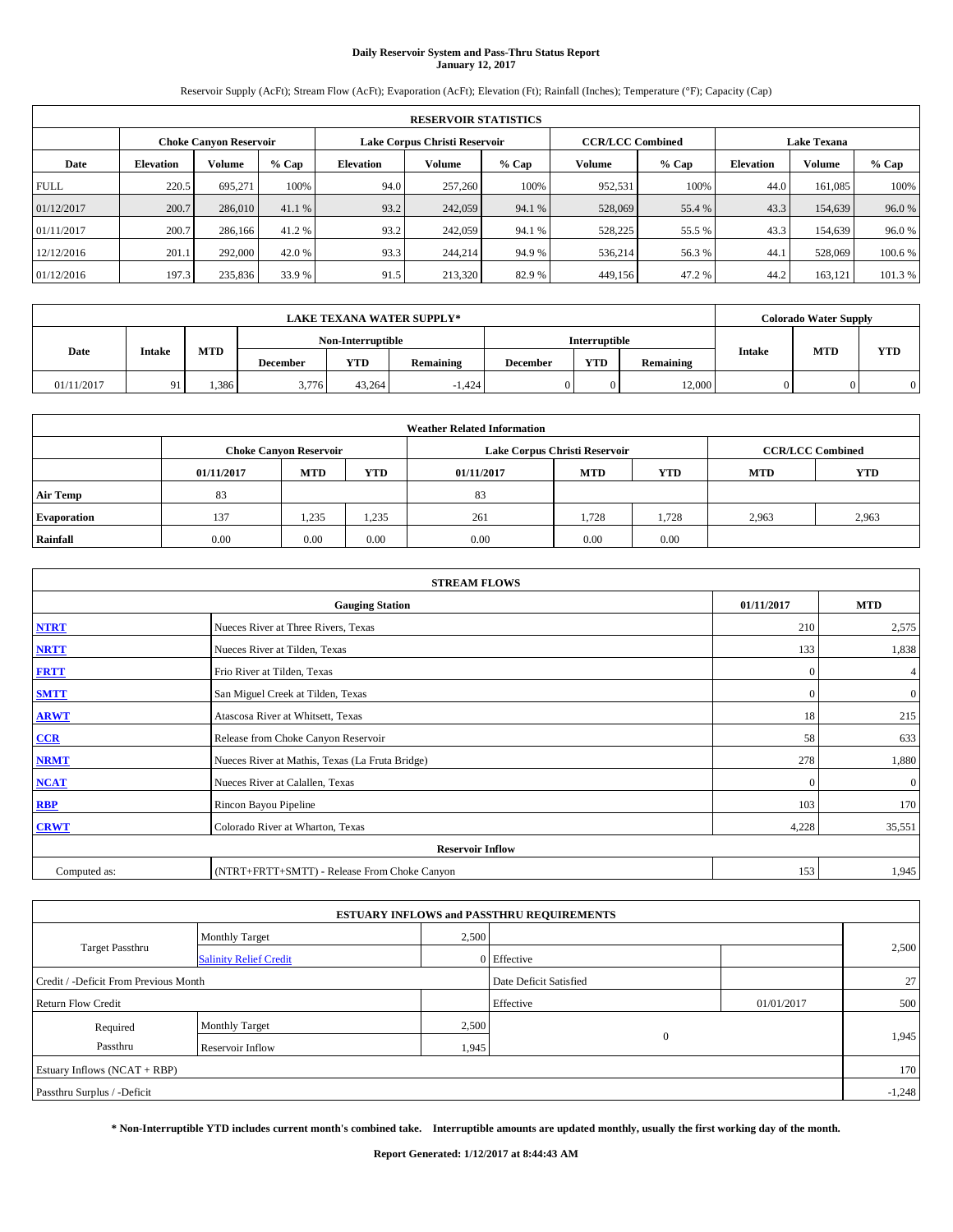# **Daily Reservoir System and Pass-Thru Status Report January 13, 2017**

Reservoir Supply (AcFt); Stream Flow (AcFt); Evaporation (AcFt); Elevation (Ft); Rainfall (Inches); Temperature (°F); Capacity (Cap)

| <b>RESERVOIR STATISTICS</b> |                  |                               |         |                  |                                                          |         |               |         |                    |               |         |
|-----------------------------|------------------|-------------------------------|---------|------------------|----------------------------------------------------------|---------|---------------|---------|--------------------|---------------|---------|
|                             |                  | <b>Choke Canyon Reservoir</b> |         |                  | Lake Corpus Christi Reservoir<br><b>CCR/LCC Combined</b> |         |               |         | <b>Lake Texana</b> |               |         |
| Date                        | <b>Elevation</b> | Volume                        | $%$ Cap | <b>Elevation</b> | Volume                                                   | $%$ Cap | <b>Volume</b> | $%$ Cap | <b>Elevation</b>   | <b>Volume</b> | % Cap   |
| <b>FULL</b>                 | 220.5            | 695.271                       | 100%    | 94.0             | 257,260                                                  | 100%    | 952,531       | 100%    | 44.0               | 161.085       | 100%    |
| 01/13/2017                  | 200.7            | 285,854                       | 41.1 %  | 93.1             | 241,700                                                  | 94.0 %  | 527,554       | 55.4 %  | 43.3               | 154,639       | 96.0%   |
| 01/12/2017                  | 200.7            | 286,010                       | 41.1 %  | 93.2             | 242,059                                                  | 94.1 %  | 528,069       | 55.4 %  | 43.3               | 154,639       | 96.0%   |
| 12/13/2016                  | 201.1            | 292,317                       | 42.0 %  | 93.3             | 244,394                                                  | 95.0%   | 536,711       | 56.3%   | 44.                | 527,554       | 100.6 % |
| 01/13/2016                  | 197.3            | 236,524                       | 34.0 %  | 91.5             | 212,628                                                  | 82.7 %  | 449,152       | 47.2%   | 44.2               | 163.121       | 101.3 % |

|            | LAKE TEXANA WATER SUPPLY* |            |                 |                   |           |                 |                      |           |               |            | <b>Colorado Water Supply</b> |
|------------|---------------------------|------------|-----------------|-------------------|-----------|-----------------|----------------------|-----------|---------------|------------|------------------------------|
|            |                           |            |                 | Non-Interruptible |           |                 | <b>Interruptible</b> |           |               |            |                              |
| Date       | <b>Intake</b>             | <b>MTD</b> | <b>December</b> | YTD               | Remaining | <b>December</b> | <b>YTD</b>           | Remaining | <b>Intake</b> | <b>MTD</b> | <b>YTD</b>                   |
| 01/12/2017 | 120                       | 1.507      | 3,776           | 43.385            | $-1,545$  |                 | 0                    | 12.000    |               |            | $\Omega$                     |

| <b>Weather Related Information</b> |            |                               |            |            |                               |                         |            |            |  |  |
|------------------------------------|------------|-------------------------------|------------|------------|-------------------------------|-------------------------|------------|------------|--|--|
|                                    |            | <b>Choke Canyon Reservoir</b> |            |            | Lake Corpus Christi Reservoir | <b>CCR/LCC Combined</b> |            |            |  |  |
|                                    | 01/12/2017 | <b>MTD</b>                    | <b>YTD</b> | 01/12/2017 | <b>MTD</b>                    | <b>YTD</b>              | <b>MTD</b> | <b>YTD</b> |  |  |
| <b>Air Temp</b>                    | 85         |                               |            | 80         |                               |                         |            |            |  |  |
| <b>Evaporation</b>                 | 128        | 1,363                         | 1,363      | 188        | 1,916                         | 1,916                   | 3.279      | 3,279      |  |  |
| Rainfall                           | 0.00       | 0.00                          | 0.00       | 0.01       | 0.01                          | 0.01                    |            |            |  |  |

| <b>STREAM FLOWS</b> |                                                 |              |              |  |  |  |  |  |  |
|---------------------|-------------------------------------------------|--------------|--------------|--|--|--|--|--|--|
|                     | <b>Gauging Station</b>                          |              |              |  |  |  |  |  |  |
| <b>NTRT</b>         | Nueces River at Three Rivers, Texas             |              |              |  |  |  |  |  |  |
| <b>NRTT</b>         | Nueces River at Tilden, Texas                   | 131          | 1,969        |  |  |  |  |  |  |
| <b>FRTT</b>         | Frio River at Tilden, Texas                     | $\mathbf{0}$ | 4            |  |  |  |  |  |  |
| <b>SMTT</b>         | San Miguel Creek at Tilden, Texas               | $\mathbf{0}$ | $\mathbf{0}$ |  |  |  |  |  |  |
| <b>ARWT</b>         | Atascosa River at Whitsett, Texas               | 19           | 233          |  |  |  |  |  |  |
| CCR                 | Release from Choke Canyon Reservoir             | 58           | 691          |  |  |  |  |  |  |
| <b>NRMT</b>         | Nueces River at Mathis, Texas (La Fruta Bridge) | 288          | 2,168        |  |  |  |  |  |  |
| <b>NCAT</b>         | Nueces River at Calallen, Texas                 | $\Omega$     | $\mathbf{0}$ |  |  |  |  |  |  |
| <b>RBP</b>          | Rincon Bayou Pipeline                           | 102          | 272          |  |  |  |  |  |  |
| <b>CRWT</b>         | Colorado River at Wharton, Texas                | 3,772        | 39,323       |  |  |  |  |  |  |
|                     | <b>Reservoir Inflow</b>                         |              |              |  |  |  |  |  |  |
| Computed as:        | (NTRT+FRTT+SMTT) - Release From Choke Canyon    |              |              |  |  |  |  |  |  |

|                                       |                               |                        | <b>ESTUARY INFLOWS and PASSTHRU REQUIREMENTS</b> |              |       |  |  |  |
|---------------------------------------|-------------------------------|------------------------|--------------------------------------------------|--------------|-------|--|--|--|
|                                       | <b>Monthly Target</b>         | 2,500                  |                                                  |              |       |  |  |  |
| <b>Target Passthru</b>                | <b>Salinity Relief Credit</b> |                        | 0 Effective                                      |              | 2,500 |  |  |  |
| Credit / -Deficit From Previous Month |                               | Date Deficit Satisfied |                                                  | $27 \square$ |       |  |  |  |
| <b>Return Flow Credit</b>             |                               | Effective              | 01/01/2017                                       | 500          |       |  |  |  |
| Required                              | <b>Monthly Target</b>         | 2,500                  |                                                  |              |       |  |  |  |
| Passthru                              | Reservoir Inflow              | 2,096                  | $\Omega$                                         |              | 2,096 |  |  |  |
| Estuary Inflows $(NCAT + RBP)$        |                               |                        |                                                  |              |       |  |  |  |
| Passthru Surplus / -Deficit           |                               |                        |                                                  |              |       |  |  |  |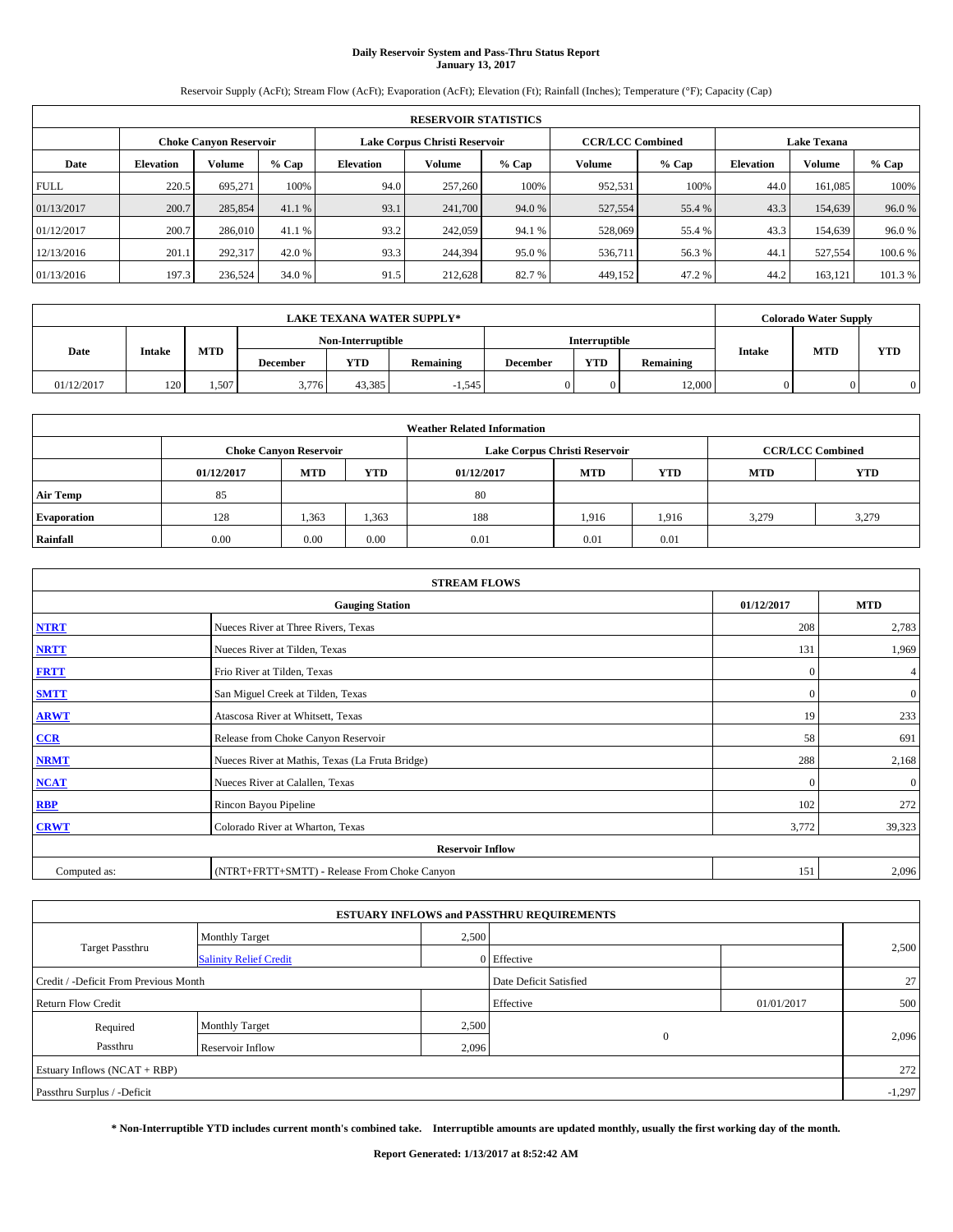# **Daily Reservoir System and Pass-Thru Status Report January 14, 2017**

Reservoir Supply (AcFt); Stream Flow (AcFt); Evaporation (AcFt); Elevation (Ft); Rainfall (Inches); Temperature (°F); Capacity (Cap)

| <b>RESERVOIR STATISTICS</b> |                  |                               |         |                  |                                                          |         |         |         |                    |               |         |
|-----------------------------|------------------|-------------------------------|---------|------------------|----------------------------------------------------------|---------|---------|---------|--------------------|---------------|---------|
|                             |                  | <b>Choke Canyon Reservoir</b> |         |                  | Lake Corpus Christi Reservoir<br><b>CCR/LCC Combined</b> |         |         |         | <b>Lake Texana</b> |               |         |
| Date                        | <b>Elevation</b> | Volume                        | $%$ Cap | <b>Elevation</b> | Volume                                                   | $%$ Cap | Volume  | $%$ Cap | <b>Elevation</b>   | <b>Volume</b> | % Cap   |
| <b>FULL</b>                 | 220.5            | 695.271                       | 100%    | 94.0             | 257,260                                                  | 100%    | 952,531 | 100%    | 44.0               | 161.085       | 100%    |
| 01/14/2017                  | 200.7            | 285,698                       | 41.1 %  | 93.1             | 241,700                                                  | 94.0 %  | 527,398 | 55.4 %  | 43.3               | 154,639       | 96.0%   |
| 01/13/2017                  | 200.7            | 285,854                       | 41.1 %  | 93.1             | 241,700                                                  | 94.0%   | 527,554 | 55.4 %  | 43.3               | 154,639       | 96.0%   |
| 12/14/2016                  | 201.0            | 291.208                       | 41.9 %  | 93.3             | 244,394                                                  | 95.0%   | 535,602 | 56.2%   | 44.1               | 527,398       | 100.6%  |
| 01/14/2016                  | 197.3            | 236,931                       | 34.1 %  | 91.5             | 212,628                                                  | 82.7 %  | 449,559 | 47.2%   | 44.2               | 163.121       | 101.3 % |

| <b>LAKE TEXANA WATER SUPPLY*</b> |             |            |                 |                   |           |                 |               |           |               | <b>Colorado Water Supply</b> |            |
|----------------------------------|-------------|------------|-----------------|-------------------|-----------|-----------------|---------------|-----------|---------------|------------------------------|------------|
| Date                             |             |            |                 | Non-Interruptible |           |                 | Interruptible |           |               |                              |            |
|                                  | Intake      | <b>MTD</b> | <b>December</b> | YTD               | Remaining | <b>December</b> | <b>YTD</b>    | Remaining | <b>Intake</b> | <b>MTD</b>                   | <b>YTD</b> |
| 01/13/2017                       | 127.<br>. . | . 634      | 3,776           | 43.512            | $-1.672$  |                 |               | 12,000    |               |                              | 0          |

| <b>Weather Related Information</b> |            |                                        |       |      |                               |                         |            |            |  |  |
|------------------------------------|------------|----------------------------------------|-------|------|-------------------------------|-------------------------|------------|------------|--|--|
|                                    |            | <b>Choke Canyon Reservoir</b>          |       |      | Lake Corpus Christi Reservoir | <b>CCR/LCC Combined</b> |            |            |  |  |
|                                    | 01/13/2017 | <b>MTD</b><br><b>YTD</b><br>01/13/2017 |       |      | <b>YTD</b><br><b>MTD</b>      |                         | <b>MTD</b> | <b>YTD</b> |  |  |
| <b>Air Temp</b>                    | 81         |                                        |       | 80   |                               |                         |            |            |  |  |
| <b>Evaporation</b>                 | 128        | 1,491                                  | 1,491 | 157  | 2,073                         | 2,073                   | 3,564      | 3,564      |  |  |
| Rainfall                           | 0.00       | 0.00                                   | 0.00  | 0.00 | 0.01                          | 0.01                    |            |            |  |  |

| <b>STREAM FLOWS</b> |                                                 |              |                  |  |  |  |  |  |  |
|---------------------|-------------------------------------------------|--------------|------------------|--|--|--|--|--|--|
|                     | <b>Gauging Station</b>                          |              |                  |  |  |  |  |  |  |
| <b>NTRT</b>         | Nueces River at Three Rivers, Texas             |              |                  |  |  |  |  |  |  |
| <b>NRTT</b>         | Nueces River at Tilden, Texas                   | 127          | 2,096            |  |  |  |  |  |  |
| <b>FRTT</b>         | Frio River at Tilden, Texas                     | $\mathbf{0}$ | 4                |  |  |  |  |  |  |
| <b>SMTT</b>         | San Miguel Creek at Tilden, Texas               | $\mathbf{0}$ | $\boldsymbol{0}$ |  |  |  |  |  |  |
| <b>ARWT</b>         | Atascosa River at Whitsett, Texas               | 19           | 252              |  |  |  |  |  |  |
| CCR                 | Release from Choke Canyon Reservoir             | 58           | 748              |  |  |  |  |  |  |
| <b>NRMT</b>         | Nueces River at Mathis, Texas (La Fruta Bridge) | 284          | 2,451            |  |  |  |  |  |  |
| <b>NCAT</b>         | Nueces River at Calallen, Texas                 | $\Omega$     | $\boldsymbol{0}$ |  |  |  |  |  |  |
| <b>RBP</b>          | Rincon Bayou Pipeline                           | 160          | 431              |  |  |  |  |  |  |
| <b>CRWT</b>         | Colorado River at Wharton, Texas                | 3,434        | 42,757           |  |  |  |  |  |  |
|                     | <b>Reservoir Inflow</b>                         |              |                  |  |  |  |  |  |  |
| Computed as:        | (NTRT+FRTT+SMTT) - Release From Choke Canyon    |              |                  |  |  |  |  |  |  |

|                                       |                               |                        | <b>ESTUARY INFLOWS and PASSTHRU REQUIREMENTS</b> |              |       |  |  |  |
|---------------------------------------|-------------------------------|------------------------|--------------------------------------------------|--------------|-------|--|--|--|
|                                       | <b>Monthly Target</b>         | 2,500                  |                                                  |              |       |  |  |  |
| <b>Target Passthru</b>                | <b>Salinity Relief Credit</b> |                        | 0 Effective                                      |              | 2,500 |  |  |  |
| Credit / -Deficit From Previous Month |                               | Date Deficit Satisfied |                                                  | $27 \square$ |       |  |  |  |
| <b>Return Flow Credit</b>             |                               | Effective              | 01/01/2017                                       | 500          |       |  |  |  |
| Required                              | <b>Monthly Target</b>         | 2,500                  |                                                  |              |       |  |  |  |
| Passthru                              | Reservoir Inflow              | 2,247                  | $\Omega$                                         |              | 2,247 |  |  |  |
| Estuary Inflows $(NCAT + RBP)$        |                               |                        |                                                  |              |       |  |  |  |
| Passthru Surplus / -Deficit           |                               |                        |                                                  |              |       |  |  |  |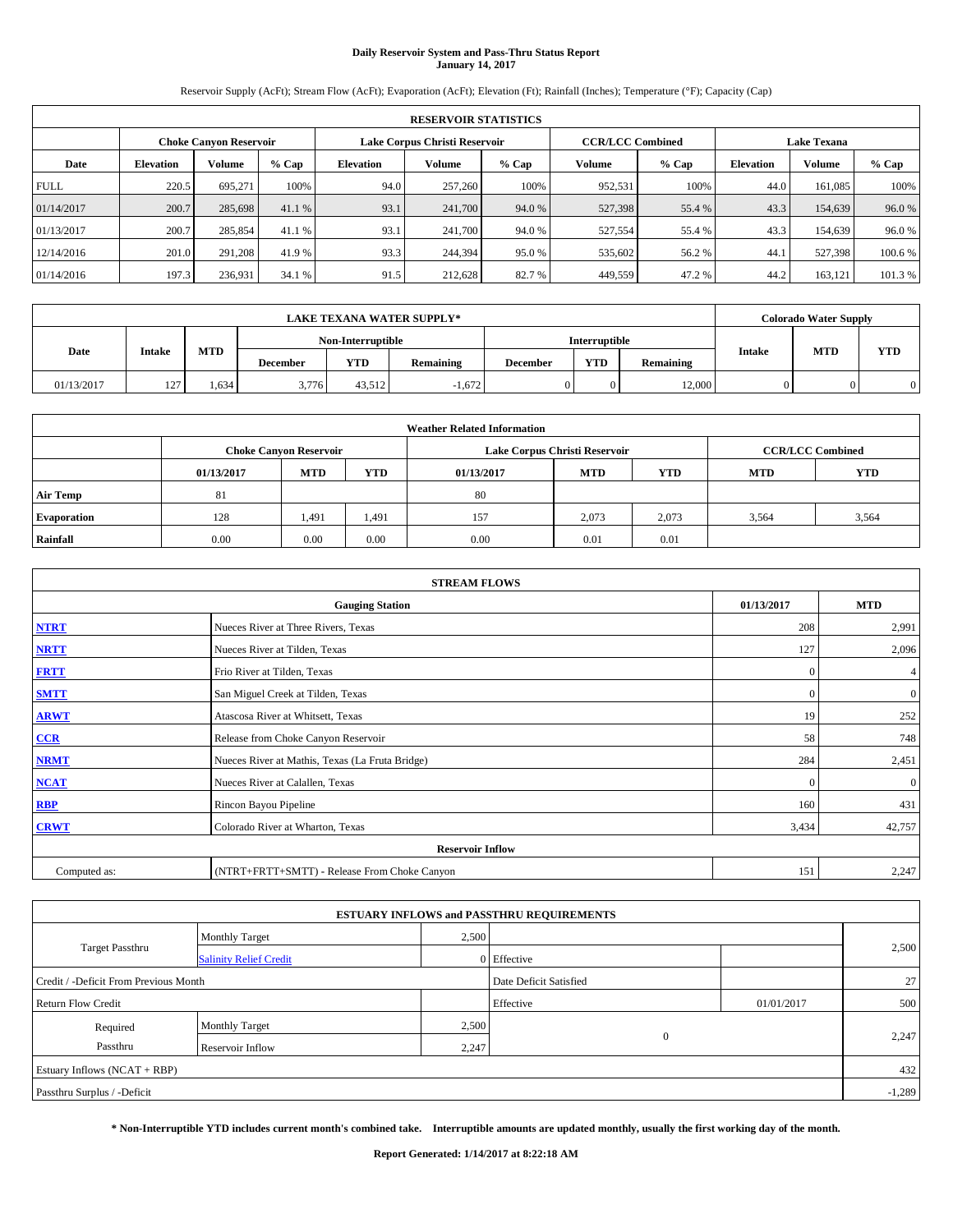# **Daily Reservoir System and Pass-Thru Status Report January 15, 2017**

Reservoir Supply (AcFt); Stream Flow (AcFt); Evaporation (AcFt); Elevation (Ft); Rainfall (Inches); Temperature (°F); Capacity (Cap)

| <b>RESERVOIR STATISTICS</b> |                  |                               |         |                               |         |         |         |                                               |                  |               |         |
|-----------------------------|------------------|-------------------------------|---------|-------------------------------|---------|---------|---------|-----------------------------------------------|------------------|---------------|---------|
|                             |                  | <b>Choke Canyon Reservoir</b> |         | Lake Corpus Christi Reservoir |         |         |         | <b>CCR/LCC Combined</b><br><b>Lake Texana</b> |                  |               |         |
| Date                        | <b>Elevation</b> | Volume                        | $%$ Cap | <b>Elevation</b>              | Volume  | $%$ Cap | Volume  | $%$ Cap                                       | <b>Elevation</b> | <b>Volume</b> | $%$ Cap |
| <b>FULL</b>                 | 220.5            | 695.271                       | 100%    | 94.0                          | 257,260 | 100%    | 952,531 | 100%                                          | 44.0             | 161.085       | 100%    |
| 01/15/2017                  | 200.7            | 285,854                       | 41.1 %  | 93.1                          | 241,700 | 94.0 %  | 527,554 | 55.4 %                                        | 43.3             | 154,639       | 96.0%   |
| 01/14/2017                  | 200.7            | 285,698                       | 41.1 %  | 93.1                          | 241,700 | 94.0%   | 527,398 | 55.4 %                                        | 43.3             | 154,639       | 96.0%   |
| 12/15/2016                  | 201.0            | 290,574                       | 41.8%   | 93.3                          | 244,214 | 94.9 %  | 534,788 | 56.1 %                                        | 44.1             | 527,554       | 100.6%  |
| 01/15/2016                  | 197.3            | 236,249                       | 34.0 %  | 91.5                          | 212,109 | 82.4 %  | 448,358 | 47.1 %                                        | 44.2             | 163.121       | 101.3 % |

|            | <b>LAKE TEXANA WATER SUPPLY*</b> |            |                 |                   |           |                 |               |           |               |            | <b>Colorado Water Supply</b> |
|------------|----------------------------------|------------|-----------------|-------------------|-----------|-----------------|---------------|-----------|---------------|------------|------------------------------|
| Date       |                                  |            |                 | Non-Interruptible |           |                 | Interruptible |           |               |            |                              |
|            | <b>Intake</b>                    | <b>MTD</b> | <b>December</b> | YTD               | Remaining | <b>December</b> | <b>YTD</b>    | Remaining | <b>Intake</b> | <b>MTD</b> | <b>YTD</b>                   |
| 01/14/2017 | 127<br>$\overline{ }$            | 1.761      | 3,776           | 43.639            | $-1.799$  |                 |               | 12,000    |               |            |                              |

| <b>Weather Related Information</b> |            |                               |            |            |                               |                         |            |            |  |  |
|------------------------------------|------------|-------------------------------|------------|------------|-------------------------------|-------------------------|------------|------------|--|--|
|                                    |            | <b>Choke Canyon Reservoir</b> |            |            | Lake Corpus Christi Reservoir | <b>CCR/LCC Combined</b> |            |            |  |  |
|                                    | 01/14/2017 | <b>MTD</b>                    | <b>YTD</b> | 01/14/2017 | <b>MTD</b>                    | <b>YTD</b>              | <b>MTD</b> | <b>YTD</b> |  |  |
| <b>Air Temp</b>                    | 79         |                               |            | 79         |                               |                         |            |            |  |  |
| <b>Evaporation</b>                 | 146        | 1,637                         | 1,637      | 167        | 2,240                         | 2,240                   | 3.877      | 3,877      |  |  |
| Rainfall                           | 0.00       | 0.00                          | 0.00       | 0.00       | 0.01                          | 0.01                    |            |            |  |  |

| <b>STREAM FLOWS</b>     |                                                 |              |              |  |  |  |  |  |  |
|-------------------------|-------------------------------------------------|--------------|--------------|--|--|--|--|--|--|
|                         | 01/14/2017                                      | <b>MTD</b>   |              |  |  |  |  |  |  |
| <b>NTRT</b>             | Nueces River at Three Rivers, Texas             | 206          | 3,198        |  |  |  |  |  |  |
| <b>NRTT</b>             | Nueces River at Tilden, Texas                   | 123          | 2,219        |  |  |  |  |  |  |
| <b>FRTT</b>             | Frio River at Tilden, Texas                     | $\mathbf{0}$ | 5            |  |  |  |  |  |  |
| <b>SMTT</b>             | San Miguel Creek at Tilden, Texas               | $\mathbf{0}$ | $\mathbf{0}$ |  |  |  |  |  |  |
| <b>ARWT</b>             | Atascosa River at Whitsett, Texas               | 19           | 271          |  |  |  |  |  |  |
| $CCR$                   | Release from Choke Canyon Reservoir             | 58           | 806          |  |  |  |  |  |  |
| <b>NRMT</b>             | Nueces River at Mathis, Texas (La Fruta Bridge) | 292          | 2,743        |  |  |  |  |  |  |
| <b>NCAT</b>             | Nueces River at Calallen, Texas                 | $\Omega$     | $\mathbf{0}$ |  |  |  |  |  |  |
| RBP                     | Rincon Bayou Pipeline                           | 194          | 626          |  |  |  |  |  |  |
| <b>CRWT</b>             | Colorado River at Wharton, Texas                | 3,077        | 45,834       |  |  |  |  |  |  |
| <b>Reservoir Inflow</b> |                                                 |              |              |  |  |  |  |  |  |
| Computed as:            | (NTRT+FRTT+SMTT) - Release From Choke Canyon    | 149          | 2,397        |  |  |  |  |  |  |

|                                       |                               |       | <b>ESTUARY INFLOWS and PASSTHRU REQUIREMENTS</b> |            |       |  |  |  |
|---------------------------------------|-------------------------------|-------|--------------------------------------------------|------------|-------|--|--|--|
|                                       | <b>Monthly Target</b>         | 2,500 |                                                  |            |       |  |  |  |
| <b>Target Passthru</b>                | <b>Salinity Relief Credit</b> |       | 0 Effective                                      |            | 2,500 |  |  |  |
| Credit / -Deficit From Previous Month |                               |       | Date Deficit Satisfied                           |            | 27    |  |  |  |
| <b>Return Flow Credit</b>             |                               |       | Effective                                        | 01/01/2017 | 500   |  |  |  |
| Required                              | <b>Monthly Target</b>         | 2,500 |                                                  |            |       |  |  |  |
| Passthru                              | <b>Reservoir Inflow</b>       | 2,397 | $\Omega$                                         |            | 2,397 |  |  |  |
| Estuary Inflows (NCAT + RBP)          |                               |       |                                                  |            | 626   |  |  |  |
| Passthru Surplus / -Deficit           |                               |       |                                                  |            |       |  |  |  |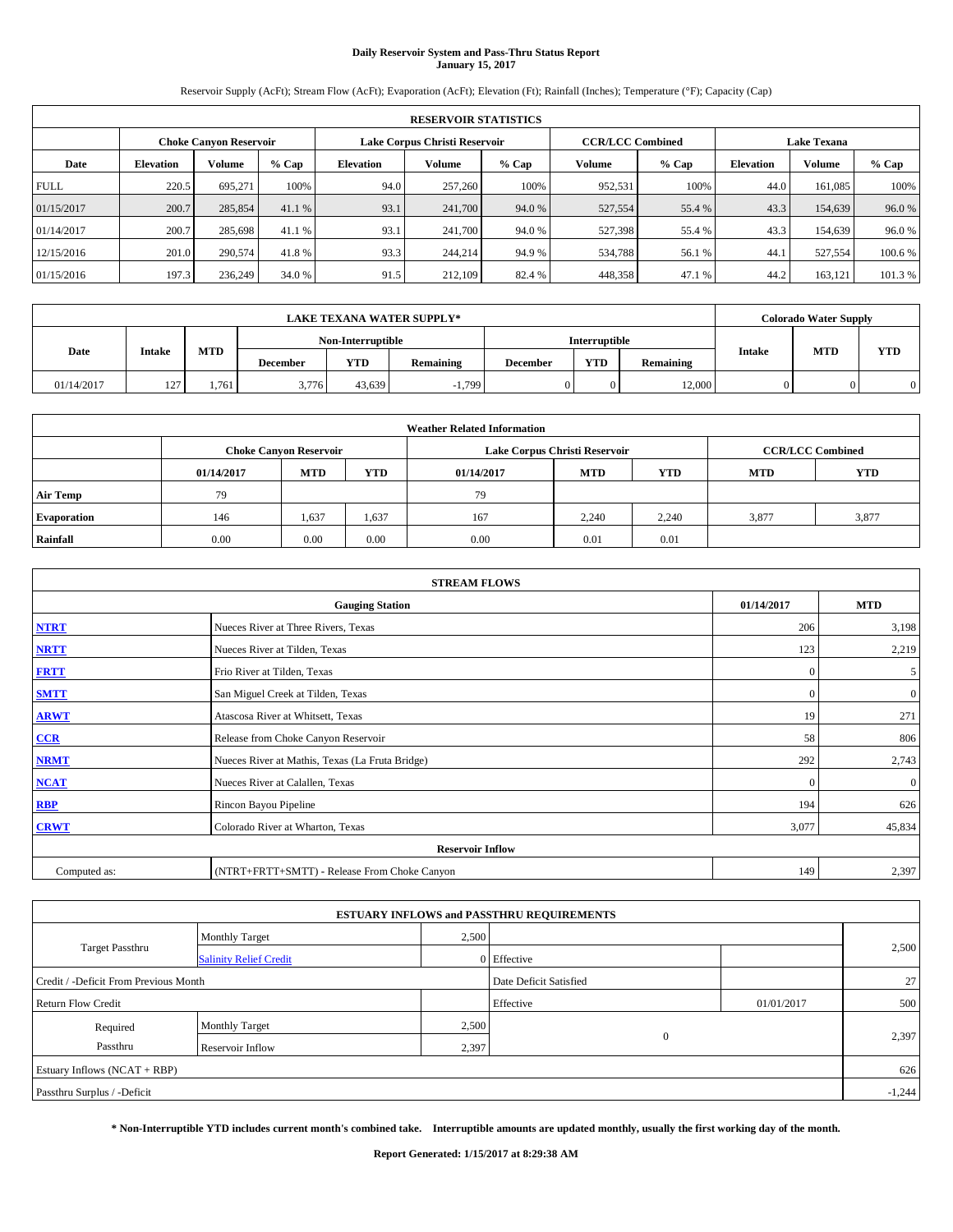# **Daily Reservoir System and Pass-Thru Status Report January 16, 2017**

Reservoir Supply (AcFt); Stream Flow (AcFt); Evaporation (AcFt); Elevation (Ft); Rainfall (Inches); Temperature (°F); Capacity (Cap)

| <b>RESERVOIR STATISTICS</b> |                  |                               |         |                  |                               |         |                         |         |                  |                    |         |
|-----------------------------|------------------|-------------------------------|---------|------------------|-------------------------------|---------|-------------------------|---------|------------------|--------------------|---------|
|                             |                  | <b>Choke Canyon Reservoir</b> |         |                  | Lake Corpus Christi Reservoir |         | <b>CCR/LCC Combined</b> |         |                  | <b>Lake Texana</b> |         |
| Date                        | <b>Elevation</b> | Volume                        | $%$ Cap | <b>Elevation</b> | Volume                        | $%$ Cap | <b>Volume</b>           | $%$ Cap | <b>Elevation</b> | <b>Volume</b>      | % Cap   |
| <b>FULL</b>                 | 220.5            | 695.271                       | 100%    | 94.0             | 257,260                       | 100%    | 952,531                 | 100%    | 44.0             | 161.085            | 100%    |
| 01/16/2017                  | 200.7            | 286,636                       | 41.2 %  | 93.1             | 241,162                       | 93.7 %  | 527,798                 | 55.4 %  | 43.3             | 154,639            | 96.0%   |
| 01/15/2017                  | 200.7            | 285,854                       | 41.1 %  | 93.1             | 241,700                       | 94.0%   | 527,554                 | 55.4 %  | 43.3             | 154,639            | 96.0%   |
| 12/16/2016                  | 201.0            | 291,842                       | 42.0 %  | 93.3             | 244,394                       | 95.0%   | 536,236                 | 56.3%   | 44.              | 527,798            | 100.6 % |
| 01/16/2016                  | 197.2            | 235,147                       | 33.8 %  | 91.5             | 212,109                       | 82.4 %  | 447,256                 | 47.0%   | 44.2             | 163.121            | 101.3 % |

| LAKE TEXANA WATER SUPPLY* |                    |                   |                 |        |           |                      |            |           |               | <b>Colorado Water Supply</b> |            |
|---------------------------|--------------------|-------------------|-----------------|--------|-----------|----------------------|------------|-----------|---------------|------------------------------|------------|
|                           |                    | Non-Interruptible |                 |        |           | <b>Interruptible</b> |            |           |               |                              |            |
| Date                      | <b>Intake</b>      | <b>MTD</b>        | <b>December</b> | YTD    | Remaining | <b>December</b>      | <b>YTD</b> | Remaining | <b>Intake</b> | <b>MTD</b>                   | <b>YTD</b> |
| 01/15/2017                | 127.<br>. <u>.</u> | .888              | 3,776           | 43.766 | $-1.926$  |                      | 0          | 12.000    |               |                              | $\Omega$   |

| <b>Weather Related Information</b> |            |                               |            |            |                               |                         |            |            |  |  |
|------------------------------------|------------|-------------------------------|------------|------------|-------------------------------|-------------------------|------------|------------|--|--|
|                                    |            | <b>Choke Canvon Reservoir</b> |            |            | Lake Corpus Christi Reservoir | <b>CCR/LCC Combined</b> |            |            |  |  |
|                                    | 01/15/2017 | <b>MTD</b>                    | <b>YTD</b> | 01/15/2017 | <b>MTD</b>                    | <b>YTD</b>              | <b>MTD</b> | <b>YTD</b> |  |  |
| <b>Air Temp</b>                    | 81         |                               |            | 81         |                               |                         |            |            |  |  |
| <b>Evaporation</b>                 | 146        | 1,783                         | 1,783      | 167        | 2,407                         | 2,407                   | 4,190      | 4,190      |  |  |
| Rainfall                           | 0.00       | 0.00                          | 0.00       | 0.00       | 0.01                          | 0.01                    |            |            |  |  |

| <b>STREAM FLOWS</b>     |                                                 |              |                |  |  |  |  |  |  |
|-------------------------|-------------------------------------------------|--------------|----------------|--|--|--|--|--|--|
|                         | 01/15/2017                                      | <b>MTD</b>   |                |  |  |  |  |  |  |
| <b>NTRT</b>             | Nueces River at Three Rivers, Texas             | 202          | 3,400          |  |  |  |  |  |  |
| <b>NRTT</b>             | Nueces River at Tilden, Texas                   | 121          | 2,340          |  |  |  |  |  |  |
| <b>FRTT</b>             | Frio River at Tilden, Texas                     | $\mathbf{0}$ | 5              |  |  |  |  |  |  |
| <b>SMTT</b>             | San Miguel Creek at Tilden, Texas               | $\mathbf{0}$ | $\overline{0}$ |  |  |  |  |  |  |
| <b>ARWT</b>             | Atascosa River at Whitsett, Texas               | 20           | 291            |  |  |  |  |  |  |
| CCR                     | Release from Choke Canyon Reservoir             | 58           | 863            |  |  |  |  |  |  |
| <b>NRMT</b>             | Nueces River at Mathis, Texas (La Fruta Bridge) | 288          | 3,031          |  |  |  |  |  |  |
| <b>NCAT</b>             | Nueces River at Calallen, Texas                 | $\Omega$     | $\mathbf{0}$   |  |  |  |  |  |  |
| <b>RBP</b>              | Rincon Bayou Pipeline                           | 155          | 780            |  |  |  |  |  |  |
| <b>CRWT</b>             | Colorado River at Wharton, Texas                | 3,136        | 48,970         |  |  |  |  |  |  |
| <b>Reservoir Inflow</b> |                                                 |              |                |  |  |  |  |  |  |
| Computed as:            | (NTRT+FRTT+SMTT) - Release From Choke Canyon    | 145          | 2,542          |  |  |  |  |  |  |

|                                       |                               |       | <b>ESTUARY INFLOWS and PASSTHRU REQUIREMENTS</b> |            |       |  |  |  |
|---------------------------------------|-------------------------------|-------|--------------------------------------------------|------------|-------|--|--|--|
|                                       | <b>Monthly Target</b>         | 2,500 |                                                  |            |       |  |  |  |
| <b>Target Passthru</b>                | <b>Salinity Relief Credit</b> |       | 0 Effective                                      |            | 2,500 |  |  |  |
| Credit / -Deficit From Previous Month |                               |       | Date Deficit Satisfied                           |            | 27    |  |  |  |
| <b>Return Flow Credit</b>             |                               |       | Effective                                        | 01/01/2017 | 500   |  |  |  |
| Required                              | <b>Monthly Target</b>         | 2,500 |                                                  |            |       |  |  |  |
| Passthru                              | <b>Reservoir Inflow</b>       | 2,542 | $\Omega$                                         |            | 2,500 |  |  |  |
| Estuary Inflows (NCAT + RBP)          |                               |       |                                                  |            |       |  |  |  |
| Passthru Surplus / -Deficit           |                               |       |                                                  |            |       |  |  |  |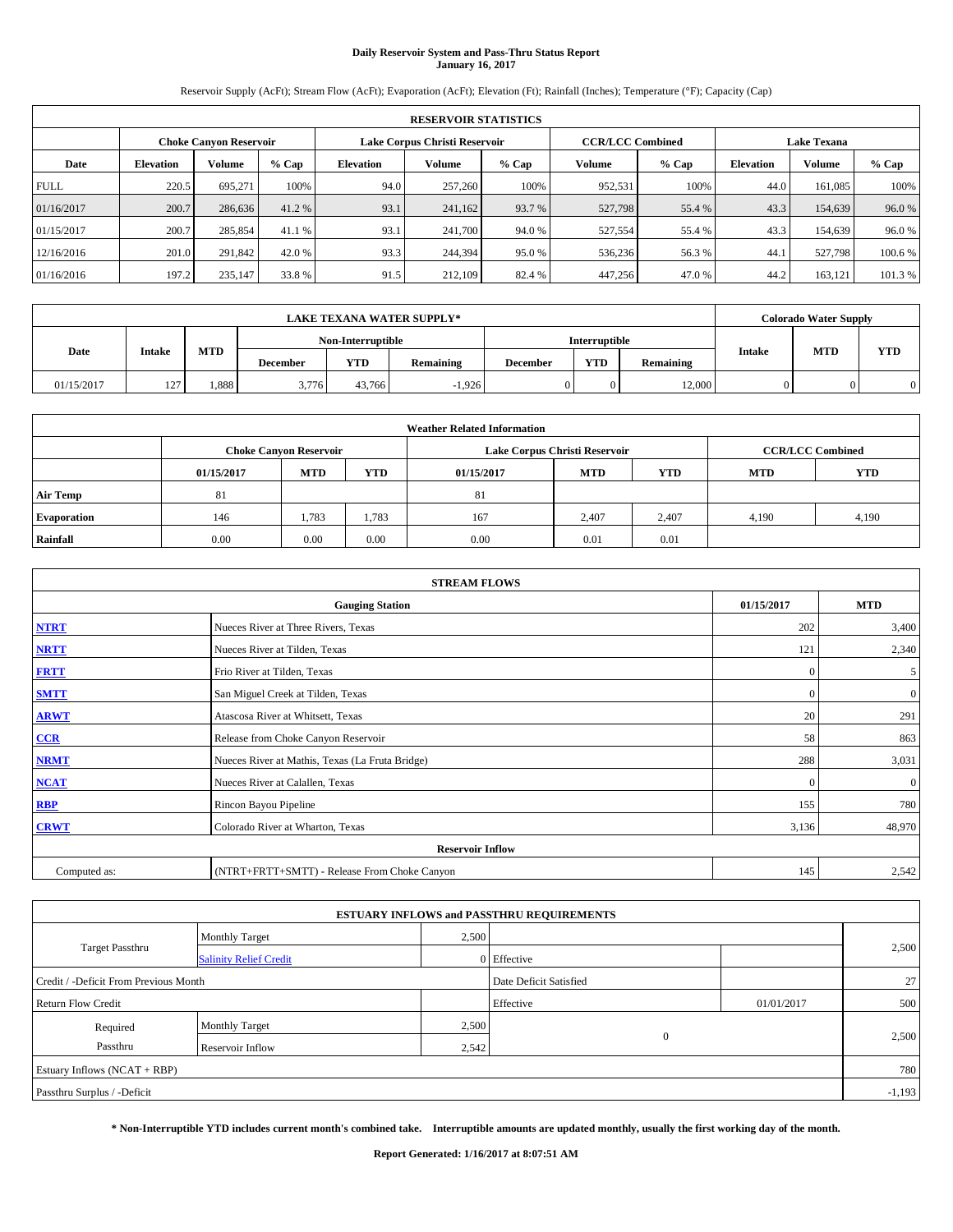# **Daily Reservoir System and Pass-Thru Status Report January 17, 2017**

Reservoir Supply (AcFt); Stream Flow (AcFt); Evaporation (AcFt); Elevation (Ft); Rainfall (Inches); Temperature (°F); Capacity (Cap)

| <b>RESERVOIR STATISTICS</b> |                  |                               |         |                  |                               |         |                         |         |                  |                    |         |
|-----------------------------|------------------|-------------------------------|---------|------------------|-------------------------------|---------|-------------------------|---------|------------------|--------------------|---------|
|                             |                  | <b>Choke Canyon Reservoir</b> |         |                  | Lake Corpus Christi Reservoir |         | <b>CCR/LCC Combined</b> |         |                  | <b>Lake Texana</b> |         |
| Date                        | <b>Elevation</b> | Volume                        | $%$ Cap | <b>Elevation</b> | Volume                        | $%$ Cap | <b>Volume</b>           | $%$ Cap | <b>Elevation</b> | <b>Volume</b>      | % Cap   |
| <b>FULL</b>                 | 220.5            | 695.271                       | 100%    | 94.0             | 257,260                       | 100%    | 952,531                 | 100%    | 44.0             | 161.085            | 100%    |
| 01/17/2017                  | 200.7            | 286,953                       | 41.3 %  | 93.1             | 241,521                       | 93.9 %  | 528,474                 | 55.5 %  | 43.2             | 154,639            | 96.0%   |
| 01/16/2017                  | 200.7            | 286,636                       | 41.2 %  | 93.1             | 241,162                       | 93.7 %  | 527,798                 | 55.4 %  | 43.3             | 154,639            | 96.0%   |
| 12/17/2016                  | 201.0            | 290,574                       | 41.8%   | 93.3             | 244,574                       | 95.1 %  | 535,148                 | 56.2%   | 44.              | 528,474            | 100.6 % |
| 01/17/2016                  | 197.2            | 234,470                       | 33.7 %  | 91.4             | 211,417                       | 82.2%   | 445,887                 | 46.8%   | 44.2             | 163.121            | 101.3 % |

| LAKE TEXANA WATER SUPPLY* |                       |                   |                 |        |           |                 |            |           |                             | <b>Colorado Water Supply</b> |            |
|---------------------------|-----------------------|-------------------|-----------------|--------|-----------|-----------------|------------|-----------|-----------------------------|------------------------------|------------|
|                           |                       | Non-Interruptible |                 |        |           | Interruptible   |            |           |                             |                              |            |
| Date                      | <b>Intake</b>         | <b>MTD</b>        | <b>December</b> | YTD    | Remaining | <b>December</b> | <b>YTD</b> | Remaining | <b>MTD</b><br><b>Intake</b> |                              | <b>YTD</b> |
| 01/16/2017                | $127 -$<br>. <u>.</u> | 2.015             | 3,776           | 43.893 | $-2,053$  |                 | 0.         | 12.000    |                             |                              | $\Omega$   |

| <b>Weather Related Information</b> |            |                               |            |            |                               |                         |            |            |  |  |
|------------------------------------|------------|-------------------------------|------------|------------|-------------------------------|-------------------------|------------|------------|--|--|
|                                    |            | <b>Choke Canyon Reservoir</b> |            |            | Lake Corpus Christi Reservoir | <b>CCR/LCC Combined</b> |            |            |  |  |
|                                    | 01/16/2017 | <b>MTD</b>                    | <b>YTD</b> | 01/16/2017 | <b>MTD</b>                    | <b>YTD</b>              | <b>MTD</b> | <b>YTD</b> |  |  |
| <b>Air Temp</b>                    | 78         |                               |            | 78         |                               |                         |            |            |  |  |
| <b>Evaporation</b>                 | 73         | 1,856                         | 1,856      | 84         | 2,491                         | 2,491                   | 4,347      | 4,347      |  |  |
| Rainfall                           | 0.00       | 0.00                          | 0.00       | 0.00       | 0.01                          | 0.01                    |            |            |  |  |

| <b>STREAM FLOWS</b> |                                                 |              |              |  |  |  |  |  |  |
|---------------------|-------------------------------------------------|--------------|--------------|--|--|--|--|--|--|
|                     | 01/16/2017                                      | <b>MTD</b>   |              |  |  |  |  |  |  |
| <b>NTRT</b>         | Nueces River at Three Rivers, Texas             | 202          | 3,603        |  |  |  |  |  |  |
| <b>NRTT</b>         | Nueces River at Tilden, Texas                   | 117          | 2,457        |  |  |  |  |  |  |
| <b>FRTT</b>         | Frio River at Tilden, Texas                     | $\mathbf{0}$ | 5            |  |  |  |  |  |  |
| <b>SMTT</b>         | San Miguel Creek at Tilden, Texas               | $\mathbf{0}$ | $\mathbf{0}$ |  |  |  |  |  |  |
| <b>ARWT</b>         | Atascosa River at Whitsett, Texas               | 26           | 316          |  |  |  |  |  |  |
| $CCR$               | Release from Choke Canyon Reservoir             | 58           | 921          |  |  |  |  |  |  |
| <b>NRMT</b>         | Nueces River at Mathis, Texas (La Fruta Bridge) | 294          | 3,325        |  |  |  |  |  |  |
| <b>NCAT</b>         | Nueces River at Calallen, Texas                 | $\Omega$     | $\mathbf{0}$ |  |  |  |  |  |  |
| RBP                 | Rincon Bayou Pipeline                           | 170          | 950          |  |  |  |  |  |  |
| <b>CRWT</b>         | Colorado River at Wharton, Texas                | 3,375        | 52,344       |  |  |  |  |  |  |
|                     |                                                 |              |              |  |  |  |  |  |  |
| Computed as:        | (NTRT+FRTT+SMTT) - Release From Choke Canyon    | 145          | 2,687        |  |  |  |  |  |  |

|                                       |                               |       | <b>ESTUARY INFLOWS and PASSTHRU REQUIREMENTS</b> |            |              |  |  |  |  |
|---------------------------------------|-------------------------------|-------|--------------------------------------------------|------------|--------------|--|--|--|--|
|                                       | <b>Monthly Target</b>         | 2,500 |                                                  |            |              |  |  |  |  |
| <b>Target Passthru</b>                | <b>Salinity Relief Credit</b> |       | 0 Effective                                      |            | 2,500        |  |  |  |  |
| Credit / -Deficit From Previous Month |                               |       | Date Deficit Satisfied                           |            | $27 \square$ |  |  |  |  |
| <b>Return Flow Credit</b>             |                               |       | Effective                                        | 01/01/2017 | 500          |  |  |  |  |
| Required                              | <b>Monthly Target</b>         | 2,500 |                                                  |            |              |  |  |  |  |
| Passthru                              | Reservoir Inflow              | 2,687 | $\Omega$                                         |            | 2,500        |  |  |  |  |
| Estuary Inflows $(NCAT + RBP)$        |                               |       |                                                  |            |              |  |  |  |  |
| Passthru Surplus / -Deficit           |                               |       |                                                  |            |              |  |  |  |  |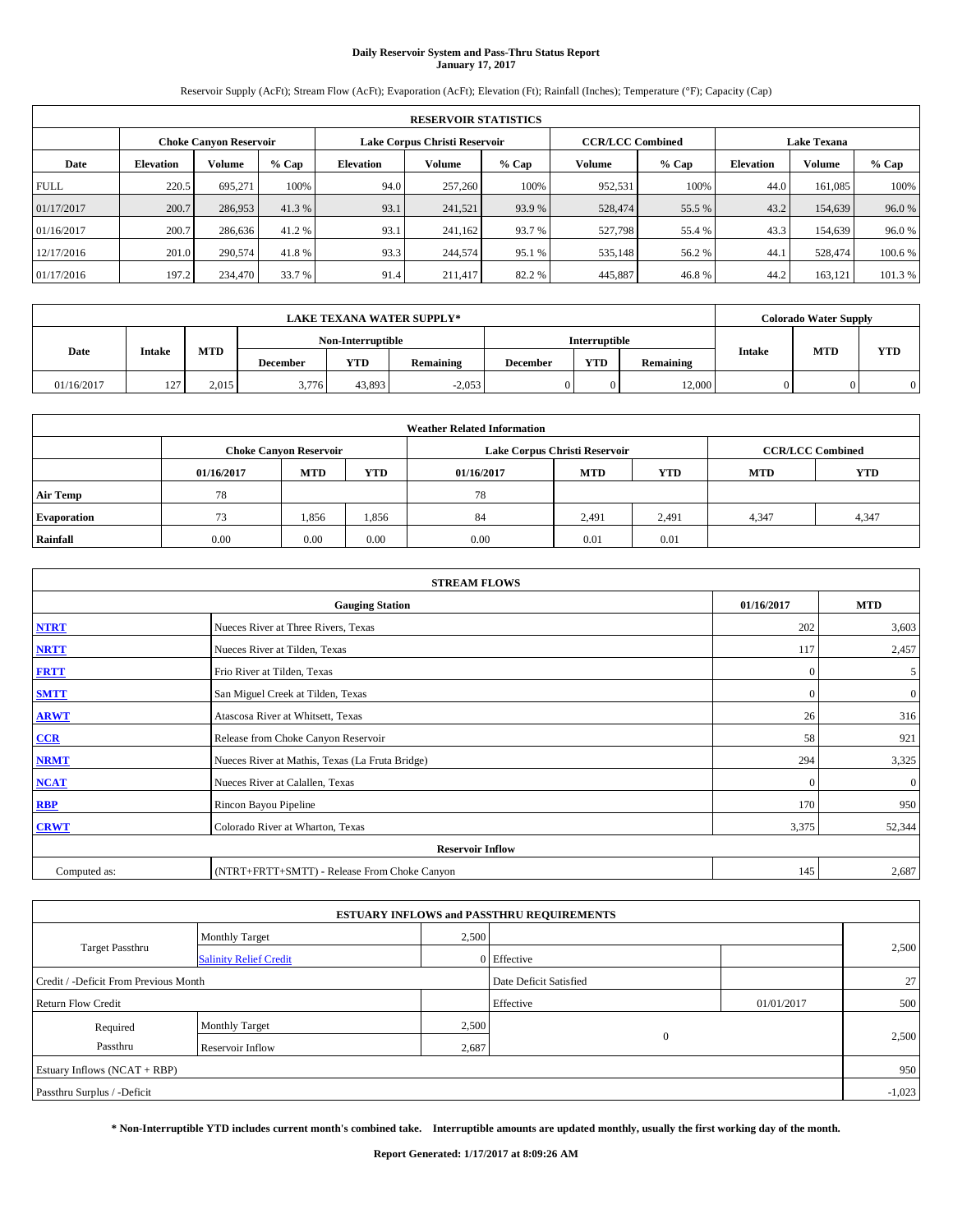# **Daily Reservoir System and Pass-Thru Status Report January 18, 2017**

Reservoir Supply (AcFt); Stream Flow (AcFt); Evaporation (AcFt); Elevation (Ft); Rainfall (Inches); Temperature (°F); Capacity (Cap)

|                               | <b>RESERVOIR STATISTICS</b> |         |         |                  |                               |         |                                               |         |                  |               |         |
|-------------------------------|-----------------------------|---------|---------|------------------|-------------------------------|---------|-----------------------------------------------|---------|------------------|---------------|---------|
| <b>Choke Canyon Reservoir</b> |                             |         |         |                  | Lake Corpus Christi Reservoir |         | <b>CCR/LCC Combined</b><br><b>Lake Texana</b> |         |                  |               |         |
| Date                          | <b>Elevation</b>            | Volume  | $%$ Cap | <b>Elevation</b> | Volume                        | $%$ Cap | <b>Volume</b>                                 | $%$ Cap | <b>Elevation</b> | <b>Volume</b> | % Cap   |
| <b>FULL</b>                   | 220.5                       | 695.271 | 100%    | 94.0             | 257,260                       | 100%    | 952,531                                       | 100%    | 44.0             | 161.085       | 100%    |
| 01/18/2017                    | 200.7                       | 287,112 | 41.3 %  | 93.2             | 243,136                       | 94.5 %  | 530,248                                       | 55.7 %  | 43.2             | 154,639       | 96.0%   |
| 01/17/2017                    | 200.7                       | 286,953 | 41.3 %  | 93.1             | 241.521                       | 93.9 %  | 528,474                                       | 55.5 %  | 43.3             | 154,639       | 96.0%   |
| 12/18/2016                    | 201.0                       | 290,416 | 41.8%   | 93.5             | 247,457                       | 96.2%   | 537,873                                       | 56.5%   | 44.              | 530,248       | 100.6 % |
| 01/18/2016                    | 197.1                       | 234,063 | 33.7 %  | 91.4             | 211,072                       | 82.0%   | 445,135                                       | 46.7 %  | 44.              | 161.085       | 100.0%  |

|            |                       |            |                   |        | <b>LAKE TEXANA WATER SUPPLY*</b> |                 |               |           |               | <b>Colorado Water Supply</b> |            |
|------------|-----------------------|------------|-------------------|--------|----------------------------------|-----------------|---------------|-----------|---------------|------------------------------|------------|
|            |                       |            | Non-Interruptible |        |                                  |                 | Interruptible |           |               |                              |            |
| Date       | <b>Intake</b>         | <b>MTD</b> | <b>December</b>   | YTD    | Remaining                        | <b>December</b> | <b>YTD</b>    | Remaining | <b>Intake</b> | <b>MTD</b>                   | <b>YTD</b> |
| 01/17/2017 | 127<br>$\overline{ }$ | 2.142      | 3,776             | 44.020 | $-2.180$                         |                 |               | 12,000    |               |                              |            |

| <b>Weather Related Information</b> |            |                                                                                  |       |      |                               |       |                         |       |  |  |
|------------------------------------|------------|----------------------------------------------------------------------------------|-------|------|-------------------------------|-------|-------------------------|-------|--|--|
|                                    |            | <b>Choke Canyon Reservoir</b>                                                    |       |      | Lake Corpus Christi Reservoir |       | <b>CCR/LCC Combined</b> |       |  |  |
|                                    | 01/17/2017 | <b>MTD</b><br><b>YTD</b><br><b>YTD</b><br><b>MTD</b><br><b>MTD</b><br>01/17/2017 |       |      |                               |       |                         |       |  |  |
| <b>Air Temp</b>                    | 68         |                                                                                  |       | 76   |                               |       |                         |       |  |  |
| <b>Evaporation</b>                 | 64         | 1.920                                                                            | 1,920 | 115  | 2,606                         | 2,606 | 4.526                   | 4,526 |  |  |
| Rainfall                           | 1.83       | 1.83                                                                             | 1.83  | 0.22 | 0.23                          | 0.23  |                         |       |  |  |

|              | <b>STREAM FLOWS</b>                             |              |                  |  |  |  |
|--------------|-------------------------------------------------|--------------|------------------|--|--|--|
|              | <b>Gauging Station</b>                          | 01/17/2017   | <b>MTD</b>       |  |  |  |
| <b>NTRT</b>  | Nueces River at Three Rivers, Texas             | 210          | 3,813            |  |  |  |
| <b>NRTT</b>  | Nueces River at Tilden, Texas                   | 117          | 2,575            |  |  |  |
| <b>FRTT</b>  | Frio River at Tilden, Texas                     | $\mathbf{0}$ | 6                |  |  |  |
| <b>SMTT</b>  | San Miguel Creek at Tilden, Texas               | $\mathbf{0}$ | $\boldsymbol{0}$ |  |  |  |
| <b>ARWT</b>  | Atascosa River at Whitsett, Texas               |              |                  |  |  |  |
| CCR          | Release from Choke Canyon Reservoir             | 58           | 979              |  |  |  |
| <b>NRMT</b>  | Nueces River at Mathis, Texas (La Fruta Bridge) | 294          | 3,619            |  |  |  |
| <b>NCAT</b>  | Nueces River at Calallen, Texas                 | $\Omega$     |                  |  |  |  |
| <b>RBP</b>   | Rincon Bayou Pipeline                           | 201          | 1,151            |  |  |  |
| <b>CRWT</b>  | Colorado River at Wharton, Texas                | 5,876        | 58,220           |  |  |  |
|              | <b>Reservoir Inflow</b>                         |              |                  |  |  |  |
| Computed as: | (NTRT+FRTT+SMTT) - Release From Choke Canyon    | 153          | 2,840            |  |  |  |

|                                       |                               |       | <b>ESTUARY INFLOWS and PASSTHRU REQUIREMENTS</b> |            |          |
|---------------------------------------|-------------------------------|-------|--------------------------------------------------|------------|----------|
|                                       | Monthly Target                | 2,500 |                                                  |            |          |
| <b>Target Passthru</b>                | <b>Salinity Relief Credit</b> |       | 0 Effective                                      |            | 2,500    |
| Credit / -Deficit From Previous Month |                               |       | Date Deficit Satisfied                           |            | 27       |
| <b>Return Flow Credit</b>             |                               |       | Effective                                        | 01/01/2017 | 500      |
| Required                              | Monthly Target                | 2,500 |                                                  |            |          |
| Passthru                              | <b>Reservoir Inflow</b>       | 2,840 | $\mathbf{0}$                                     |            | 2,500    |
| Estuary Inflows $(NCAT + RBP)$        |                               |       |                                                  |            | 1,151    |
| Passthru Surplus / -Deficit           |                               |       |                                                  |            | $-0.822$ |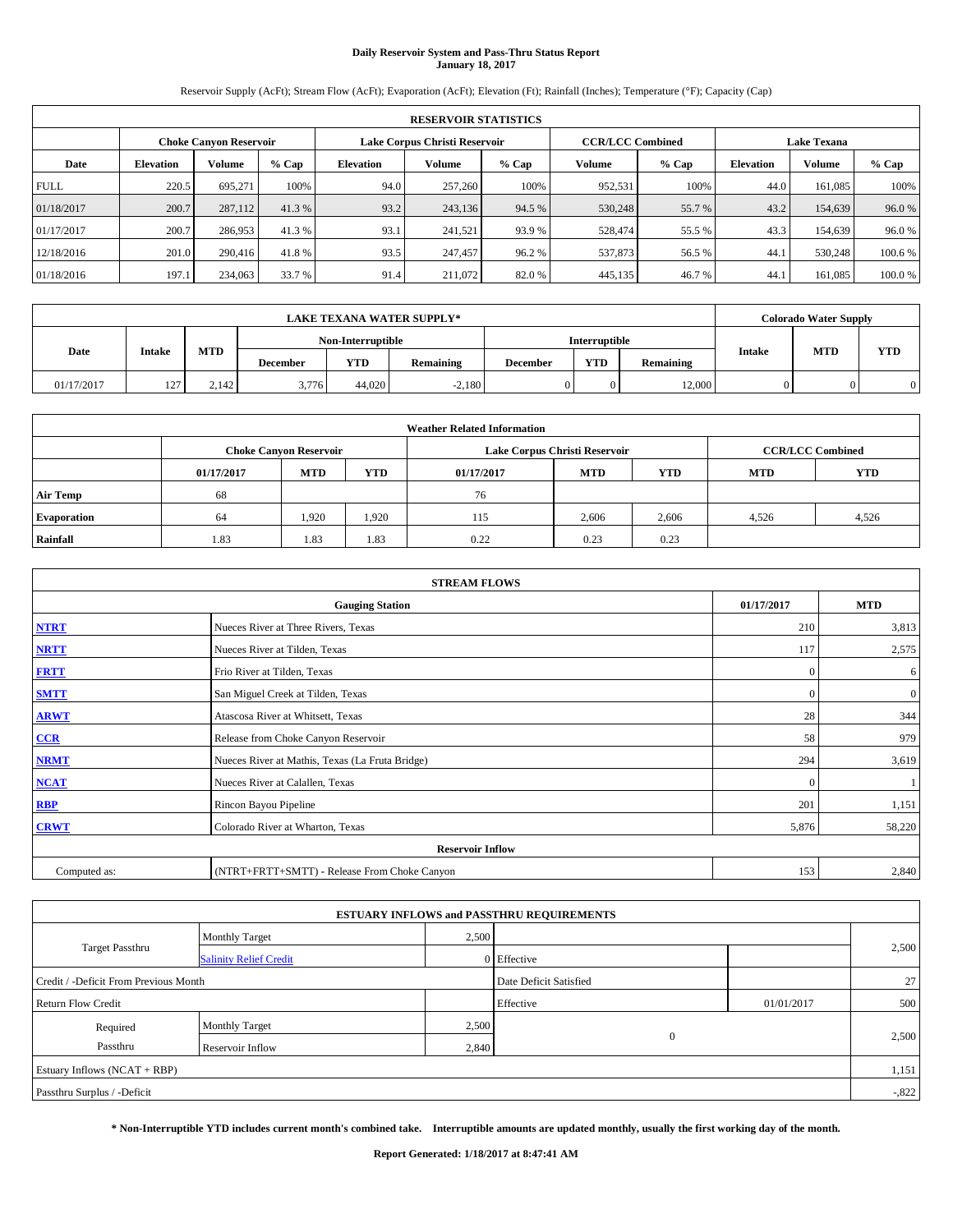# **Daily Reservoir System and Pass-Thru Status Report January 19, 2017**

Reservoir Supply (AcFt); Stream Flow (AcFt); Evaporation (AcFt); Elevation (Ft); Rainfall (Inches); Temperature (°F); Capacity (Cap)

|                               | <b>RESERVOIR STATISTICS</b> |         |         |                  |                               |         |                                               |         |                  |               |         |
|-------------------------------|-----------------------------|---------|---------|------------------|-------------------------------|---------|-----------------------------------------------|---------|------------------|---------------|---------|
| <b>Choke Canyon Reservoir</b> |                             |         |         |                  | Lake Corpus Christi Reservoir |         | <b>CCR/LCC Combined</b><br><b>Lake Texana</b> |         |                  |               |         |
| Date                          | <b>Elevation</b>            | Volume  | $%$ Cap | <b>Elevation</b> | Volume                        | $%$ Cap | Volume                                        | $%$ Cap | <b>Elevation</b> | <b>Volume</b> | $%$ Cap |
| <b>FULL</b>                   | 220.5                       | 695.271 | 100%    | 94.0             | 257,260                       | 100%    | 952,531                                       | 100%    | 44.0             | 161.085       | 100%    |
| 01/19/2017                    | 200.8                       | 287,428 | 41.3 %  | 93.2             | 242,238                       | 94.2 %  | 529,666                                       | 55.6 %  | 43.4             | 155,551       | 96.6%   |
| 01/18/2017                    | 200.7                       | 287,112 | 41.3 %  | 93.2             | 243.136                       | 94.5 %  | 530,248                                       | 55.7 %  | 43.3             | 154,639       | 96.0%   |
| 12/19/2016                    | 200.9                       | 290,258 | 41.7 %  | 93.3             | 245.114                       | 95.3 %  | 535,372                                       | 56.2%   | 44.1             | 529,666       | 100.6%  |
| 01/19/2016                    | 197.2                       | 234,876 | 33.8 %  | 91.4             | 210,726                       | 81.9%   | 445,602                                       | 46.8%   | 44.2             | 163.121       | 101.3 % |

|            |                       |            |                   |        | <b>LAKE TEXANA WATER SUPPLY*</b> |                      |            |           |               | <b>Colorado Water Supply</b> |            |
|------------|-----------------------|------------|-------------------|--------|----------------------------------|----------------------|------------|-----------|---------------|------------------------------|------------|
|            |                       |            | Non-Interruptible |        |                                  | <b>Interruptible</b> |            |           |               |                              |            |
| Date       | <b>Intake</b>         | <b>MTD</b> | <b>December</b>   | YTD    | <b>Remaining</b>                 | <b>December</b>      | <b>YTD</b> | Remaining | <b>Intake</b> | <b>MTD</b>                   | <b>YTD</b> |
| 01/18/2017 | 127<br>$\overline{ }$ | 2.270      | 3,776             | 44.148 | $-2.308$                         |                      |            | 12,000    |               |                              | 0          |

| <b>Weather Related Information</b> |                                                                |                                                                                  |       |      |       |                         |       |            |  |
|------------------------------------|----------------------------------------------------------------|----------------------------------------------------------------------------------|-------|------|-------|-------------------------|-------|------------|--|
|                                    | Lake Corpus Christi Reservoir<br><b>Choke Canyon Reservoir</b> |                                                                                  |       |      |       | <b>CCR/LCC Combined</b> |       |            |  |
|                                    | 01/18/2017                                                     | <b>MTD</b><br><b>YTD</b><br><b>YTD</b><br><b>MTD</b><br><b>MTD</b><br>01/18/2017 |       |      |       |                         |       | <b>YTD</b> |  |
| <b>Air Temp</b>                    | 61                                                             |                                                                                  |       | 59   |       |                         |       |            |  |
| <b>Evaporation</b>                 |                                                                | 1,929                                                                            | 1,929 | 63   | 2,669 | 2,669                   | 4.598 | 4,598      |  |
| Rainfall                           | 0.05                                                           | 1.88                                                                             | 1.88  | 0.12 | 0.35  | 0.35                    |       |            |  |

|              | <b>STREAM FLOWS</b>                             |                |                |
|--------------|-------------------------------------------------|----------------|----------------|
|              | <b>Gauging Station</b>                          | 01/18/2017     | <b>MTD</b>     |
| <b>NTRT</b>  | Nueces River at Three Rivers, Texas             | 240            | 4,053          |
| <b>NRTT</b>  | Nueces River at Tilden, Texas                   | 115            | 2,690          |
| <b>FRTT</b>  | Frio River at Tilden, Texas                     | $\mathbf{0}$   | 6              |
| <b>SMTT</b>  | San Miguel Creek at Tilden, Texas               | $\mathbf{0}$   | $\overline{0}$ |
| <b>ARWT</b>  | Atascosa River at Whitsett, Texas               | 28             | 372            |
| CCR          | Release from Choke Canyon Reservoir             | 58             | 1,036          |
| <b>NRMT</b>  | Nueces River at Mathis, Texas (La Fruta Bridge) | 268            | 3,887          |
| <b>NCAT</b>  | Nueces River at Calallen, Texas                 | $\overline{4}$ | 5              |
| <b>RBP</b>   | Rincon Bayou Pipeline                           | 196            | 1,347          |
| <b>CRWT</b>  | Colorado River at Wharton, Texas                | 11,493         | 69,713         |
|              | <b>Reservoir Inflow</b>                         |                |                |
| Computed as: | (NTRT+FRTT+SMTT) - Release From Choke Canyon    | 183            | 3,023          |

|                                       |                               |       | <b>ESTUARY INFLOWS and PASSTHRU REQUIREMENTS</b> |            |          |
|---------------------------------------|-------------------------------|-------|--------------------------------------------------|------------|----------|
|                                       | <b>Monthly Target</b>         | 2,500 |                                                  |            |          |
| <b>Target Passthru</b>                | <b>Salinity Relief Credit</b> |       | 0 Effective                                      |            | 2,500    |
| Credit / -Deficit From Previous Month |                               |       | Date Deficit Satisfied                           |            | 27       |
| <b>Return Flow Credit</b>             |                               |       | Effective                                        | 01/01/2017 | 500      |
| Required                              | <b>Monthly Target</b>         | 2,500 |                                                  |            |          |
| Passthru                              | <b>Reservoir Inflow</b>       | 3,023 | $\mathbf{0}$                                     |            | 2,500    |
| Estuary Inflows $(NCAT + RBP)$        |                               |       |                                                  |            | 1,352    |
| Passthru Surplus / -Deficit           |                               |       |                                                  |            | $-0.621$ |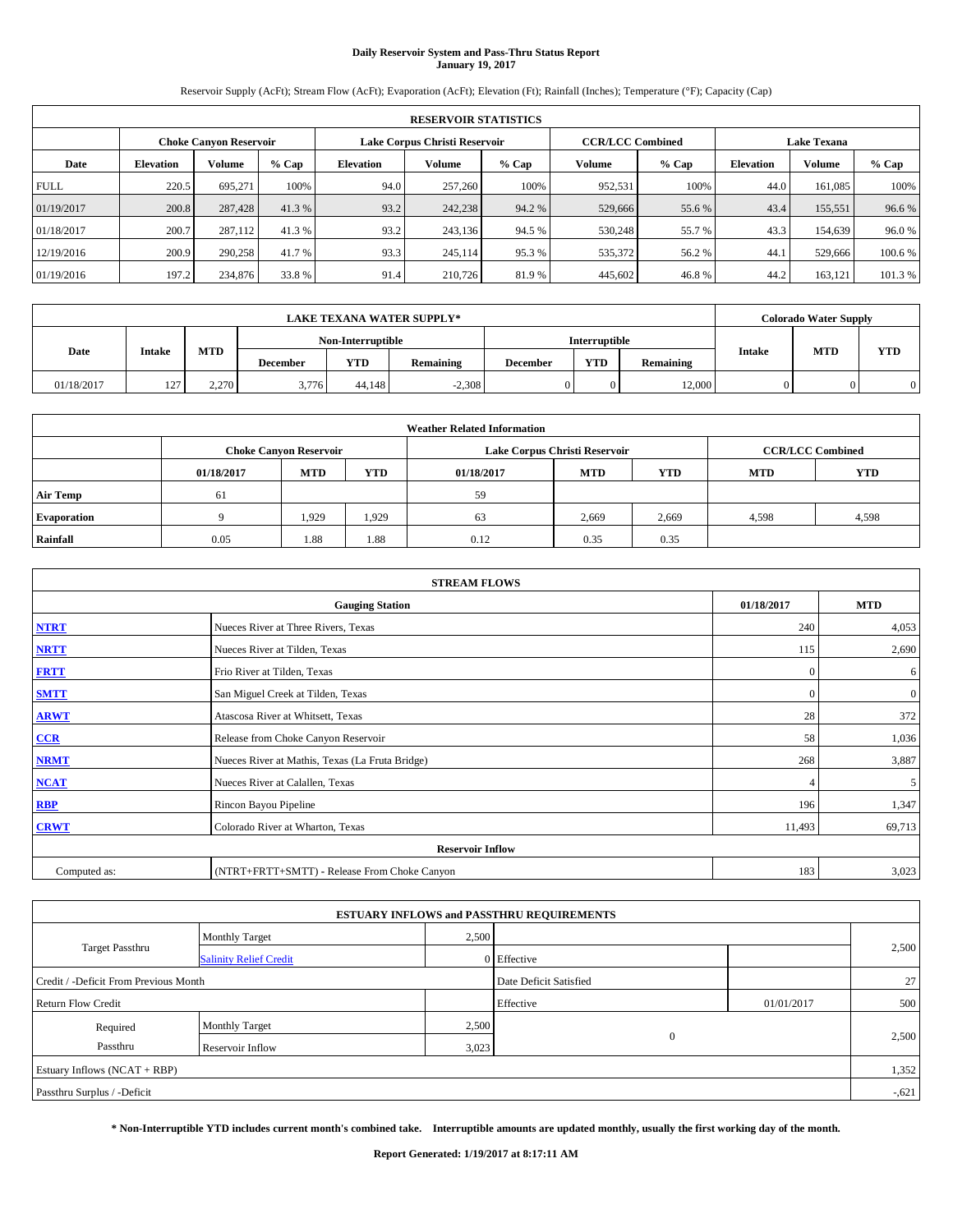# **Daily Reservoir System and Pass-Thru Status Report January 20, 2017**

Reservoir Supply (AcFt); Stream Flow (AcFt); Evaporation (AcFt); Elevation (Ft); Rainfall (Inches); Temperature (°F); Capacity (Cap)

|                               | <b>RESERVOIR STATISTICS</b> |         |         |                  |                               |         |                                               |         |                  |               |         |
|-------------------------------|-----------------------------|---------|---------|------------------|-------------------------------|---------|-----------------------------------------------|---------|------------------|---------------|---------|
| <b>Choke Canyon Reservoir</b> |                             |         |         |                  | Lake Corpus Christi Reservoir |         | <b>CCR/LCC Combined</b><br><b>Lake Texana</b> |         |                  |               |         |
| Date                          | <b>Elevation</b>            | Volume  | $%$ Cap | <b>Elevation</b> | Volume                        | $%$ Cap | Volume                                        | $%$ Cap | <b>Elevation</b> | <b>Volume</b> | $%$ Cap |
| <b>FULL</b>                   | 220.5                       | 695.271 | 100%    | 94.0             | 257,260                       | 100%    | 952,531                                       | 100%    | 44.0             | 161.085       | 100%    |
| 01/20/2017                    | 200.7                       | 286,953 | 41.3 %  | 93.2             | 241,879                       | 94.0 %  | 528,832                                       | 55.5 %  | 44.2             | 163,121       | 101.3%  |
| 01/19/2017                    | 200.8                       | 287,428 | 41.3 %  | 93.2             | 242,238                       | 94.2%   | 529,666                                       | 55.6 %  | 43.4             | 155.551       | 96.6%   |
| 12/20/2016                    | 201.0                       | 290,733 | 41.8%   | 93.2             | 243.495                       | 94.6 %  | 534,228                                       | 56.1 %  | 44.0             | 528,832       | 100.0%  |
| 01/20/2016                    | 197.2                       | 234,876 | 33.8 %  | 91.4             | 210,381                       | 81.8%   | 445,257                                       | 46.7%   | 44.2             | 163.121       | 101.3 % |

|            | <b>LAKE TEXANA WATER SUPPLY*</b> |            |                 |                   |           |          |                      |           |               | <b>Colorado Water Supply</b> |            |
|------------|----------------------------------|------------|-----------------|-------------------|-----------|----------|----------------------|-----------|---------------|------------------------------|------------|
|            |                                  |            |                 | Non-Interruptible |           |          | <b>Interruptible</b> |           |               | <b>MTD</b>                   |            |
| Date       | <b>Intake</b>                    | <b>MTD</b> | <b>December</b> | YTD               | Remaining | December | <b>YTD</b>           | Remaining | <b>Intake</b> |                              | <b>YTD</b> |
| 01/19/2017 | 128                              | 2.397      | 3,776           | 44,275            | $-2,435$  |          |                      | 12,000    |               |                              |            |

|                                                                                                | <b>Weather Related Information</b> |                               |       |      |                               |                         |            |       |  |  |  |  |
|------------------------------------------------------------------------------------------------|------------------------------------|-------------------------------|-------|------|-------------------------------|-------------------------|------------|-------|--|--|--|--|
|                                                                                                |                                    | <b>Choke Canyon Reservoir</b> |       |      | Lake Corpus Christi Reservoir | <b>CCR/LCC Combined</b> |            |       |  |  |  |  |
| <b>MTD</b><br><b>YTD</b><br><b>YTD</b><br><b>MTD</b><br><b>MTD</b><br>01/19/2017<br>01/19/2017 |                                    |                               |       |      |                               |                         | <b>YTD</b> |       |  |  |  |  |
| Air Temp                                                                                       | 72                                 |                               |       | 71   |                               |                         |            |       |  |  |  |  |
| <b>Evaporation</b>                                                                             | 73                                 | 2.002                         | 2,002 | 178  | 2,847                         | 2,847                   | 4.849      | 4,849 |  |  |  |  |
| Rainfall                                                                                       | 0.00                               | 1.88                          | 1.88  | 0.04 | 0.39                          | 0.39                    |            |       |  |  |  |  |

| <b>STREAM FLOWS</b> |                                                 |              |                |  |  |  |  |  |
|---------------------|-------------------------------------------------|--------------|----------------|--|--|--|--|--|
|                     | <b>Gauging Station</b>                          | 01/19/2017   | <b>MTD</b>     |  |  |  |  |  |
| <b>NTRT</b>         | Nueces River at Three Rivers, Texas             | 208          | 4,262          |  |  |  |  |  |
| <b>NRTT</b>         | Nueces River at Tilden, Texas                   | 111          | 2,801          |  |  |  |  |  |
| <b>FRTT</b>         | Frio River at Tilden, Texas                     | $\mathbf{0}$ | 6              |  |  |  |  |  |
| <b>SMTT</b>         | San Miguel Creek at Tilden, Texas               | $\mathbf{0}$ | $\overline{0}$ |  |  |  |  |  |
| <b>ARWT</b>         | Atascosa River at Whitsett, Texas               | 28           | 400            |  |  |  |  |  |
| CCR                 | Release from Choke Canyon Reservoir             | 58           | 1,094          |  |  |  |  |  |
| <b>NRMT</b>         | Nueces River at Mathis, Texas (La Fruta Bridge) | 250          | 4,137          |  |  |  |  |  |
| <b>NCAT</b>         | Nueces River at Calallen, Texas                 | $\Omega$     | 5              |  |  |  |  |  |
| <b>RBP</b>          | Rincon Bayou Pipeline                           | 195          | 1,542          |  |  |  |  |  |
| <b>CRWT</b>         | Colorado River at Wharton, Texas                | 17,131       | 86,844         |  |  |  |  |  |
|                     | <b>Reservoir Inflow</b>                         |              |                |  |  |  |  |  |
| Computed as:        | (NTRT+FRTT+SMTT) - Release From Choke Canyon    | 151          | 3,175          |  |  |  |  |  |

|                                       |                               |       | <b>ESTUARY INFLOWS and PASSTHRU REQUIREMENTS</b> |            |          |
|---------------------------------------|-------------------------------|-------|--------------------------------------------------|------------|----------|
|                                       | <b>Monthly Target</b>         | 2,500 |                                                  |            |          |
| <b>Target Passthru</b>                | <b>Salinity Relief Credit</b> |       | 0 Effective                                      |            | 2,500    |
| Credit / -Deficit From Previous Month |                               |       | Date Deficit Satisfied                           |            | 27       |
| <b>Return Flow Credit</b>             |                               |       | Effective                                        | 01/01/2017 | 500      |
| Required                              | <b>Monthly Target</b>         | 2,500 |                                                  |            |          |
| Passthru                              | <b>Reservoir Inflow</b>       | 3,175 | $\mathbf{0}$                                     |            | 2,500    |
| Estuary Inflows $(NCAT + RBP)$        |                               |       |                                                  |            | 1,547    |
| Passthru Surplus / -Deficit           |                               |       |                                                  |            | $-0.426$ |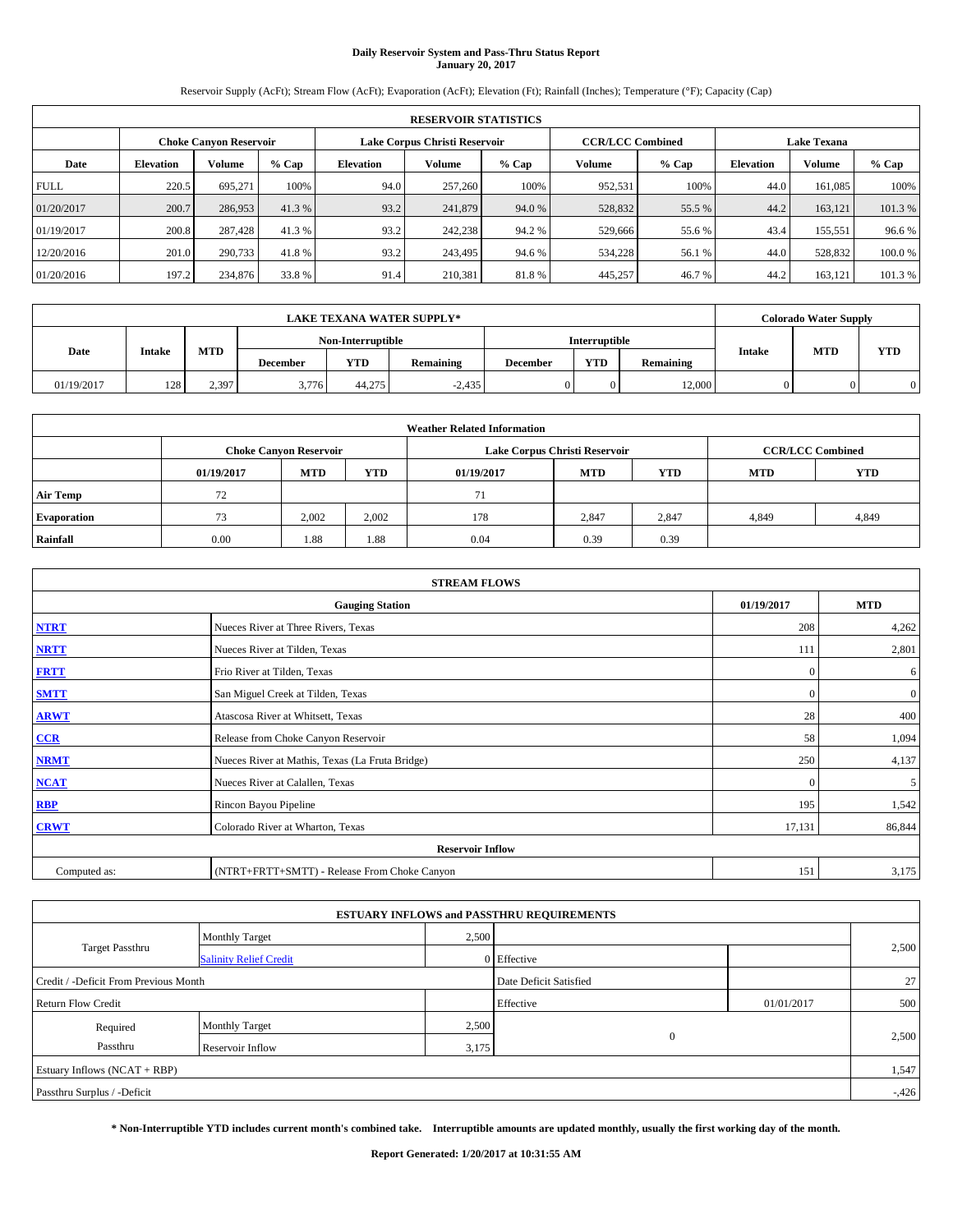# **Daily Reservoir System and Pass-Thru Status Report January 21, 2017**

Reservoir Supply (AcFt); Stream Flow (AcFt); Evaporation (AcFt); Elevation (Ft); Rainfall (Inches); Temperature (°F); Capacity (Cap)

|             | <b>RESERVOIR STATISTICS</b> |                               |         |                  |                               |         |                         |         |                    |               |         |  |  |
|-------------|-----------------------------|-------------------------------|---------|------------------|-------------------------------|---------|-------------------------|---------|--------------------|---------------|---------|--|--|
|             |                             | <b>Choke Canyon Reservoir</b> |         |                  | Lake Corpus Christi Reservoir |         | <b>CCR/LCC Combined</b> |         | <b>Lake Texana</b> |               |         |  |  |
| Date        | <b>Elevation</b>            | Volume                        | $%$ Cap | <b>Elevation</b> | Volume                        | $%$ Cap | Volume                  | $%$ Cap | <b>Elevation</b>   | <b>Volume</b> | % Cap   |  |  |
| <b>FULL</b> | 220.5                       | 695,271                       | 100%    | 94.0             | 257,260                       | 100%    | 952,531                 | 100%    | 44.0               | 161,085       | 100%    |  |  |
| 01/21/2017  | 200.7                       | 286,478                       | 41.2 %  | 93.2             | 241,879                       | 94.0 %  | 528,357                 | 55.5 %  | 44.1               | 162,101       | 100.6 % |  |  |
| 01/20/2017  | 200.7                       | 286,953                       | 41.3 %  | 93.2             | 241,879                       | 94.0 %  | 528,832                 | 55.5 %  | 44.2               | 163.121       | 101.3 % |  |  |
| 12/21/2016  | 201.0                       | 290,733                       | 41.8%   | 93.2             | 243.136                       | 94.5 %  | 533,869                 | 56.0%   | 44.0               | 528,357       | 100.0%  |  |  |
| 01/21/2016  | 197.2                       | 234,605                       | 33.7 %  | 91.3             | 209.691                       | 81.5 %  | 444,296                 | 46.6%   | 44.2               | 163,121       | 101.3%  |  |  |

|            | LAKE TEXANA WATER SUPPLY* |            |                 |                   |           |                 |                      |           |               | <b>Colorado Water Supply</b> |            |  |
|------------|---------------------------|------------|-----------------|-------------------|-----------|-----------------|----------------------|-----------|---------------|------------------------------|------------|--|
|            |                           |            |                 | Non-Interruptible |           |                 | <b>Interruptible</b> |           |               | <b>MTD</b>                   |            |  |
| Date       | <b>Intake</b>             | <b>MTD</b> | <b>December</b> | YTD               | Remaining | <b>December</b> | <b>YTD</b>           | Remaining | <b>Intake</b> |                              | <b>YTD</b> |  |
| 01/20/2017 | 128                       | 2.525      | 3,776           | 44,403            | $-2,563$  |                 | 0                    | 12.000    |               |                              | $\Omega$   |  |

|                    | <b>Weather Related Information</b> |                               |            |            |                               |                         |            |            |  |  |  |  |
|--------------------|------------------------------------|-------------------------------|------------|------------|-------------------------------|-------------------------|------------|------------|--|--|--|--|
|                    |                                    | <b>Choke Canvon Reservoir</b> |            |            | Lake Corpus Christi Reservoir | <b>CCR/LCC Combined</b> |            |            |  |  |  |  |
|                    | 01/20/2017                         | <b>MTD</b>                    | <b>YTD</b> | 01/20/2017 | <b>MTD</b>                    | <b>YTD</b>              | <b>MTD</b> | <b>YTD</b> |  |  |  |  |
| <b>Air Temp</b>    | 72                                 |                               |            | 65         |                               |                         |            |            |  |  |  |  |
| <b>Evaporation</b> | 37                                 | 2,039                         | 2,039      |            | 2,847                         | 2,847                   | 4,886      | 4,886      |  |  |  |  |
| Rainfall           | 0.00                               | 1.88                          | 1.88       | 0.10       | 0.49                          | 0.49                    |            |            |  |  |  |  |

| <b>STREAM FLOWS</b> |                                                 |              |                |  |  |  |  |  |
|---------------------|-------------------------------------------------|--------------|----------------|--|--|--|--|--|
|                     | <b>Gauging Station</b>                          | 01/20/2017   | <b>MTD</b>     |  |  |  |  |  |
| <b>NTRT</b>         | Nueces River at Three Rivers, Texas             | 204          | 4,466          |  |  |  |  |  |
| <b>NRTT</b>         | Nueces River at Tilden, Texas                   | 103          | 2,904          |  |  |  |  |  |
| <b>FRTT</b>         | Frio River at Tilden, Texas                     | $\mathbf{0}$ | 7              |  |  |  |  |  |
| <b>SMTT</b>         | San Miguel Creek at Tilden, Texas               | $\mathbf{0}$ | $\overline{0}$ |  |  |  |  |  |
| <b>ARWT</b>         | Atascosa River at Whitsett, Texas               | 32           | 432            |  |  |  |  |  |
| CCR                 | Release from Choke Canyon Reservoir             | 58           | 1,151          |  |  |  |  |  |
| <b>NRMT</b>         | Nueces River at Mathis, Texas (La Fruta Bridge) | 236          | 4,373          |  |  |  |  |  |
| <b>NCAT</b>         | Nueces River at Calallen, Texas                 | $\Omega$     | 5              |  |  |  |  |  |
| <b>RBP</b>          | Rincon Bayou Pipeline                           | 164          | 1,706          |  |  |  |  |  |
| <b>CRWT</b>         | Colorado River at Wharton, Texas                | 22,629       | 109,473        |  |  |  |  |  |
|                     | <b>Reservoir Inflow</b>                         |              |                |  |  |  |  |  |
| Computed as:        | (NTRT+FRTT+SMTT) - Release From Choke Canyon    | 147          | 3,322          |  |  |  |  |  |

|                                       |                               |       | <b>ESTUARY INFLOWS and PASSTHRU REQUIREMENTS</b> |            |         |  |
|---------------------------------------|-------------------------------|-------|--------------------------------------------------|------------|---------|--|
|                                       | <b>Monthly Target</b>         | 2,500 |                                                  |            |         |  |
| <b>Target Passthru</b>                | <b>Salinity Relief Credit</b> |       | 0 Effective                                      |            | 2,500   |  |
| Credit / -Deficit From Previous Month |                               |       | Date Deficit Satisfied                           |            | 27      |  |
| <b>Return Flow Credit</b>             |                               |       | Effective                                        | 01/01/2017 | 500     |  |
| Required                              | <b>Monthly Target</b>         | 2,500 |                                                  |            |         |  |
| Passthru                              | <b>Reservoir Inflow</b>       | 3,322 | $\mathbf{0}$                                     |            | 2,500   |  |
| Estuary Inflows $(NCAT + RBP)$        |                               |       |                                                  |            | 1,710   |  |
| Passthru Surplus / -Deficit           |                               |       |                                                  |            | $-.263$ |  |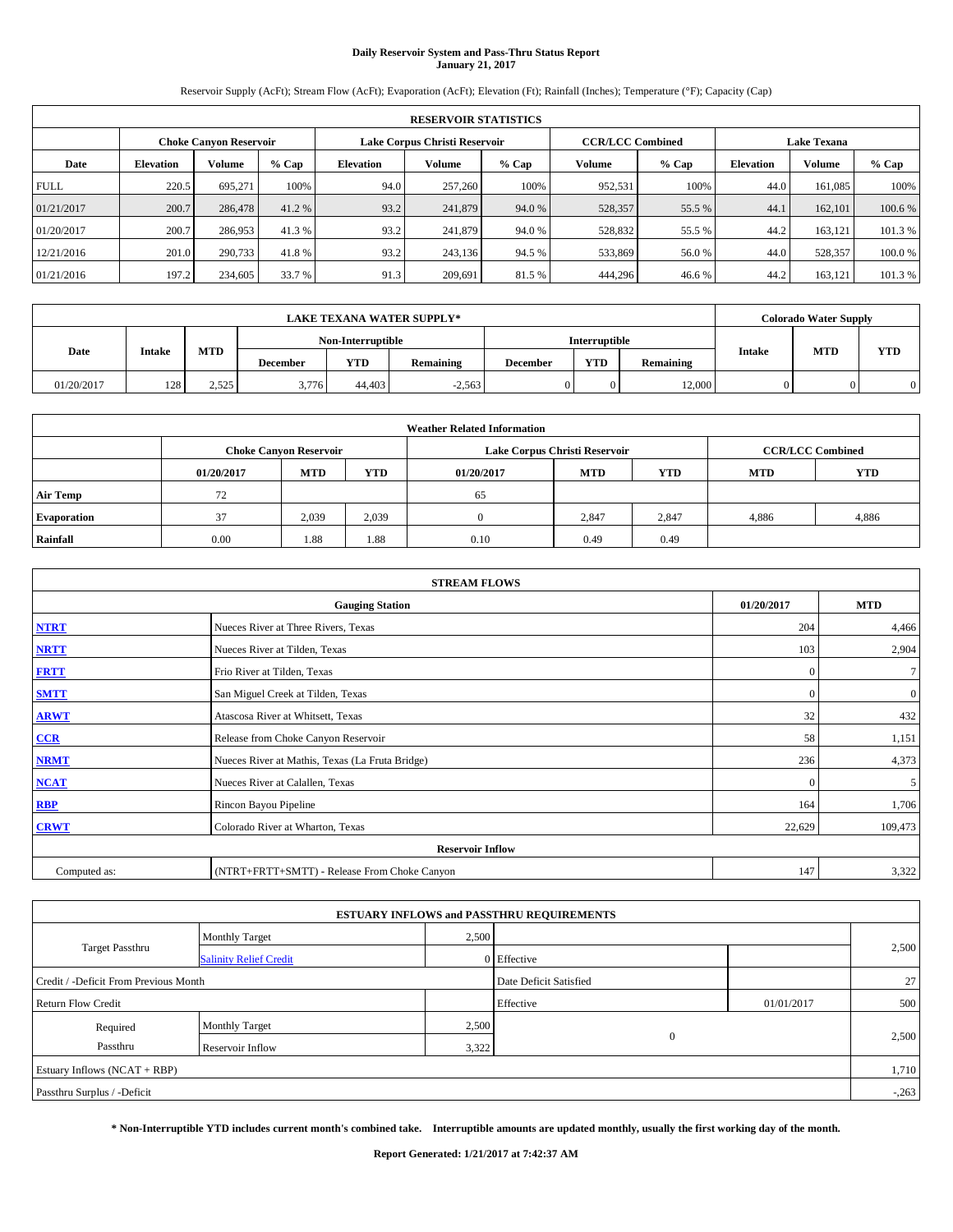## **Daily Reservoir System and Pass-Thru Status Report January 22, 2017**

Reservoir Supply (AcFt); Stream Flow (AcFt); Evaporation (AcFt); Elevation (Ft); Rainfall (Inches); Temperature (°F); Capacity (Cap)

|             | <b>RESERVOIR STATISTICS</b> |                               |         |                  |                               |         |                         |         |                    |               |         |  |  |
|-------------|-----------------------------|-------------------------------|---------|------------------|-------------------------------|---------|-------------------------|---------|--------------------|---------------|---------|--|--|
|             |                             | <b>Choke Canyon Reservoir</b> |         |                  | Lake Corpus Christi Reservoir |         | <b>CCR/LCC Combined</b> |         | <b>Lake Texana</b> |               |         |  |  |
| Date        | <b>Elevation</b>            | Volume                        | $%$ Cap | <b>Elevation</b> | Volume                        | $%$ Cap | Volume                  | $%$ Cap | <b>Elevation</b>   | <b>Volume</b> | $%$ Cap |  |  |
| <b>FULL</b> | 220.5                       | 695.271                       | 100%    | 94.0             | 257,260                       | 100%    | 952,531                 | 100%    | 44.0               | 161.085       | 100%    |  |  |
| 01/22/2017  | 200.8                       | 287,428                       | 41.3 %  | 93.2             | 243,495                       | 94.6 %  | 530,923                 | 55.7 %  | 44.1               | 162,101       | 100.6%  |  |  |
| 01/21/2017  | 200.7                       | 286,478                       | 41.2 %  | 93.2             | 241,879                       | 94.0 %  | 528,357                 | 55.5 %  | 44.                | 162,101       | 100.6%  |  |  |
| 12/22/2016  | 200.9                       | 289.941                       | 41.7 %  | 93.2             | 243.315                       | 94.6 %  | 533,256                 | 56.0%   | 43.9               | 530,923       | 99.4 %  |  |  |
| 01/22/2016  | 197.1                       | 233,250                       | 33.5 %  | 91.3             | 209,864                       | 81.6%   | 443,114                 | 46.5 %  | 44.2               | 163.121       | 101.3 % |  |  |

|            |               |            |                 |                   | <b>LAKE TEXANA WATER SUPPLY*</b> |                 |                      |           |               | <b>Colorado Water Supply</b> |            |  |
|------------|---------------|------------|-----------------|-------------------|----------------------------------|-----------------|----------------------|-----------|---------------|------------------------------|------------|--|
|            |               |            |                 | Non-Interruptible |                                  |                 | <b>Interruptible</b> |           |               |                              |            |  |
| Date       | <b>Intake</b> | <b>MTD</b> | <b>December</b> | YTD               | <b>Remaining</b>                 | <b>December</b> | <b>YTD</b>           | Remaining | <b>Intake</b> | <b>MTD</b>                   | <b>YTD</b> |  |
| 01/21/2017 | 128           | 2.652      | 3,776           | 44.530            | $-2.690$                         |                 |                      | 12,000    |               |                              | 0          |  |

|                    | <b>Weather Related Information</b> |                               |            |            |                               |                         |            |            |  |  |  |  |
|--------------------|------------------------------------|-------------------------------|------------|------------|-------------------------------|-------------------------|------------|------------|--|--|--|--|
|                    |                                    | <b>Choke Canyon Reservoir</b> |            |            | Lake Corpus Christi Reservoir | <b>CCR/LCC Combined</b> |            |            |  |  |  |  |
|                    | 01/21/2017                         | <b>MTD</b>                    | <b>YTD</b> | 01/21/2017 | <b>MTD</b>                    | <b>YTD</b>              | <b>MTD</b> | <b>YTD</b> |  |  |  |  |
| <b>Air Temp</b>    | 88                                 |                               |            | 81         |                               |                         |            |            |  |  |  |  |
| <b>Evaporation</b> | 293                                | 2.332                         | 2,332      | 429        | 3,276                         | 3,276                   | 5,608      | 5,608      |  |  |  |  |
| Rainfall           | 0.00                               | 1.88                          | 1.88       | 0.00       | 0.49                          | 0.49                    |            |            |  |  |  |  |

| <b>STREAM FLOWS</b> |                                                 |              |         |  |  |  |  |  |  |
|---------------------|-------------------------------------------------|--------------|---------|--|--|--|--|--|--|
|                     | <b>Gauging Station</b>                          |              |         |  |  |  |  |  |  |
| <b>NTRT</b>         | Nueces River at Three Rivers, Texas             |              |         |  |  |  |  |  |  |
| <b>NRTT</b>         | Nueces River at Tilden, Texas                   | 95           | 2,999   |  |  |  |  |  |  |
| <b>FRTT</b>         | Frio River at Tilden, Texas                     | $\mathbf{0}$ | $\tau$  |  |  |  |  |  |  |
| <b>SMTT</b>         | San Miguel Creek at Tilden, Texas               | $\mathbf{0}$ |         |  |  |  |  |  |  |
| <b>ARWT</b>         | Atascosa River at Whitsett, Texas               | 40           | 471     |  |  |  |  |  |  |
| CCR                 | Release from Choke Canyon Reservoir             | 58           | 1,209   |  |  |  |  |  |  |
| <b>NRMT</b>         | Nueces River at Mathis, Texas (La Fruta Bridge) | 216          | 4,589   |  |  |  |  |  |  |
| <b>NCAT</b>         | Nueces River at Calallen, Texas                 | 8            | 13      |  |  |  |  |  |  |
| <b>RBP</b>          | Rincon Bayou Pipeline                           | 109          | 1,814   |  |  |  |  |  |  |
| <b>CRWT</b>         | Colorado River at Wharton, Texas                | 28,187       | 137,660 |  |  |  |  |  |  |
|                     | <b>Reservoir Inflow</b>                         |              |         |  |  |  |  |  |  |
| Computed as:        | (NTRT+FRTT+SMTT) - Release From Choke Canyon    | 148          | 3,470   |  |  |  |  |  |  |

|                                       |                               |       | <b>ESTUARY INFLOWS and PASSTHRU REQUIREMENTS</b> |            |        |
|---------------------------------------|-------------------------------|-------|--------------------------------------------------|------------|--------|
|                                       | <b>Monthly Target</b>         | 2,500 |                                                  |            |        |
| <b>Target Passthru</b>                | <b>Salinity Relief Credit</b> |       | 0 Effective                                      |            | 2,500  |
| Credit / -Deficit From Previous Month |                               |       | Date Deficit Satisfied                           |            | 27     |
| <b>Return Flow Credit</b>             |                               |       | Effective                                        | 01/01/2017 | 500    |
| Required                              | <b>Monthly Target</b>         | 2,500 |                                                  |            |        |
| Passthru                              | Reservoir Inflow              | 3,470 | $\theta$                                         |            | 2,500  |
| Estuary Inflows (NCAT + RBP)          |                               |       |                                                  |            | 1,827  |
| Passthru Surplus / -Deficit           |                               |       |                                                  |            | $-146$ |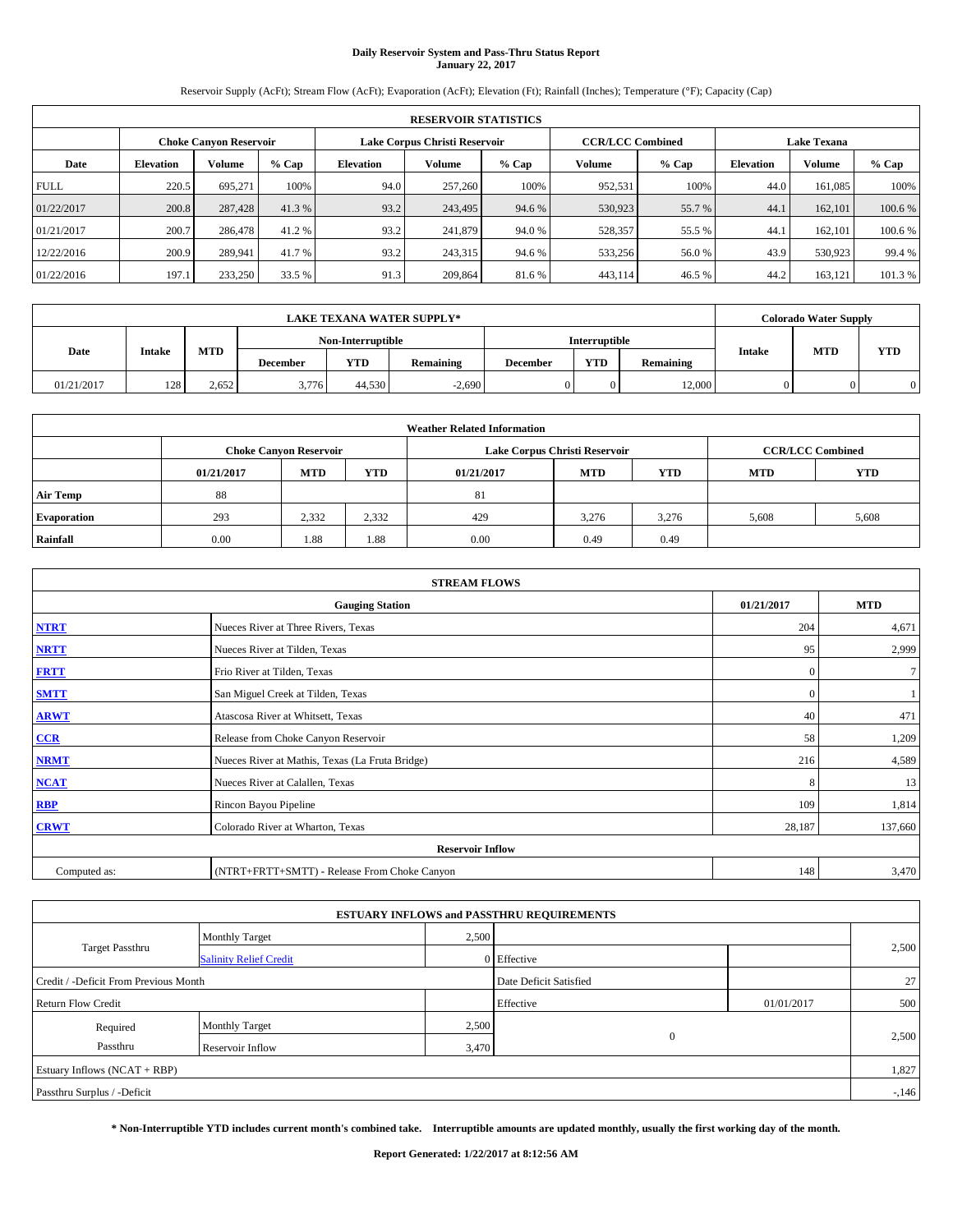# **Daily Reservoir System and Pass-Thru Status Report January 23, 2017**

Reservoir Supply (AcFt); Stream Flow (AcFt); Evaporation (AcFt); Elevation (Ft); Rainfall (Inches); Temperature (°F); Capacity (Cap)

|             |                  |                               |         |                  | <b>RESERVOIR STATISTICS</b>   |         |                         |         |                  |                    |         |
|-------------|------------------|-------------------------------|---------|------------------|-------------------------------|---------|-------------------------|---------|------------------|--------------------|---------|
|             |                  | <b>Choke Canyon Reservoir</b> |         |                  | Lake Corpus Christi Reservoir |         | <b>CCR/LCC Combined</b> |         |                  | <b>Lake Texana</b> |         |
| Date        | <b>Elevation</b> | Volume                        | $%$ Cap | <b>Elevation</b> | Volume                        | $%$ Cap | Volume                  | $%$ Cap | <b>Elevation</b> | <b>Volume</b>      | % Cap   |
| <b>FULL</b> | 220.5            | 695,271                       | 100%    | 94.0             | 257,260                       | 100%    | 952,531                 | 100%    | 44.0             | 161,085            | 100%    |
| 01/23/2017  | 200.7            | 285,854                       | 41.1 %  | 93.1             | 241,162                       | 93.7 %  | 527,016                 | 55.3 %  | 44.2             | 163,121            | 101.3%  |
| 01/22/2017  | 200.8            | 287,428                       | 41.3 %  | 93.2             | 243,495                       | 94.6 %  | 530,923                 | 55.7%   | 44.1             | 162,101            | 100.6 % |
| 12/23/2016  | 201.0            | 290,574                       | 41.8%   | 93.2             | 243,315                       | 94.6 %  | 533,889                 | 56.0%   | 43.9             | 527,016            | 99.4 %  |
| 01/23/2016  | 197.2            | 234,470                       | 33.7 %  | 91.3             | 209.174                       | 81.3%   | 443,644                 | 46.6%   | 44.2             | 163,121            | 101.3%  |

| <b>LAKE TEXANA WATER SUPPLY*</b> |                   |            |                 |                   |           |                 | <b>Colorado Water Supply</b> |           |               |            |            |
|----------------------------------|-------------------|------------|-----------------|-------------------|-----------|-----------------|------------------------------|-----------|---------------|------------|------------|
|                                  |                   |            |                 | Non-Interruptible |           |                 | <b>Interruptible</b>         |           |               |            |            |
| Date                             | <b>Intake</b>     | <b>MTD</b> | <b>December</b> | YTD               | Remaining | <b>December</b> | <b>YTD</b>                   | Remaining | <b>Intake</b> | <b>MTD</b> | <b>YTD</b> |
| 01/22/2017                       | 127<br>. <u>.</u> | 2.780      | 3,776           | 44.658            | $-2.818$  |                 | 0.                           | 12.000    |               |            | $\Omega$   |

| <b>Weather Related Information</b> |            |                               |            |            |                               |                         |            |            |  |  |
|------------------------------------|------------|-------------------------------|------------|------------|-------------------------------|-------------------------|------------|------------|--|--|
|                                    |            | <b>Choke Canyon Reservoir</b> |            |            | Lake Corpus Christi Reservoir | <b>CCR/LCC Combined</b> |            |            |  |  |
|                                    | 01/22/2017 | <b>MTD</b>                    | <b>YTD</b> | 01/22/2017 | <b>MTD</b>                    | <b>YTD</b>              | <b>MTD</b> | <b>YTD</b> |  |  |
| <b>Air Temp</b>                    | 73         |                               |            | 73         |                               |                         |            |            |  |  |
| <b>Evaporation</b>                 | 237        | 2,569                         | 2,569      | 438        | 3.714                         | 3.714                   | 6,283      | 6,283      |  |  |
| Rainfall                           | 0.00       | 1.88                          | 1.88       | 0.00       | 0.49                          | 0.49                    |            |            |  |  |

| <b>STREAM FLOWS</b> |                                                 |              |         |  |  |  |  |  |  |
|---------------------|-------------------------------------------------|--------------|---------|--|--|--|--|--|--|
|                     | <b>Gauging Station</b>                          |              |         |  |  |  |  |  |  |
| <b>NTRT</b>         | Nueces River at Three Rivers, Texas             | 199          | 4,869   |  |  |  |  |  |  |
| <b>NRTT</b>         | Nueces River at Tilden, Texas                   | 89           | 3,089   |  |  |  |  |  |  |
| <b>FRTT</b>         | Frio River at Tilden, Texas                     | $\mathbf{0}$ | 8       |  |  |  |  |  |  |
| <b>SMTT</b>         | San Miguel Creek at Tilden, Texas               | $\mathbf{0}$ |         |  |  |  |  |  |  |
| <b>ARWT</b>         | Atascosa River at Whitsett, Texas               | 36           | 507     |  |  |  |  |  |  |
| CCR                 | Release from Choke Canyon Reservoir             | 58           | 1,266   |  |  |  |  |  |  |
| <b>NRMT</b>         | Nueces River at Mathis, Texas (La Fruta Bridge) | 752          | 5,342   |  |  |  |  |  |  |
| <b>NCAT</b>         | Nueces River at Calallen, Texas                 | 24           | 37      |  |  |  |  |  |  |
| <b>RBP</b>          | Rincon Bayou Pipeline                           | 107          | 1,922   |  |  |  |  |  |  |
| <b>CRWT</b>         | Colorado River at Wharton, Texas                | 17,845       | 155,505 |  |  |  |  |  |  |
|                     | <b>Reservoir Inflow</b>                         |              |         |  |  |  |  |  |  |
| Computed as:        | (NTRT+FRTT+SMTT) - Release From Choke Canyon    | 141          | 3,611   |  |  |  |  |  |  |

|                                       |                               |       | <b>ESTUARY INFLOWS and PASSTHRU REQUIREMENTS</b> |            |       |
|---------------------------------------|-------------------------------|-------|--------------------------------------------------|------------|-------|
|                                       | Monthly Target                | 2,500 |                                                  |            |       |
| <b>Target Passthru</b>                | <b>Salinity Relief Credit</b> |       | 0 Effective                                      |            | 2,500 |
| Credit / -Deficit From Previous Month |                               |       | Date Deficit Satisfied                           |            | 27    |
| <b>Return Flow Credit</b>             |                               |       | Effective                                        | 01/01/2017 | 500   |
| Required                              | Monthly Target                | 2,500 |                                                  |            |       |
| Passthru                              | <b>Reservoir Inflow</b>       | 3,611 | $\mathbf{0}$                                     |            | 2,500 |
| Estuary Inflows $(NCAT + RBP)$        |                               |       |                                                  |            | 1,958 |
| Passthru Surplus / -Deficit           |                               |       |                                                  |            | $-15$ |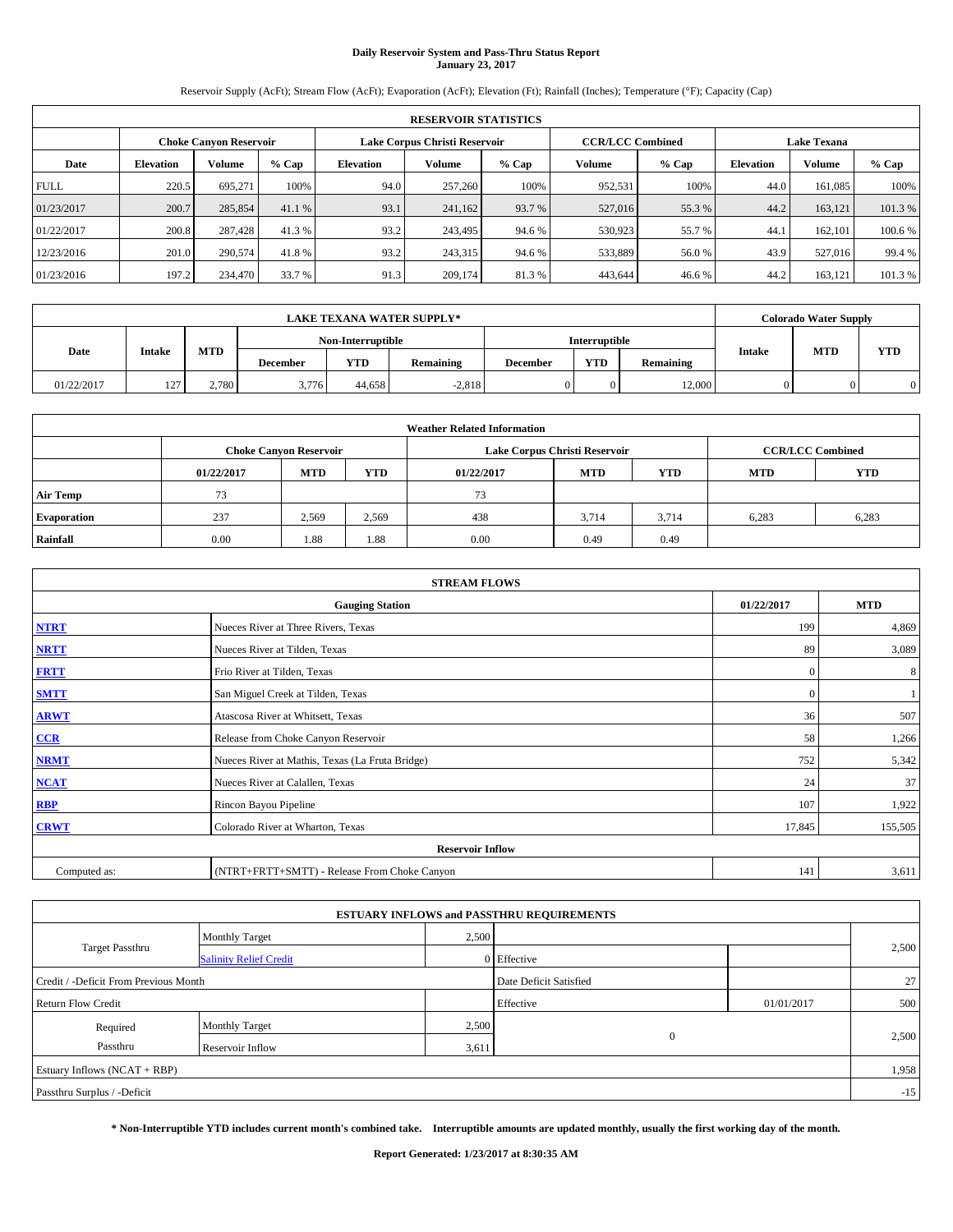# **Daily Reservoir System and Pass-Thru Status Report January 24, 2017**

Reservoir Supply (AcFt); Stream Flow (AcFt); Evaporation (AcFt); Elevation (Ft); Rainfall (Inches); Temperature (°F); Capacity (Cap)

|             | <b>RESERVOIR STATISTICS</b> |                               |         |                  |                               |         |                         |         |                  |                    |         |
|-------------|-----------------------------|-------------------------------|---------|------------------|-------------------------------|---------|-------------------------|---------|------------------|--------------------|---------|
|             |                             | <b>Choke Canyon Reservoir</b> |         |                  | Lake Corpus Christi Reservoir |         | <b>CCR/LCC Combined</b> |         |                  | <b>Lake Texana</b> |         |
| Date        | <b>Elevation</b>            | Volume                        | $%$ Cap | <b>Elevation</b> | Volume                        | $%$ Cap | Volume                  | $%$ Cap | <b>Elevation</b> | <b>Volume</b>      | % Cap   |
| <b>FULL</b> | 220.5                       | 695,271                       | 100%    | 94.0             | 257,260                       | 100%    | 952,531                 | 100%    | 44.0             | 161,085            | 100%    |
| 01/24/2017  | 200.7                       | 286,478                       | 41.2 %  | 93.1             | 240,266                       | 93.4 %  | 526,744                 | 55.3 %  | 44.1             | 162,101            | 100.6 % |
| 01/23/2017  | 200.7                       | 285,854                       | 41.1 %  | 93.1             | 241,162                       | 93.7 %  | 527,016                 | 55.3 %  | 44.2             | 163.121            | 101.3 % |
| 12/24/2016  | 200.9                       | 289,312                       | 41.6 %  | 93.2             | 243.136                       | 94.5 %  | 532,448                 | 55.9%   | 43.9             | 526,744            | 99.4 %  |
| 01/24/2016  | 197.1                       | 234,199                       | 33.7 %  | 91.3             | 208,830                       | 81.2%   | 443,029                 | 46.5 %  | 44.2             | 163,121            | 101.3%  |

| LAKE TEXANA WATER SUPPLY* |                   |            |                 |                   |           |                 | <b>Colorado Water Supply</b> |           |               |            |            |
|---------------------------|-------------------|------------|-----------------|-------------------|-----------|-----------------|------------------------------|-----------|---------------|------------|------------|
|                           |                   |            |                 | Non-Interruptible |           |                 | <b>Interruptible</b>         |           |               |            |            |
| Date                      | <b>Intake</b>     | <b>MTD</b> | <b>December</b> | YTD               | Remaining | <b>December</b> | <b>YTD</b>                   | Remaining | <b>Intake</b> | <b>MTD</b> | <b>YTD</b> |
| 01/23/2017                | 127<br>. <u>.</u> | 2.907      | 3,776           | 44,785            | $-2,945$  |                 | 0.                           | 12.000    |               |            | $\Omega$   |

| <b>Weather Related Information</b> |            |                               |            |            |                               |                         |            |            |  |  |
|------------------------------------|------------|-------------------------------|------------|------------|-------------------------------|-------------------------|------------|------------|--|--|
|                                    |            | <b>Choke Canyon Reservoir</b> |            |            | Lake Corpus Christi Reservoir | <b>CCR/LCC Combined</b> |            |            |  |  |
|                                    | 01/23/2017 | <b>MTD</b>                    | <b>YTD</b> | 01/23/2017 | <b>MTD</b>                    | <b>YTD</b>              | <b>MTD</b> | <b>YTD</b> |  |  |
| <b>Air Temp</b>                    | 79         |                               |            | 79         |                               |                         |            |            |  |  |
| <b>Evaporation</b>                 | 146        | 2,715                         | 2,715      | 177        | 3,891                         | 3,891                   | 6,606      | 6,606      |  |  |
| Rainfall                           | 0.00       | 1.88                          | 1.88       | 0.00       | 0.49                          | 0.49                    |            |            |  |  |

| <b>STREAM FLOWS</b> |                                                 |              |         |  |  |  |  |  |  |
|---------------------|-------------------------------------------------|--------------|---------|--|--|--|--|--|--|
|                     | <b>Gauging Station</b>                          |              |         |  |  |  |  |  |  |
| <b>NTRT</b>         | Nueces River at Three Rivers, Texas             |              |         |  |  |  |  |  |  |
| <b>NRTT</b>         | Nueces River at Tilden, Texas                   | 85           | 3,174   |  |  |  |  |  |  |
| <b>FRTT</b>         | Frio River at Tilden, Texas                     | $\mathbf{0}$ | 8       |  |  |  |  |  |  |
| <b>SMTT</b>         | San Miguel Creek at Tilden, Texas               | $\mathbf{0}$ |         |  |  |  |  |  |  |
| <b>ARWT</b>         | Atascosa River at Whitsett, Texas               | 30           | 537     |  |  |  |  |  |  |
| CCR                 | Release from Choke Canyon Reservoir             | 58           | 1,324   |  |  |  |  |  |  |
| <b>NRMT</b>         | Nueces River at Mathis, Texas (La Fruta Bridge) | 99           | 5,441   |  |  |  |  |  |  |
| <b>NCAT</b>         | Nueces River at Calallen, Texas                 | 320          | 356     |  |  |  |  |  |  |
| <b>RBP</b>          | Rincon Bayou Pipeline                           | 37           | 1,959   |  |  |  |  |  |  |
| <b>CRWT</b>         | Colorado River at Wharton, Texas                | 11,354       | 166,859 |  |  |  |  |  |  |
|                     | <b>Reservoir Inflow</b>                         |              |         |  |  |  |  |  |  |
| Computed as:        | (NTRT+FRTT+SMTT) - Release From Choke Canyon    | 131          | 3,742   |  |  |  |  |  |  |

|                                       |                               |       | <b>ESTUARY INFLOWS and PASSTHRU REQUIREMENTS</b> |            |       |
|---------------------------------------|-------------------------------|-------|--------------------------------------------------|------------|-------|
|                                       | <b>Monthly Target</b>         | 2,500 |                                                  |            |       |
| <b>Target Passthru</b>                | <b>Salinity Relief Credit</b> |       | 0 Effective                                      |            | 2,500 |
| Credit / -Deficit From Previous Month |                               |       | Date Deficit Satisfied                           |            | 27    |
| <b>Return Flow Credit</b>             |                               |       | Effective                                        | 01/01/2017 | 500   |
| Required                              | <b>Monthly Target</b>         | 2,500 |                                                  |            |       |
| Passthru                              | <b>Reservoir Inflow</b>       | 3,742 | $\mathbf{0}$                                     |            | 2,500 |
| Estuary Inflows $(NCAT + RBP)$        |                               |       |                                                  |            | 2,315 |
| Passthru Surplus / -Deficit           |                               |       |                                                  |            | 342   |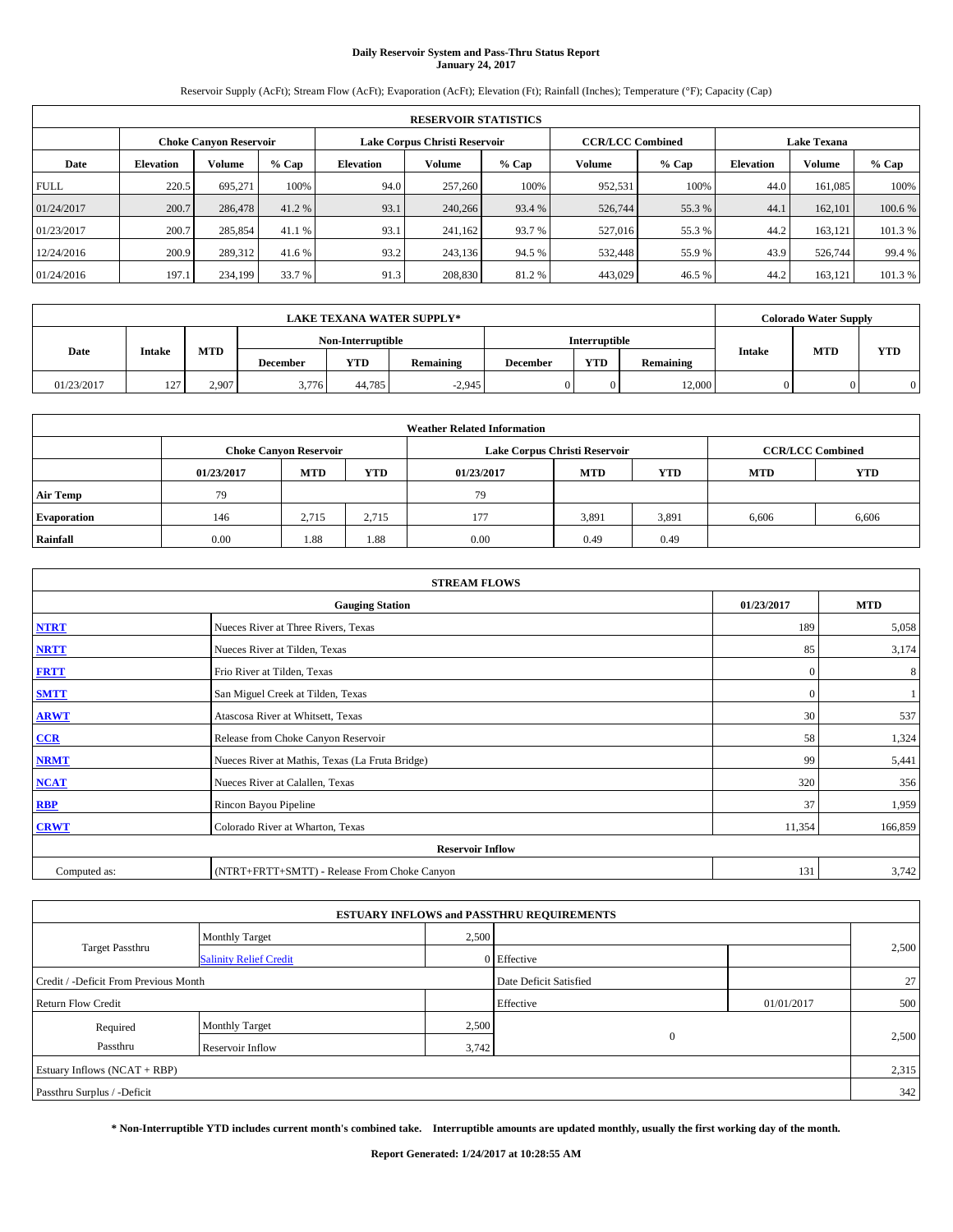# **Daily Reservoir System and Pass-Thru Status Report January 25, 2017**

Reservoir Supply (AcFt); Stream Flow (AcFt); Evaporation (AcFt); Elevation (Ft); Rainfall (Inches); Temperature (°F); Capacity (Cap)

|             | <b>RESERVOIR STATISTICS</b> |                               |         |                  |                               |         |                         |         |                    |               |         |  |
|-------------|-----------------------------|-------------------------------|---------|------------------|-------------------------------|---------|-------------------------|---------|--------------------|---------------|---------|--|
|             |                             | <b>Choke Canyon Reservoir</b> |         |                  | Lake Corpus Christi Reservoir |         | <b>CCR/LCC Combined</b> |         | <b>Lake Texana</b> |               |         |  |
| Date        | <b>Elevation</b>            | Volume                        | $%$ Cap | <b>Elevation</b> | Volume                        | $%$ Cap | Volume                  | $%$ Cap | <b>Elevation</b>   | <b>Volume</b> |         |  |
| <b>FULL</b> | 220.5                       | 695,271                       | 100%    | 94.0             | 257,260                       | 100%    | 952,531                 | 100%    | 44.0               | 161,085       | 100%    |  |
| 01/25/2017  | 200.7                       | 285,698                       | 41.1 %  | 93.1             | 240,804                       | 93.6 %  | 526,502                 | 55.3 %  | 44.1               | 162,101       | 100.6 % |  |
| 01/24/2017  | 200.7                       | 286,478                       | 41.2%   | 93.1             | 240,266                       | 93.4 %  | 526,744                 | 55.3 %  | 44.1               | 162,101       | 100.6 % |  |
| 12/25/2016  | 200.8                       | 288,687                       | 41.5 %  | 93.2             | 243.315                       | 94.6 %  | 532,002                 | 55.9%   | 43.9               | 526,502       | 99.4 %  |  |
| 01/25/2016  | 197.1                       | 233,928                       | 33.6 %  | 91.3             | 208,830                       | 81.2%   | 442,758                 | 46.5 %  | 44.2               | 163,121       | 101.3%  |  |

|            | LAKE TEXANA WATER SUPPLY* |            |                 |                   |           |                 |                      |           |               |            | <b>Colorado Water Supply</b> |
|------------|---------------------------|------------|-----------------|-------------------|-----------|-----------------|----------------------|-----------|---------------|------------|------------------------------|
|            |                           |            |                 | Non-Interruptible |           |                 | <b>Interruptible</b> |           |               |            |                              |
| Date       | <b>Intake</b>             | <b>MTD</b> | <b>December</b> | YTD               | Remaining | <b>December</b> | <b>YTD</b>           | Remaining | <b>Intake</b> | <b>MTD</b> | <b>YTD</b>                   |
| 01/24/2017 | $127 -$<br>. <u>.</u>     | 3.035      | 3,776           | 44.913            | $-3,073$  |                 | 0                    | 12.000    |               |            | $\Omega$                     |

| <b>Weather Related Information</b> |                                                                                                |                               |       |      |                               |                         |            |       |  |  |
|------------------------------------|------------------------------------------------------------------------------------------------|-------------------------------|-------|------|-------------------------------|-------------------------|------------|-------|--|--|
|                                    |                                                                                                | <b>Choke Canyon Reservoir</b> |       |      | Lake Corpus Christi Reservoir | <b>CCR/LCC Combined</b> |            |       |  |  |
|                                    | <b>YTD</b><br><b>YTD</b><br><b>MTD</b><br><b>MTD</b><br><b>MTD</b><br>01/24/2017<br>01/24/2017 |                               |       |      |                               |                         | <b>YTD</b> |       |  |  |
| <b>Air Temp</b>                    | 90                                                                                             |                               |       | 91   |                               |                         |            |       |  |  |
| <b>Evaporation</b>                 | 173                                                                                            | 2,888                         | 2,888 | 94   | 3,985                         | 3,985                   | 6,873      | 6,873 |  |  |
| Rainfall                           | 0.00                                                                                           | 1.88                          | 1.88  | 0.00 | 0.49                          | 0.49                    |            |       |  |  |

| <b>STREAM FLOWS</b> |                                                 |              |            |  |  |  |  |  |  |
|---------------------|-------------------------------------------------|--------------|------------|--|--|--|--|--|--|
|                     | <b>Gauging Station</b>                          | 01/24/2017   | <b>MTD</b> |  |  |  |  |  |  |
| <b>NTRT</b>         | Nueces River at Three Rivers, Texas             | 181          | 5,238      |  |  |  |  |  |  |
| <b>NRTT</b>         | Nueces River at Tilden, Texas                   | 91           | 3,265      |  |  |  |  |  |  |
| <b>FRTT</b>         | Frio River at Tilden, Texas                     | $\mathbf{0}$ | 8          |  |  |  |  |  |  |
| <b>SMTT</b>         | San Miguel Creek at Tilden, Texas               | $\mathbf{0}$ |            |  |  |  |  |  |  |
| <b>ARWT</b>         | Atascosa River at Whitsett, Texas               | 26           | 563        |  |  |  |  |  |  |
| CCR                 | Release from Choke Canyon Reservoir             | 58           | 1,382      |  |  |  |  |  |  |
| <b>NRMT</b>         | Nueces River at Mathis, Texas (La Fruta Bridge) | 167          | 5,608      |  |  |  |  |  |  |
| <b>NCAT</b>         | Nueces River at Calallen, Texas                 | 105          | 461        |  |  |  |  |  |  |
| <b>RBP</b>          | Rincon Bayou Pipeline                           | $\mathbf{0}$ | 1,959      |  |  |  |  |  |  |
| <b>CRWT</b>         | Colorado River at Wharton, Texas                | 9,191        | 176,050    |  |  |  |  |  |  |
|                     | <b>Reservoir Inflow</b>                         |              |            |  |  |  |  |  |  |
| Computed as:        | (NTRT+FRTT+SMTT) - Release From Choke Canyon    |              |            |  |  |  |  |  |  |

|                                       |                               |                        | <b>ESTUARY INFLOWS and PASSTHRU REQUIREMENTS</b> |            |       |  |
|---------------------------------------|-------------------------------|------------------------|--------------------------------------------------|------------|-------|--|
|                                       | <b>Monthly Target</b>         | 2,500                  |                                                  |            |       |  |
| <b>Target Passthru</b>                | <b>Salinity Relief Credit</b> |                        | 0 Effective                                      |            | 2,500 |  |
| Credit / -Deficit From Previous Month |                               | Date Deficit Satisfied |                                                  | 27         |       |  |
| <b>Return Flow Credit</b>             |                               |                        | Effective                                        | 01/01/2017 | 500   |  |
| Required                              | <b>Monthly Target</b>         | 2,500                  |                                                  |            |       |  |
| Passthru                              | <b>Reservoir Inflow</b>       | 3,866                  | $\mathbf{0}$                                     |            | 2,500 |  |
| Estuary Inflows $(NCAT + RBP)$        |                               |                        |                                                  |            | 2,420 |  |
| Passthru Surplus / -Deficit           |                               |                        |                                                  |            | 447   |  |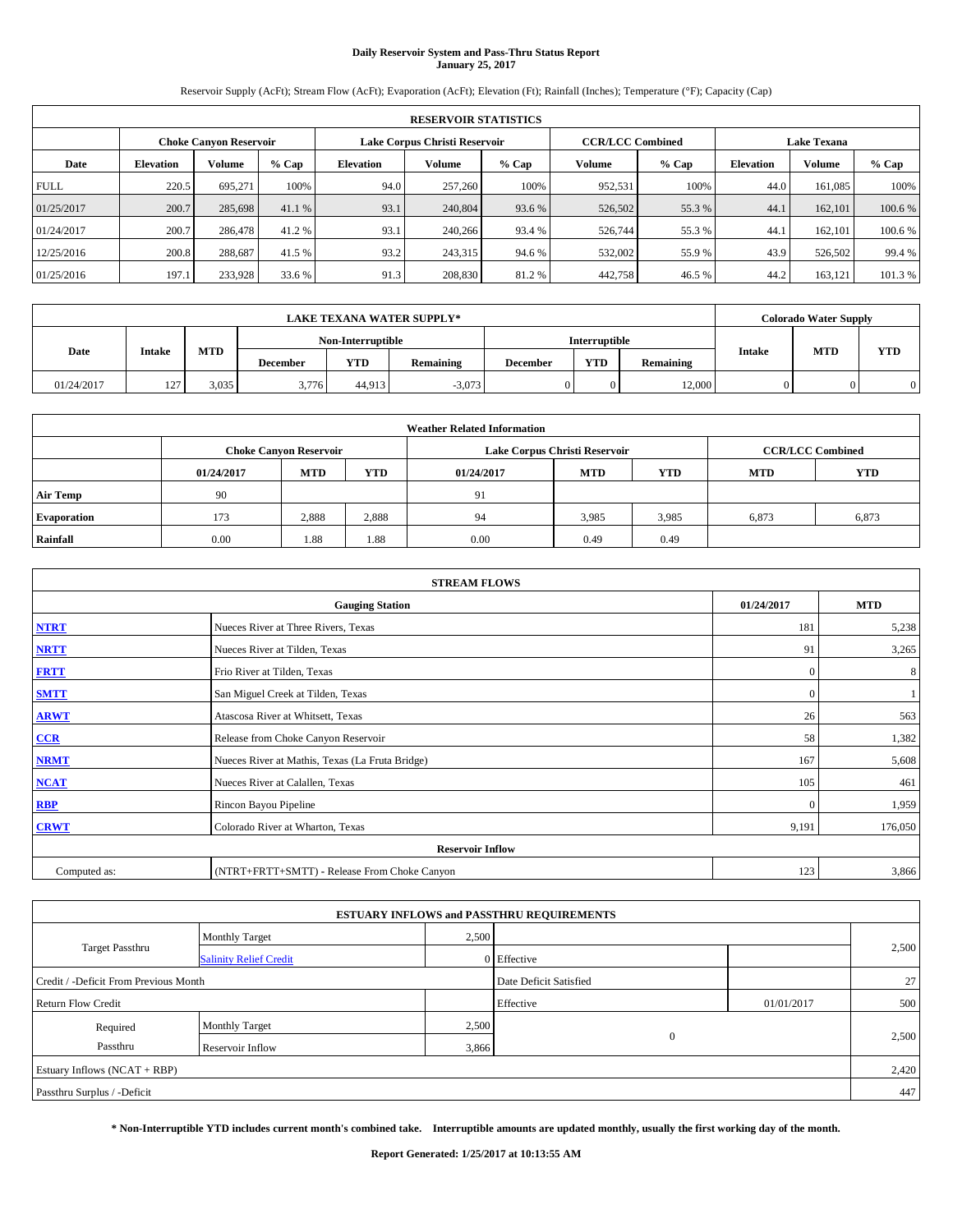# **Daily Reservoir System and Pass-Thru Status Report January 26, 2017**

Reservoir Supply (AcFt); Stream Flow (AcFt); Evaporation (AcFt); Elevation (Ft); Rainfall (Inches); Temperature (°F); Capacity (Cap)

|             | <b>RESERVOIR STATISTICS</b> |                               |         |                  |                                                          |         |         |         |                    |               |         |
|-------------|-----------------------------|-------------------------------|---------|------------------|----------------------------------------------------------|---------|---------|---------|--------------------|---------------|---------|
|             |                             | <b>Choke Canyon Reservoir</b> |         |                  | Lake Corpus Christi Reservoir<br><b>CCR/LCC Combined</b> |         |         |         | <b>Lake Texana</b> |               |         |
| Date        | <b>Elevation</b>            | Volume                        | $%$ Cap | <b>Elevation</b> | Volume                                                   | $%$ Cap | Volume  | $%$ Cap | <b>Elevation</b>   | <b>Volume</b> | $%$ Cap |
| <b>FULL</b> | 220.5                       | 695.271                       | 100%    | 94.0             | 257,260                                                  | 100%    | 952,531 | 100%    | 44.0               | 161.085       | 100%    |
| 01/26/2017  | 200.6                       | 284,917                       | 41.0 %  | 93.1             | 240,804                                                  | 93.6 %  | 525,721 | 55.2 %  | 44.1               | 162,101       | 100.6%  |
| 01/25/2017  | 200.7                       | 285,698                       | 41.1 %  | 93.1             | 240,804                                                  | 93.6 %  | 526,502 | 55.3 %  | 44.                | 162,101       | 100.6%  |
| 12/26/2016  | 200.9                       | 288.999                       | 41.6 %  | 93.2             | 243,315                                                  | 94.6 %  | 532,314 | 55.9%   | 43.9               | 525,721       | 99.4 %  |
| 01/26/2016  | 197.0                       | 232,305                       | 33.4 %  | 91.3             | 209,174                                                  | 81.3%   | 441.479 | 46.3%   | 44.                | 162.101       | 100.6 % |

|            | LAKE TEXANA WATER SUPPLY* |            |                 |                   |           |                 |                      |           |               |            | <b>Colorado Water Supply</b> |
|------------|---------------------------|------------|-----------------|-------------------|-----------|-----------------|----------------------|-----------|---------------|------------|------------------------------|
|            |                           |            |                 | Non-Interruptible |           |                 | <b>Interruptible</b> |           |               |            |                              |
| Date       | <b>Intake</b>             | <b>MTD</b> | <b>December</b> | YTD               | Remaining | <b>December</b> | <b>YTD</b>           | Remaining | <b>Intake</b> | <b>MTD</b> | <b>YTD</b>                   |
| 01/25/2017 | 127.<br>. <u>.</u>        | 3.162      | 3,776           | 45,040            | $-3,200$  |                 | 0                    | 12.000    |               |            | $\Omega$                     |

| <b>Weather Related Information</b> |            |                                                                                  |       |      |                               |                         |       |            |  |  |
|------------------------------------|------------|----------------------------------------------------------------------------------|-------|------|-------------------------------|-------------------------|-------|------------|--|--|
|                                    |            | <b>Choke Canyon Reservoir</b>                                                    |       |      | Lake Corpus Christi Reservoir | <b>CCR/LCC Combined</b> |       |            |  |  |
|                                    | 01/25/2017 | <b>MTD</b><br><b>YTD</b><br><b>YTD</b><br><b>MTD</b><br><b>MTD</b><br>01/25/2017 |       |      |                               |                         |       | <b>YTD</b> |  |  |
| Air Temp                           | 73         |                                                                                  |       | 74   |                               |                         |       |            |  |  |
| <b>Evaporation</b>                 | 264        | 3.152                                                                            | 3,152 | 428  | 4,413                         | 4,413                   | 7,565 | 7,565      |  |  |
| Rainfall                           | 0.00       | 1.88                                                                             | 1.88  | 0.00 | 0.49                          | 0.49                    |       |            |  |  |

| <b>STREAM FLOWS</b> |                                                 |              |            |  |  |  |  |  |  |
|---------------------|-------------------------------------------------|--------------|------------|--|--|--|--|--|--|
|                     | <b>Gauging Station</b>                          | 01/25/2017   | <b>MTD</b> |  |  |  |  |  |  |
| <b>NTRT</b>         | Nueces River at Three Rivers, Texas             | 177          | 5,415      |  |  |  |  |  |  |
| <b>NRTT</b>         | Nueces River at Tilden, Texas                   | 95           | 3,361      |  |  |  |  |  |  |
| <b>FRTT</b>         | Frio River at Tilden, Texas                     | $\mathbf{0}$ | 9          |  |  |  |  |  |  |
| <b>SMTT</b>         | San Miguel Creek at Tilden, Texas               | $\mathbf{0}$ |            |  |  |  |  |  |  |
| <b>ARWT</b>         | Atascosa River at Whitsett, Texas               | 24           | 586        |  |  |  |  |  |  |
| CCR                 | Release from Choke Canyon Reservoir             | 58           | 1,439      |  |  |  |  |  |  |
| <b>NRMT</b>         | Nueces River at Mathis, Texas (La Fruta Bridge) | 139          | 5,747      |  |  |  |  |  |  |
| <b>NCAT</b>         | Nueces River at Calallen, Texas                 | 26           | 487        |  |  |  |  |  |  |
| <b>RBP</b>          | Rincon Bayou Pipeline                           | $\mathbf{0}$ | 1,959      |  |  |  |  |  |  |
| <b>CRWT</b>         | Colorado River at Wharton, Texas                | 7,801        | 183,851    |  |  |  |  |  |  |
|                     | <b>Reservoir Inflow</b>                         |              |            |  |  |  |  |  |  |
| Computed as:        | (NTRT+FRTT+SMTT) - Release From Choke Canyon    |              |            |  |  |  |  |  |  |

|                                       |                               |                        | <b>ESTUARY INFLOWS and PASSTHRU REQUIREMENTS</b> |            |       |
|---------------------------------------|-------------------------------|------------------------|--------------------------------------------------|------------|-------|
|                                       | <b>Monthly Target</b>         | 2,500                  |                                                  |            |       |
| <b>Target Passthru</b>                | <b>Salinity Relief Credit</b> |                        | 0 Effective                                      |            | 2,500 |
| Credit / -Deficit From Previous Month |                               | Date Deficit Satisfied |                                                  | 27         |       |
| <b>Return Flow Credit</b>             |                               |                        | Effective                                        | 01/01/2017 | 500   |
| Required                              | Monthly Target                | 2,500                  |                                                  |            |       |
| Passthru                              | Reservoir Inflow              | 3,985                  | $\mathbf{0}$                                     |            | 2,500 |
| Estuary Inflows (NCAT + RBP)          |                               |                        |                                                  |            | 2,446 |
| Passthru Surplus / -Deficit           |                               |                        |                                                  |            | 473   |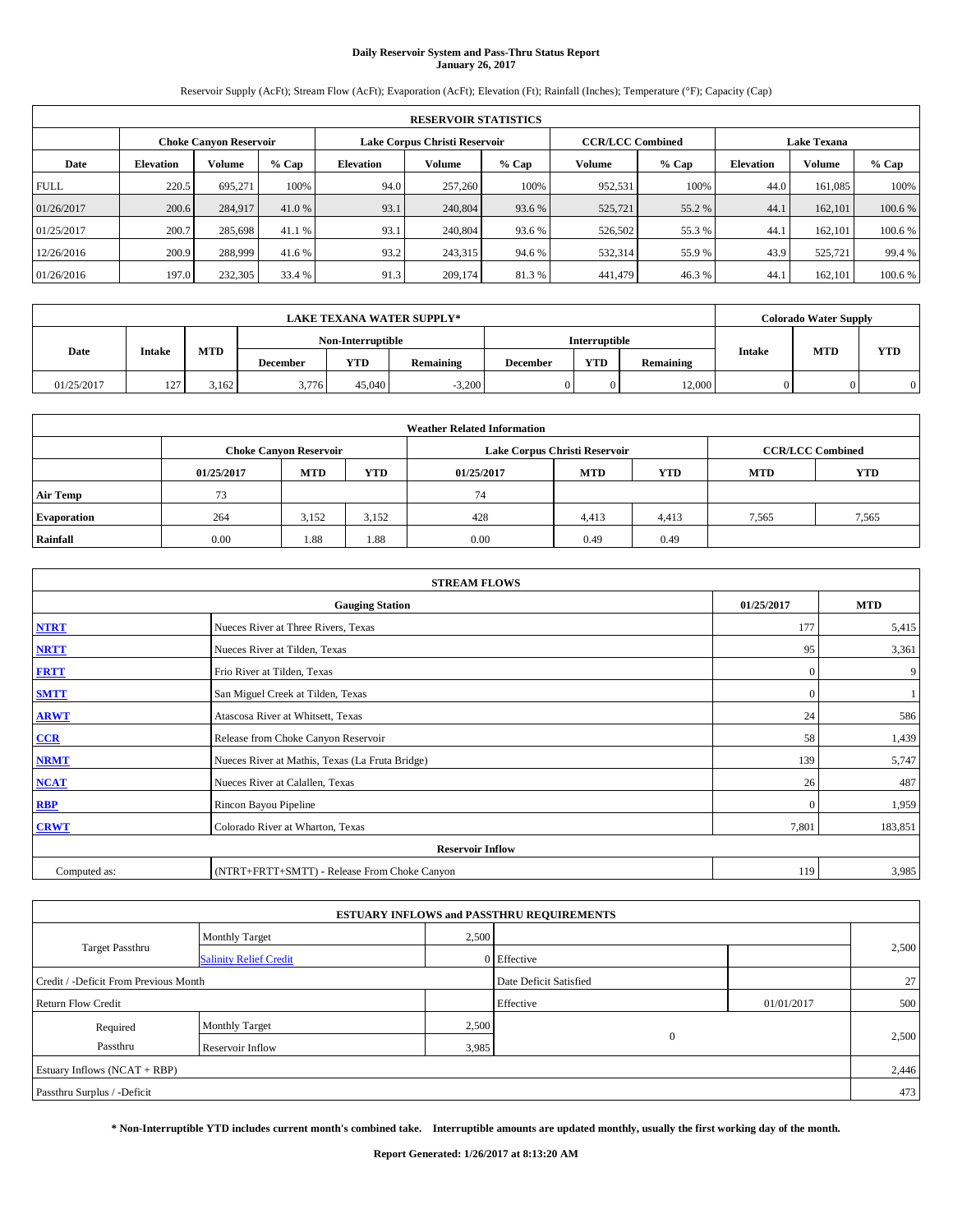# **Daily Reservoir System and Pass-Thru Status Report January 27, 2017**

Reservoir Supply (AcFt); Stream Flow (AcFt); Evaporation (AcFt); Elevation (Ft); Rainfall (Inches); Temperature (°F); Capacity (Cap)

|             | <b>RESERVOIR STATISTICS</b> |                               |         |                  |         |                                                          |         |         |                  |                    |         |  |
|-------------|-----------------------------|-------------------------------|---------|------------------|---------|----------------------------------------------------------|---------|---------|------------------|--------------------|---------|--|
|             |                             | <b>Choke Canyon Reservoir</b> |         |                  |         | Lake Corpus Christi Reservoir<br><b>CCR/LCC Combined</b> |         |         |                  | <b>Lake Texana</b> |         |  |
| Date        | <b>Elevation</b>            | Volume                        | $%$ Cap | <b>Elevation</b> | Volume  | $%$ Cap                                                  | Volume  | $%$ Cap | <b>Elevation</b> | <b>Volume</b>      | $%$ Cap |  |
| <b>FULL</b> | 220.5                       | 695.271                       | 100%    | 94.0             | 257,260 | 100%                                                     | 952,531 | 100%    | 44.0             | 161.085            | 100%    |  |
| 01/27/2017  | 200.6                       | 285,541                       | 41.1 %  | 93.1             | 240,446 | 93.5 %                                                   | 525,987 | 55.2 %  | 44.1             | 162,101            | 100.6%  |  |
| 01/26/2017  | 200.6                       | 284,917                       | 41.0 %  | 93.1             | 240,804 | 93.6 %                                                   | 525,721 | 55.2%   | 44.              | 162,101            | 100.6%  |  |
| 12/27/2016  | 201.0                       | 290,416                       | 41.8%   | 93.3             | 244,214 | 94.9 %                                                   | 534,630 | 56.1 %  | 43.9             | 525,987            | 99.4 %  |  |
| 01/27/2016  | 197.0                       | 232,305                       | 33.4 %  | 91.3             | 209,174 | 81.3%                                                    | 441.479 | 46.3%   | 44.              | 162.101            | 100.6 % |  |

|            | LAKE TEXANA WATER SUPPLY* |            |                 |                   |           |                 |                      |           |               |            | <b>Colorado Water Supply</b> |
|------------|---------------------------|------------|-----------------|-------------------|-----------|-----------------|----------------------|-----------|---------------|------------|------------------------------|
|            |                           |            |                 | Non-Interruptible |           |                 | <b>Interruptible</b> |           |               |            |                              |
| Date       | <b>Intake</b>             | <b>MTD</b> | <b>December</b> | YTD               | Remaining | <b>December</b> | <b>YTD</b>           | Remaining | <b>Intake</b> | <b>MTD</b> | <b>YTD</b>                   |
| 01/26/2017 | 127.<br>. <u>.</u>        | 3.290      | 3,776           | 45.168            | $-3,328$  |                 | 0                    | 12.000    |               |            | $\Omega$                     |

| <b>Weather Related Information</b> |            |                               |            |            |                               |                         |            |            |  |
|------------------------------------|------------|-------------------------------|------------|------------|-------------------------------|-------------------------|------------|------------|--|
|                                    |            | <b>Choke Canyon Reservoir</b> |            |            | Lake Corpus Christi Reservoir | <b>CCR/LCC Combined</b> |            |            |  |
|                                    | 01/26/2017 | <b>MTD</b>                    | <b>YTD</b> | 01/26/2017 | <b>MTD</b>                    | <b>YTD</b>              | <b>MTD</b> | <b>YTD</b> |  |
| <b>Air Temp</b>                    | 63         |                               |            | 64         |                               |                         |            |            |  |
| <b>Evaporation</b>                 | 164        | 3.316                         | 3,316      | 219        | 4,632                         | 4,632                   | 7.948      | 7,948      |  |
| Rainfall                           | 0.00       | 1.88                          | 1.88       | 0.00       | 0.49                          | 0.49                    |            |            |  |

| <b>STREAM FLOWS</b>     |                                                 |              |            |  |  |  |  |  |  |
|-------------------------|-------------------------------------------------|--------------|------------|--|--|--|--|--|--|
|                         | <b>Gauging Station</b>                          | 01/26/2017   | <b>MTD</b> |  |  |  |  |  |  |
| <b>NTRT</b>             | Nueces River at Three Rivers, Texas             | 177          | 5,592      |  |  |  |  |  |  |
| <b>NRTT</b>             | Nueces River at Tilden, Texas                   | 95           | 3,456      |  |  |  |  |  |  |
| <b>FRTT</b>             | Frio River at Tilden, Texas                     | $\mathbf{0}$ | 9          |  |  |  |  |  |  |
| <b>SMTT</b>             | San Miguel Creek at Tilden, Texas               | $\mathbf{0}$ |            |  |  |  |  |  |  |
| <b>ARWT</b>             | Atascosa River at Whitsett, Texas               | 22           | 608        |  |  |  |  |  |  |
| CCR                     | Release from Choke Canyon Reservoir             | 58           | 1,497      |  |  |  |  |  |  |
| <b>NRMT</b>             | Nueces River at Mathis, Texas (La Fruta Bridge) | 115          | 5,862      |  |  |  |  |  |  |
| <b>NCAT</b>             | Nueces River at Calallen, Texas                 | 24           | 511        |  |  |  |  |  |  |
| <b>RBP</b>              | Rincon Bayou Pipeline                           | $\Omega$     | 1,959      |  |  |  |  |  |  |
| <b>CRWT</b>             | Colorado River at Wharton, Texas                | 6,173        | 190,024    |  |  |  |  |  |  |
| <b>Reservoir Inflow</b> |                                                 |              |            |  |  |  |  |  |  |
| Computed as:            | (NTRT+FRTT+SMTT) - Release From Choke Canyon    | 119          | 4,105      |  |  |  |  |  |  |

|                                       |                               |       | <b>ESTUARY INFLOWS and PASSTHRU REQUIREMENTS</b> |            |       |
|---------------------------------------|-------------------------------|-------|--------------------------------------------------|------------|-------|
|                                       | <b>Monthly Target</b>         | 2,500 |                                                  |            |       |
| <b>Target Passthru</b>                | <b>Salinity Relief Credit</b> |       | 0 Effective                                      |            | 2,500 |
| Credit / -Deficit From Previous Month |                               |       | Date Deficit Satisfied                           |            | 27    |
| <b>Return Flow Credit</b>             |                               |       | Effective                                        | 01/01/2017 | 500   |
| Required                              | <b>Monthly Target</b>         | 2,500 |                                                  |            |       |
| Passthru                              | <b>Reservoir Inflow</b>       | 4,105 | $\mathbf{0}$                                     |            | 2,500 |
| Estuary Inflows $(NCAT + RBP)$        |                               |       |                                                  |            | 2,470 |
| Passthru Surplus / -Deficit           |                               |       |                                                  |            | 497   |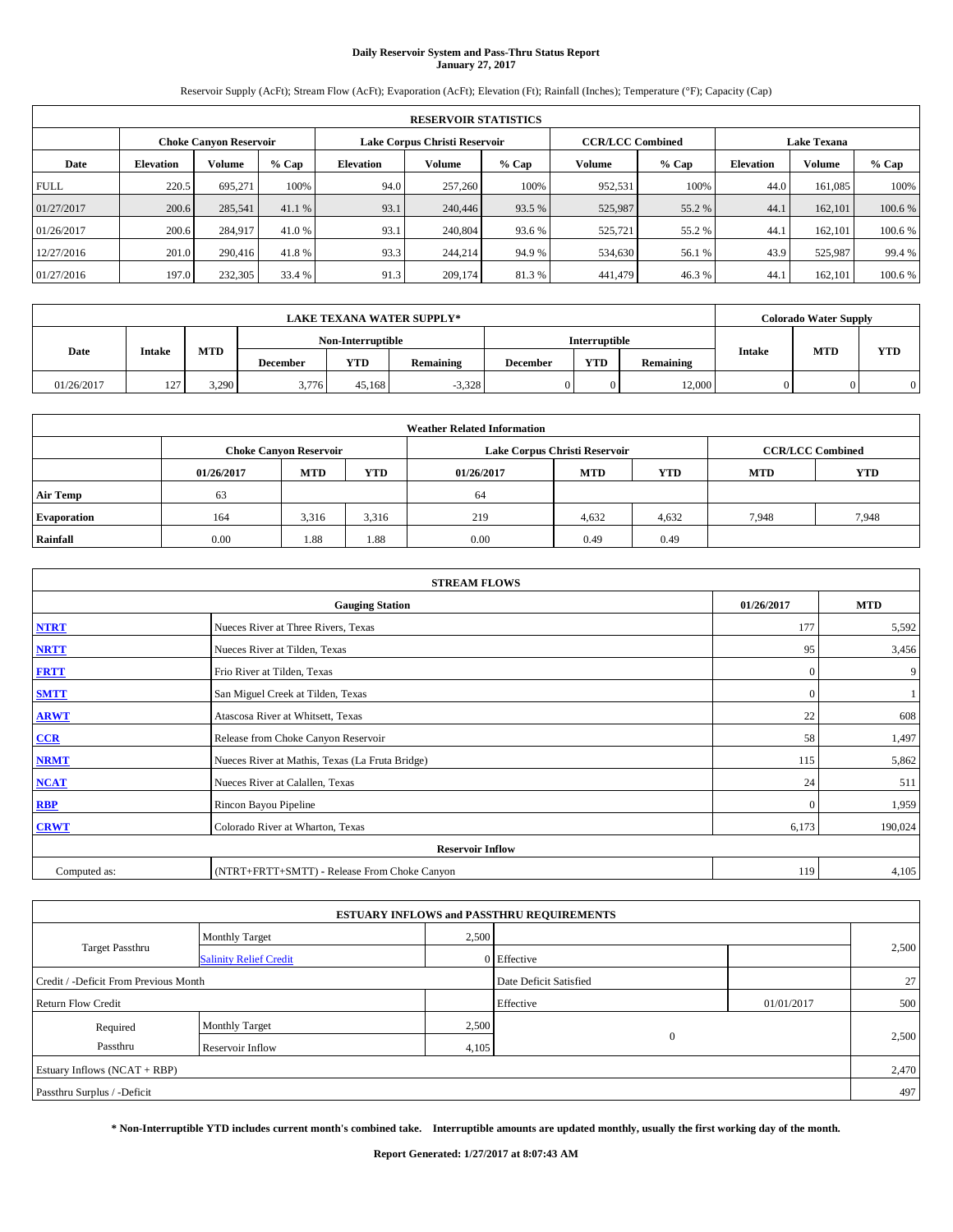# **Daily Reservoir System and Pass-Thru Status Report January 28, 2017**

Reservoir Supply (AcFt); Stream Flow (AcFt); Evaporation (AcFt); Elevation (Ft); Rainfall (Inches); Temperature (°F); Capacity (Cap)

|             | <b>RESERVOIR STATISTICS</b> |                               |         |           |                               |         |                         |         |                  |                    |         |
|-------------|-----------------------------|-------------------------------|---------|-----------|-------------------------------|---------|-------------------------|---------|------------------|--------------------|---------|
|             |                             | <b>Choke Canyon Reservoir</b> |         |           | Lake Corpus Christi Reservoir |         | <b>CCR/LCC Combined</b> |         |                  | <b>Lake Texana</b> |         |
| Date        | <b>Elevation</b>            | Volume                        | $%$ Cap | Elevation | Volume                        | $%$ Cap | Volume                  | $%$ Cap | <b>Elevation</b> | <b>Volume</b>      | % Cap   |
| <b>FULL</b> | 220.5                       | 695.271                       | 100%    | 94.0      | 257,260                       | 100%    | 952,531                 | 100%    | 44.0             | 161.085            | 100%    |
| 01/28/2017  | 200.6                       | 284,293                       | 40.9 %  | 93.0      | 239,551                       | 93.1 %  | 523,844                 | 55.0 %  | 44.2             | 163.121            | 101.3%  |
| 01/27/2017  | 200.6                       | 285,541                       | 41.1 %  | 93.1      | 240,446                       | 93.5 %  | 525,987                 | 55.2%   | 44.1             | 162,101            | 100.6%  |
| 12/28/2016  | 200.9                       | 289,155                       | 41.6 %  | 93.3      | 244,214                       | 94.9 %  | 533,369                 | 56.0%   | 43.8             | 523.844            | 98.8%   |
| 01/28/2016  | 197.0                       | 232,039                       | 33.4 %  | 91.2      | 207,797                       | 80.8%   | 439,836                 | 46.2%   | 44.              | 162,101            | 100.6 % |

| LAKE TEXANA WATER SUPPLY* |                   |            |                 |                   |           |                 |               |           |               | <b>Colorado Water Supply</b> |            |
|---------------------------|-------------------|------------|-----------------|-------------------|-----------|-----------------|---------------|-----------|---------------|------------------------------|------------|
|                           |                   |            |                 | Non-Interruptible |           |                 | Interruptible |           |               |                              |            |
| Date                      | <b>Intake</b>     | <b>MTD</b> | <b>December</b> | YTD               | Remaining | <b>December</b> | <b>YTD</b>    | Remaining | <b>Intake</b> | <b>MTD</b>                   | <b>YTD</b> |
| 01/27/2017                | 127<br>. <u>.</u> | 3.417      | 3,776           | 45.295            | $-3,455$  |                 | 0             | 12.000    |               |                              | $\Omega$   |

| <b>Weather Related Information</b> |            |                               |            |            |                               |                         |            |            |  |
|------------------------------------|------------|-------------------------------|------------|------------|-------------------------------|-------------------------|------------|------------|--|
|                                    |            | <b>Choke Canyon Reservoir</b> |            |            | Lake Corpus Christi Reservoir | <b>CCR/LCC Combined</b> |            |            |  |
|                                    | 01/27/2017 | <b>MTD</b>                    | <b>YTD</b> | 01/27/2017 | <b>MTD</b>                    | <b>YTD</b>              | <b>MTD</b> | <b>YTD</b> |  |
| <b>Air Temp</b>                    | 60         |                               |            | 64         |                               |                         |            |            |  |
| <b>Evaporation</b>                 | 173        | 3,489                         | 3,489      | 208        | 4,840                         | 4,840                   | 8.329      | 8,329      |  |
| Rainfall                           | 0.00       | 1.88                          | 1.88       | 0.00       | 0.49                          | 0.49                    |            |            |  |

| <b>STREAM FLOWS</b> |                                                 |              |            |  |  |  |  |  |  |
|---------------------|-------------------------------------------------|--------------|------------|--|--|--|--|--|--|
|                     | <b>Gauging Station</b>                          | 01/27/2017   | <b>MTD</b> |  |  |  |  |  |  |
| <b>NTRT</b>         | Nueces River at Three Rivers, Texas             | 177          | 5,768      |  |  |  |  |  |  |
| <b>NRTT</b>         | Nueces River at Tilden, Texas                   | 93           | 3,549      |  |  |  |  |  |  |
| <b>FRTT</b>         | Frio River at Tilden, Texas                     | $\mathbf{0}$ | 9          |  |  |  |  |  |  |
| <b>SMTT</b>         | San Miguel Creek at Tilden, Texas               | $\mathbf{0}$ |            |  |  |  |  |  |  |
| <b>ARWT</b>         | Atascosa River at Whitsett, Texas               | 22           | 630        |  |  |  |  |  |  |
| CCR                 | Release from Choke Canyon Reservoir             | 58           | 1,554      |  |  |  |  |  |  |
| <b>NRMT</b>         | Nueces River at Mathis, Texas (La Fruta Bridge) | 101          | 5,963      |  |  |  |  |  |  |
| <b>NCAT</b>         | Nueces River at Calallen, Texas                 | 14           | 525        |  |  |  |  |  |  |
| <b>RBP</b>          | Rincon Bayou Pipeline                           | $\Omega$     | 1,959      |  |  |  |  |  |  |
| <b>CRWT</b>         | Colorado River at Wharton, Texas                | 5,221        | 195,245    |  |  |  |  |  |  |
|                     |                                                 |              |            |  |  |  |  |  |  |
| Computed as:        | (NTRT+FRTT+SMTT) - Release From Choke Canyon    | 119          | 4,224      |  |  |  |  |  |  |

|                                       |                               |       | <b>ESTUARY INFLOWS and PASSTHRU REQUIREMENTS</b> |            |       |  |  |
|---------------------------------------|-------------------------------|-------|--------------------------------------------------|------------|-------|--|--|
|                                       | Monthly Target                | 2,500 |                                                  |            |       |  |  |
| <b>Target Passthru</b>                | <b>Salinity Relief Credit</b> |       | 0 Effective                                      |            | 2,500 |  |  |
| Credit / -Deficit From Previous Month |                               |       | Date Deficit Satisfied                           |            | 27    |  |  |
| <b>Return Flow Credit</b>             |                               |       | Effective                                        | 01/01/2017 | 500   |  |  |
| Required                              | <b>Monthly Target</b>         | 2,500 |                                                  |            |       |  |  |
| Passthru                              | Reservoir Inflow              | 4,224 | $\theta$                                         |            | 2,500 |  |  |
| Estuary Inflows $(NCAT + RBP)$        |                               |       |                                                  |            |       |  |  |
| Passthru Surplus / -Deficit           |                               |       |                                                  |            | 511   |  |  |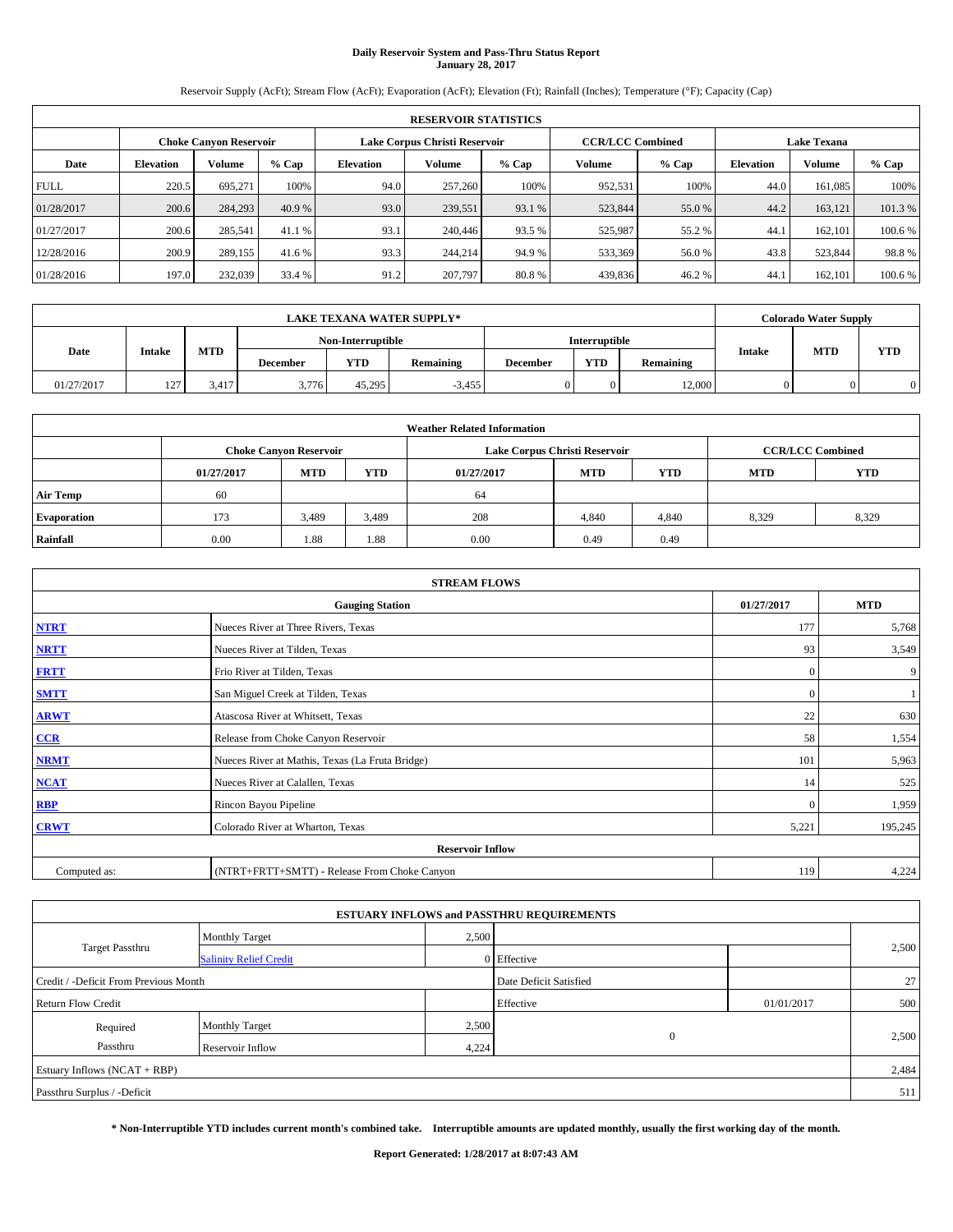# **Daily Reservoir System and Pass-Thru Status Report January 29, 2017**

Reservoir Supply (AcFt); Stream Flow (AcFt); Evaporation (AcFt); Elevation (Ft); Rainfall (Inches); Temperature (°F); Capacity (Cap)

|             | <b>RESERVOIR STATISTICS</b> |                               |         |                  |                               |         |                         |         |                  |                    |         |
|-------------|-----------------------------|-------------------------------|---------|------------------|-------------------------------|---------|-------------------------|---------|------------------|--------------------|---------|
|             |                             | <b>Choke Canyon Reservoir</b> |         |                  | Lake Corpus Christi Reservoir |         | <b>CCR/LCC Combined</b> |         |                  | <b>Lake Texana</b> |         |
| Date        | <b>Elevation</b>            | Volume                        | $%$ Cap | <b>Elevation</b> | Volume                        | $%$ Cap | Volume                  | $%$ Cap | <b>Elevation</b> | <b>Volume</b>      | % Cap   |
| <b>FULL</b> | 220.5                       | 695.271                       | 100%    | 94.0             | 257,260                       | 100%    | 952,531                 | 100%    | 44.0             | 161.085            | 100%    |
| 01/29/2017  | 200.6                       | 284,137                       | 40.9 %  | 93.0             | 239,372                       | 93.0 %  | 523,509                 | 55.0 %  | 44.2             | 163.121            | 101.3%  |
| 01/28/2017  | 200.6                       | 284,293                       | 40.9 %  | 93.0             | 239.551                       | 93.1 %  | 523,844                 | 55.0 %  | 44.2             | 163.121            | 101.3%  |
| 12/29/2016  | 200.9                       | 289,155                       | 41.6 %  | 93.3             | 244,394                       | 95.0%   | 533,549                 | 56.0%   | 43.8             | 523,509            | 98.8%   |
| 01/29/2016  | 197.0                       | 232,305                       | 33.4 %  | 91.2             | 207,453                       | 80.6%   | 439,758                 | 46.2%   | 44.              | 162,101            | 100.6 % |

| LAKE TEXANA WATER SUPPLY* |                   |            |                 |                   |           |                 |                      |           |               | <b>Colorado Water Supply</b> |            |
|---------------------------|-------------------|------------|-----------------|-------------------|-----------|-----------------|----------------------|-----------|---------------|------------------------------|------------|
|                           |                   |            |                 | Non-Interruptible |           |                 | <b>Interruptible</b> |           |               |                              |            |
| Date                      | <b>Intake</b>     | <b>MTD</b> | <b>December</b> | YTD               | Remaining | <b>December</b> | <b>YTD</b>           | Remaining | <b>Intake</b> | <b>MTD</b>                   | <b>YTD</b> |
| 01/28/2017                | 127<br>. <u>.</u> | 3.544      | 3,776           | 45.422            | $-3,582$  |                 | 0.                   | 12.000    |               |                              | $\Omega$   |

| <b>Weather Related Information</b> |            |                               |            |            |                               |                         |            |            |  |
|------------------------------------|------------|-------------------------------|------------|------------|-------------------------------|-------------------------|------------|------------|--|
|                                    |            | <b>Choke Canyon Reservoir</b> |            |            | Lake Corpus Christi Reservoir | <b>CCR/LCC Combined</b> |            |            |  |
|                                    | 01/28/2017 | <b>MTD</b>                    | <b>YTD</b> | 01/28/2017 | <b>MTD</b>                    | <b>YTD</b>              | <b>MTD</b> | <b>YTD</b> |  |
| <b>Air Temp</b>                    | 57         |                               |            | 56         |                               |                         |            |            |  |
| <b>Evaporation</b>                 | 82         | 3,571                         | 3,571      | 125        | 4,965                         | 4,965                   | 8.536      | 8,536      |  |
| Rainfall                           | 0.03       | 1.95                          | 1.95       | 0.00       | 0.49                          | 0.49                    |            |            |  |

| <b>STREAM FLOWS</b> |                                                 |            |            |  |  |  |  |  |  |
|---------------------|-------------------------------------------------|------------|------------|--|--|--|--|--|--|
|                     | <b>Gauging Station</b>                          | 01/28/2017 | <b>MTD</b> |  |  |  |  |  |  |
| <b>NTRT</b>         | Nueces River at Three Rivers, Texas             | 177        | 5,945      |  |  |  |  |  |  |
| <b>NRTT</b>         | Nueces River at Tilden, Texas                   | 89         | 3,639      |  |  |  |  |  |  |
| <b>FRTT</b>         | Frio River at Tilden, Texas                     | $\Omega$   | 9          |  |  |  |  |  |  |
| <b>SMTT</b>         | San Miguel Creek at Tilden, Texas               | $\Omega$   |            |  |  |  |  |  |  |
| <b>ARWT</b>         | Atascosa River at Whitsett, Texas               | 22         | 652        |  |  |  |  |  |  |
| CCR                 | Release from Choke Canyon Reservoir             | 58         | 1,612      |  |  |  |  |  |  |
| <b>NRMT</b>         | Nueces River at Mathis, Texas (La Fruta Bridge) | 95         | 6,058      |  |  |  |  |  |  |
| <b>NCAT</b>         | Nueces River at Calallen, Texas                 | 17         | 542        |  |  |  |  |  |  |
| RBP                 | Rincon Bayou Pipeline                           | $\Omega$   | 1,959      |  |  |  |  |  |  |
| <b>CRWT</b>         | Colorado River at Wharton, Texas                | 4,704      | 199,949    |  |  |  |  |  |  |
|                     | <b>Reservoir Inflow</b>                         |            |            |  |  |  |  |  |  |
| Computed as:        | (NTRT+FRTT+SMTT) - Release From Choke Canyon    | 119        | 4,343      |  |  |  |  |  |  |

| <b>ESTUARY INFLOWS and PASSTHRU REQUIREMENTS</b> |                               |       |                        |            |       |  |  |  |  |  |
|--------------------------------------------------|-------------------------------|-------|------------------------|------------|-------|--|--|--|--|--|
|                                                  | Monthly Target                | 2,500 |                        |            |       |  |  |  |  |  |
| <b>Target Passthru</b>                           | <b>Salinity Relief Credit</b> |       | 0 Effective            |            | 2,500 |  |  |  |  |  |
| Credit / -Deficit From Previous Month            |                               |       | Date Deficit Satisfied |            | 27    |  |  |  |  |  |
| <b>Return Flow Credit</b>                        |                               |       | Effective              | 01/01/2017 | 500   |  |  |  |  |  |
| Required                                         | Monthly Target                | 2,500 |                        |            |       |  |  |  |  |  |
| Passthru                                         | Reservoir Inflow              | 4,343 | $\mathbf{0}$           |            | 2,500 |  |  |  |  |  |
| Estuary Inflows (NCAT + RBP)                     |                               |       |                        |            | 2,501 |  |  |  |  |  |
| Passthru Surplus / -Deficit                      |                               |       |                        |            | 528   |  |  |  |  |  |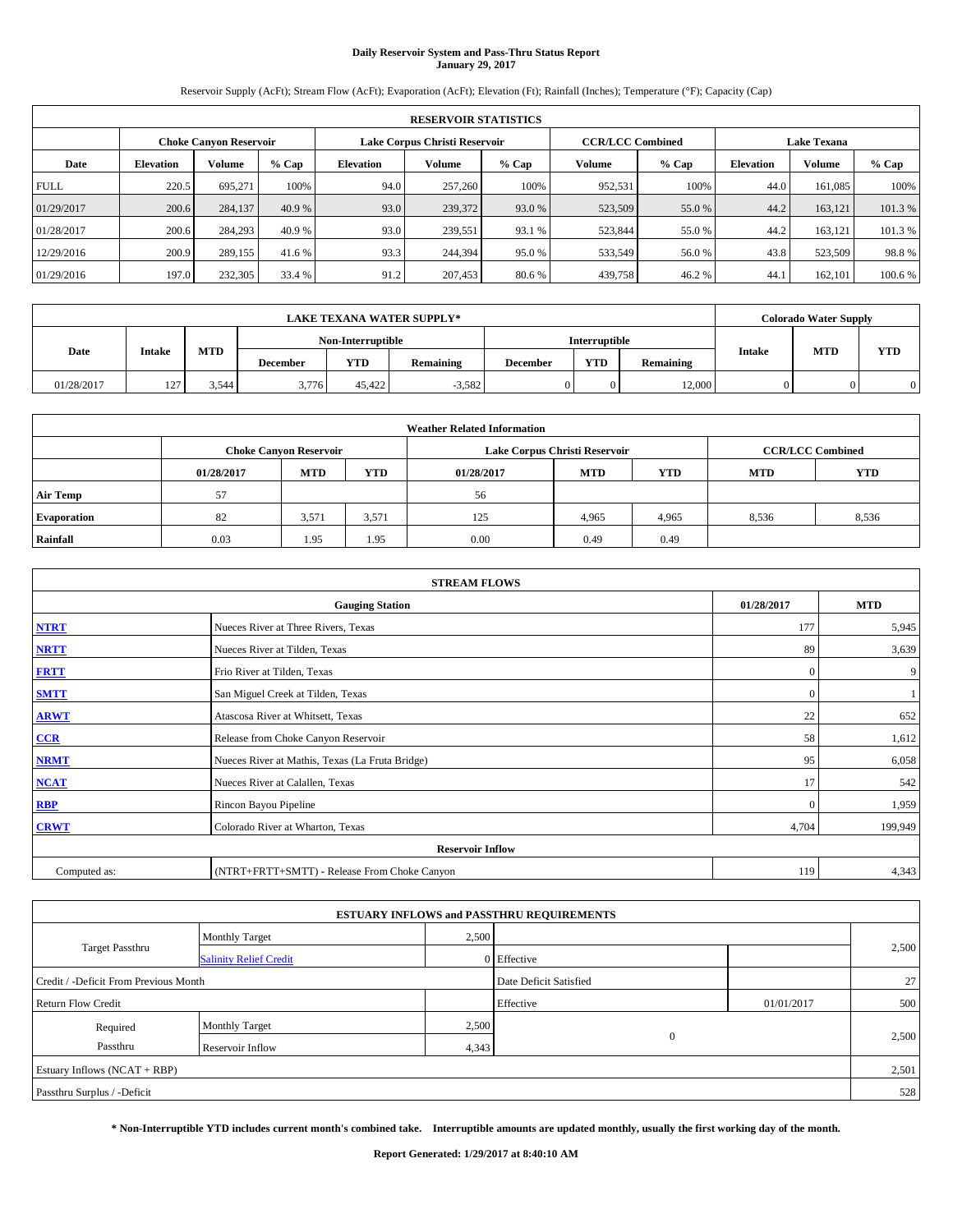# **Daily Reservoir System and Pass-Thru Status Report January 30, 2017**

Reservoir Supply (AcFt); Stream Flow (AcFt); Evaporation (AcFt); Elevation (Ft); Rainfall (Inches); Temperature (°F); Capacity (Cap)

|             | <b>RESERVOIR STATISTICS</b> |                               |         |                               |         |         |                         |         |                    |               |        |  |
|-------------|-----------------------------|-------------------------------|---------|-------------------------------|---------|---------|-------------------------|---------|--------------------|---------------|--------|--|
|             |                             | <b>Choke Canyon Reservoir</b> |         | Lake Corpus Christi Reservoir |         |         | <b>CCR/LCC Combined</b> |         | <b>Lake Texana</b> |               |        |  |
| Date        | <b>Elevation</b>            | Volume                        | $%$ Cap | <b>Elevation</b>              | Volume  | $%$ Cap | Volume                  | $%$ Cap | <b>Elevation</b>   | <b>Volume</b> | % Cap  |  |
| <b>FULL</b> | 220.5                       | 695.271                       | 100%    | 94.0                          | 257,260 | 100%    | 952,531                 | 100%    | 44.0               | 161.085       | 100%   |  |
| 01/30/2017  | 200.5                       | 283,980                       | 40.8 %  | 93.0                          | 239,372 | 93.0 %  | 523,352                 | 54.9 %  | 44.2               | 163,121       | 101.3% |  |
| 01/29/2017  | 200.6                       | 284,137                       | 40.9 %  | 93.0                          | 239,372 | 93.0 %  | 523,509                 | 55.0 %  | 44.2               | 163.121       | 101.3% |  |
| 12/30/2016  | 200.9                       | 289.941                       | 41.7 %  | 93.3                          | 244,394 | 95.0%   | 534,335                 | 56.1 %  | 43.8               | 523.352       | 98.8%  |  |
| 01/30/2016  | 197.1                       | 233,115                       | 33.5 %  | 91.2                          | 206,938 | 80.4 %  | 440,053                 | 46.2%   | 44.0               | 161.085       | 100.0% |  |

| <b>LAKE TEXANA WATER SUPPLY*</b> |                        |            |                   |        |                  |                      | <b>Colorado Water Supply</b> |           |               |            |            |
|----------------------------------|------------------------|------------|-------------------|--------|------------------|----------------------|------------------------------|-----------|---------------|------------|------------|
|                                  |                        |            | Non-Interruptible |        |                  | <b>Interruptible</b> |                              |           |               |            |            |
| Date                             | <b>Intake</b>          | <b>MTD</b> | <b>December</b>   | YTD    | <b>Remaining</b> | <b>December</b>      | <b>YTD</b>                   | Remaining | <b>Intake</b> | <b>MTD</b> | <b>YTD</b> |
| 01/29/2017                       | 127.<br>$\overline{ }$ | 3.672      | 3,776             | 45.550 | $-3.710$         |                      |                              | 12,000    |               |            | 0          |

| <b>Weather Related Information</b> |                               |            |            |            |                               |                         |            |            |  |  |
|------------------------------------|-------------------------------|------------|------------|------------|-------------------------------|-------------------------|------------|------------|--|--|
|                                    | <b>Choke Canyon Reservoir</b> |            |            |            | Lake Corpus Christi Reservoir | <b>CCR/LCC Combined</b> |            |            |  |  |
|                                    | 01/29/2017                    | <b>MTD</b> | <b>YTD</b> | 01/29/2017 | <b>MTD</b>                    | <b>YTD</b>              | <b>MTD</b> | <b>YTD</b> |  |  |
| <b>Air Temp</b>                    | 71                            |            |            | 68         |                               |                         |            |            |  |  |
| <b>Evaporation</b>                 | 109                           | 3,680      | 3,680      | 198        | 5,163                         | 5,163                   | 8,843      | 8,843      |  |  |
| Rainfall                           | 0.00                          | 1.95       | 1.95       | 0.00       | 0.49                          | 0.49                    |            |            |  |  |

| <b>STREAM FLOWS</b> |                                                 |              |            |  |  |  |  |  |  |
|---------------------|-------------------------------------------------|--------------|------------|--|--|--|--|--|--|
|                     | <b>Gauging Station</b>                          | 01/29/2017   | <b>MTD</b> |  |  |  |  |  |  |
| <b>NTRT</b>         | Nueces River at Three Rivers, Texas             | 175          | 6,120      |  |  |  |  |  |  |
| <b>NRTT</b>         | Nueces River at Tilden, Texas                   | 87           | 3,726      |  |  |  |  |  |  |
| <b>FRTT</b>         | Frio River at Tilden, Texas                     | $\mathbf{0}$ | 10         |  |  |  |  |  |  |
| <b>SMTT</b>         | San Miguel Creek at Tilden, Texas               | $\mathbf{0}$ |            |  |  |  |  |  |  |
| <b>ARWT</b>         | Atascosa River at Whitsett, Texas               | 22           | 674        |  |  |  |  |  |  |
| CCR                 | Release from Choke Canyon Reservoir             | 58           | 1,669      |  |  |  |  |  |  |
| <b>NRMT</b>         | Nueces River at Mathis, Texas (La Fruta Bridge) | 85           | 6,144      |  |  |  |  |  |  |
| <b>NCAT</b>         | Nueces River at Calallen, Texas                 | 15           | 557        |  |  |  |  |  |  |
| <b>RBP</b>          | Rincon Bayou Pipeline                           | $\mathbf{0}$ | 1,959      |  |  |  |  |  |  |
| <b>CRWT</b>         | Colorado River at Wharton, Texas                | 4,069        | 204,018    |  |  |  |  |  |  |
|                     | <b>Reservoir Inflow</b>                         |              |            |  |  |  |  |  |  |
| Computed as:        | (NTRT+FRTT+SMTT) - Release From Choke Canyon    | 117          | 4,461      |  |  |  |  |  |  |

|                                       |                               |       | <b>ESTUARY INFLOWS and PASSTHRU REQUIREMENTS</b> |            |       |  |
|---------------------------------------|-------------------------------|-------|--------------------------------------------------|------------|-------|--|
|                                       | <b>Monthly Target</b>         | 2,500 |                                                  |            |       |  |
| <b>Target Passthru</b>                | <b>Salinity Relief Credit</b> |       | 0 Effective                                      |            | 2,500 |  |
| Credit / -Deficit From Previous Month |                               |       | Date Deficit Satisfied                           |            | 27    |  |
| <b>Return Flow Credit</b>             |                               |       | Effective                                        | 01/01/2017 | 500   |  |
| Required                              | Monthly Target                | 2,500 |                                                  |            |       |  |
| Passthru                              | Reservoir Inflow              | 4,461 | $\mathbf{0}$                                     |            | 2,500 |  |
| Estuary Inflows (NCAT + RBP)          |                               |       |                                                  |            | 2,515 |  |
| Passthru Surplus / -Deficit           |                               |       |                                                  |            | 542   |  |